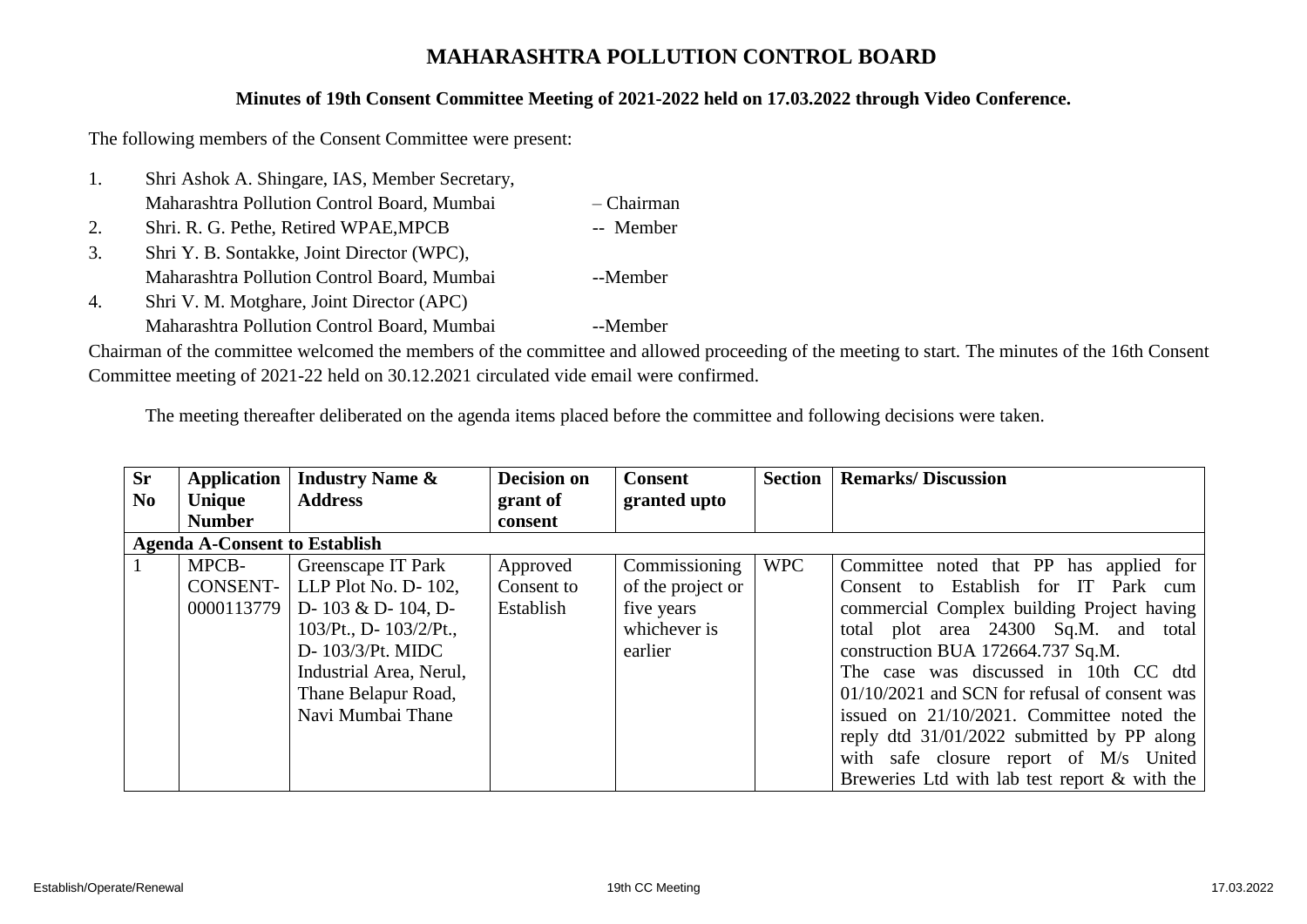|  |  |  | observation that the soil is not contaminated.     |
|--|--|--|----------------------------------------------------|
|  |  |  | After due deliberation, it was decided to grant    |
|  |  |  | Consent to Establish for IT Park cum               |
|  |  |  | commercial Complex building Project having         |
|  |  |  | total plot area 24300 Sq.M. and total              |
|  |  |  | construction BUA 172664.737<br>$Sq.M.$ by          |
|  |  |  | imposing following conditions                      |
|  |  |  | PP shall obtain Environmental Clearance<br>(i)     |
|  |  |  | for proposed construction project. PP shall        |
|  |  |  | not take any effective steps towards the           |
|  |  |  | construction without obtaining prior               |
|  |  |  | Environmental Clearance from competent             |
|  |  |  | Authority                                          |
|  |  |  | PP shall comply with the conditions<br>(ii)        |
|  |  |  | stipulated in consent conditions and shall         |
|  |  |  | submit the BG of Rs. 10 Lakhs towards              |
|  |  |  | compliance of the same.                            |
|  |  |  | PP shall install online monitoring system<br>(iii) |
|  |  |  | to the O/L of STP for monitoring pH,               |
|  |  |  | Flow, BOD, TSS.                                    |
|  |  |  | The treated domestic effluent shall be 60<br>(iv)  |
|  |  |  | % recycled for secondary purpose such as           |
|  |  |  | toilet flushing, air conditioning, cooling         |
|  |  |  | tower make up, firefighting etc. and               |
|  |  |  | reaming shall be utilized on land for              |
|  |  |  | gardening and connected to the sewerage            |
|  |  |  | system provided by local body.                     |
|  |  |  | Project Proponent shall provide Organic<br>(v)     |
|  |  |  | waste digester with composting facility or         |
|  |  |  | Bio-gas digester with composting facility.         |
|  |  |  | Project Proponent shall make provision of<br>(vi)  |
|  |  |  | charging port for Electric vehicles in at          |
|  |  |  | least 40% total available parking area             |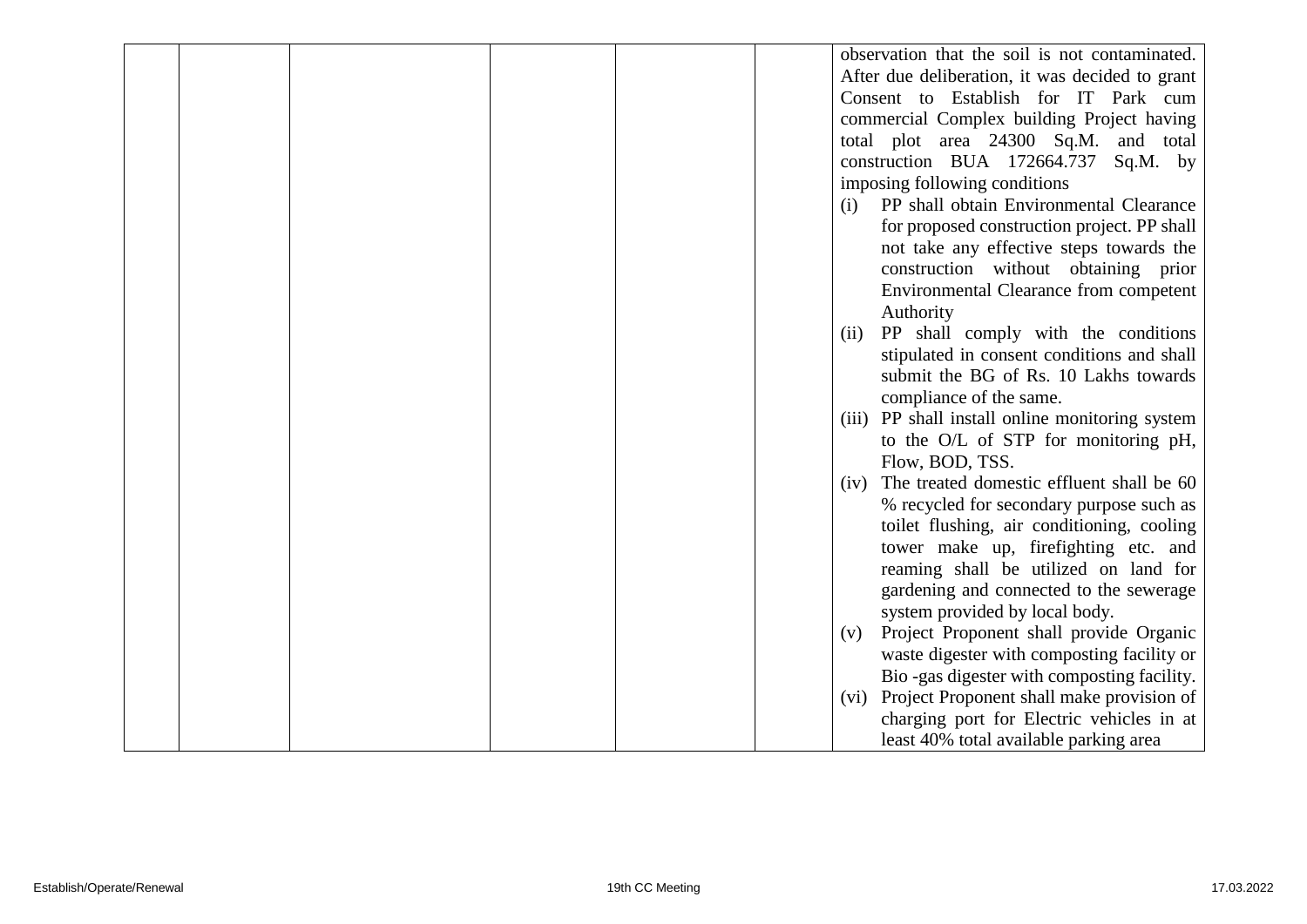|                |                                        |                                                                                            |                                                      |                                                                  |            | (vii) PP shall comply with the provision of<br>Construction &<br>Demolition<br>Waste<br>management Rules 2016.<br>(viii) Project Proponent shall take adequate<br>measures to control noise and dust<br>emissions during construction phase<br>(ix) Project Proponent shall submit an affidavit<br>in Board's prescribed format within 15<br>days regarding the compliance<br>of<br>conditions of C to E.                                                                                                                                                                                                                                                                                                                                                                                                                                                                                       |
|----------------|----------------------------------------|--------------------------------------------------------------------------------------------|------------------------------------------------------|------------------------------------------------------------------|------------|-------------------------------------------------------------------------------------------------------------------------------------------------------------------------------------------------------------------------------------------------------------------------------------------------------------------------------------------------------------------------------------------------------------------------------------------------------------------------------------------------------------------------------------------------------------------------------------------------------------------------------------------------------------------------------------------------------------------------------------------------------------------------------------------------------------------------------------------------------------------------------------------------|
| $\overline{2}$ | MPCB-<br><b>CONSENT-</b><br>0000115445 | Vamsi Labs Ltd. Plot<br>No. A14, A-15, A-31,<br>A-32 & A-33 Chincholi<br><b>MIDC</b> Mohol | Approved<br>Consent to<br>Establish for<br>expansion | Commissioning<br>fo the unit or 5<br>Yrs whichever<br>is earlier | <b>AST</b> | Committee noted that the industry has applied<br>for Consent to Establish for Expansion. After<br>due deliberation, it was decided to grant<br>Consent to Establish for Expansion by imposing<br>following conditions.<br>Industry shall comply with conditions<br>(i)<br>stipulated in EC granted vide dated<br>19.05.2021.<br>Industry shall achieve ZLD by providing<br>(ii)<br>RO, Stripper, MEE & ATFD and shall<br>install web camera with night vision<br>capability and flow meters in the<br>channel/drain carrying effluent.<br>Industry shall install OCEMS system (24<br>(iii)<br>monitoring system for stack<br>x7)<br>emissions for measurement of flue gas<br>discharge and the pollutant concentration<br>and the data to be connected to CPCB and<br>MPCB server.<br>Industry shall submit the BG of Rs. 5.0<br>(iv)<br>Lakh towards compliance of EC &<br>consent conditions. |
| 3              | MPCB-                                  | <b>Care Multispecialty</b>                                                                 | Approved                                             | Commissioning                                                    | <b>PSO</b> | It was decided to consent to establish for                                                                                                                                                                                                                                                                                                                                                                                                                                                                                                                                                                                                                                                                                                                                                                                                                                                      |
|                | <b>CONSENT-</b>                        | Hospital Pune nagar                                                                        | Combined                                             | of the unit or                                                   |            | additional 45 nos of beds without any increase                                                                                                                                                                                                                                                                                                                                                                                                                                                                                                                                                                                                                                                                                                                                                                                                                                                  |
|                | 0000114087                             | Road Wagholi                                                                               | Consent &                                            | five years                                                       |            |                                                                                                                                                                                                                                                                                                                                                                                                                                                                                                                                                                                                                                                                                                                                                                                                                                                                                                 |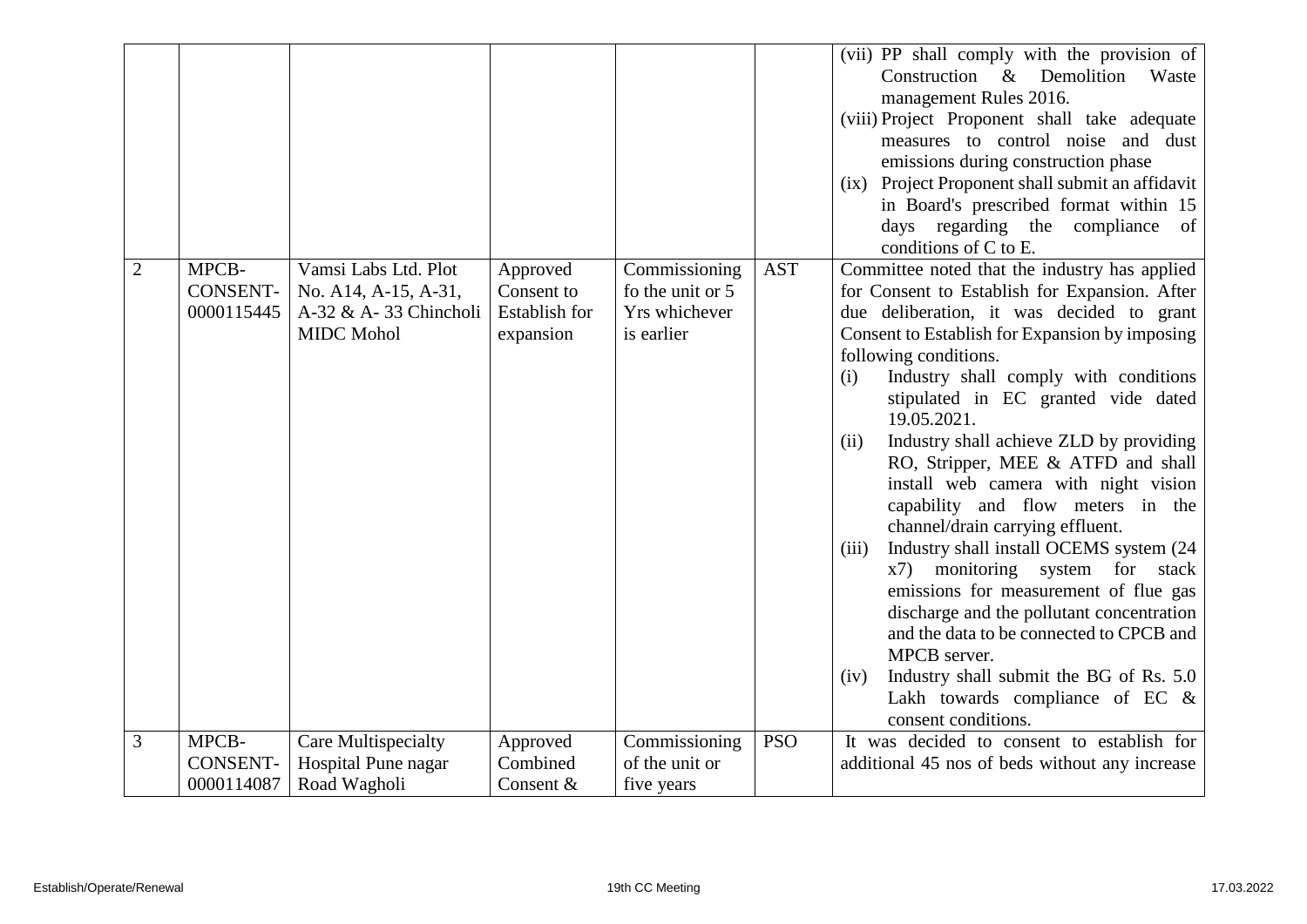|                |                 |                         | <b>BMW</b>    | whichever is      |            | in BUA by imposing standard BG regime and               |
|----------------|-----------------|-------------------------|---------------|-------------------|------------|---------------------------------------------------------|
|                |                 |                         | Authorization | earlier           |            | with following conditions.                              |
|                |                 |                         | , Consent to  |                   |            | The Bank Guarantee of Rs 50000 shall be<br>(i)          |
|                |                 |                         | Establish     |                   |            | forfeited for exceedance of JVS result.                 |
|                |                 |                         |               |                   |            | HCE shall submit double the BG of Rs 1                  |
|                |                 |                         |               |                   |            | lakh for O & M of STP.                                  |
|                |                 |                         |               |                   |            | Also BG of Rs 15000 shall be forfeited as<br>(ii)       |
|                |                 |                         |               |                   |            | HCE has not submitted annual report for                 |
|                |                 |                         |               |                   |            | the year 2020. HCE shall submit top up                  |
|                |                 |                         |               |                   |            | bank guarantee of Rs 30000 towards                      |
|                |                 |                         |               |                   |            | submission of annual reports.                           |
| $\overline{4}$ | MPCB-           | M/s. Harshwardhan Co-   | Approved      | Commissioning     | <b>WPC</b> | It was decided to grant revalidation of consent         |
|                | <b>CONSENT-</b> | op Housing Society Ltd, | Revalidation  | of the project or |            | to establish for Residential construction project       |
|                | 0000115189      | (Jazz ) S. No. 17       | of Consent to | co terminus       |            | having total plot area $36,068.44$ sq.mt. &             |
|                |                 | Pimple Nilakh           | Establish     | with the validity |            | Proposed total Construction BUA 1,01,487.57             |
|                |                 |                         |               | of EC dtd         |            | sq.mt, as per EC dt. 04.09.2014 by imposing             |
|                |                 |                         |               | 04.09.2014        |            | following conditions.                                   |
|                |                 |                         |               |                   |            | PP shall comply with the conditions<br>(i)              |
|                |                 |                         |               |                   |            | stipulated in Environmental Clearance                   |
|                |                 |                         |               |                   |            | and consent conditions and submit BG of                 |
|                |                 |                         |               |                   |            | Rs. 10 Lakhs towards compliance of the                  |
|                |                 |                         |               |                   |            | same.                                                   |
|                |                 |                         |               |                   |            | PP shall install online monitoring system<br>(ii)       |
|                |                 |                         |               |                   |            | to the O/L of STP for monitoring pH,<br>Flow, BOD, TSS. |
|                |                 |                         |               |                   |            | The treated domestic effluent shall be 60<br>(iii)      |
|                |                 |                         |               |                   |            | % recycled for secondary purpose such as                |
|                |                 |                         |               |                   |            | toilet flushing, air conditioning, cooling              |
|                |                 |                         |               |                   |            | tower make up, firefighting etc. and                    |
|                |                 |                         |               |                   |            | reaming shall be utilized on land for                   |
|                |                 |                         |               |                   |            | gardening and connected to the sewerage                 |
|                |                 |                         |               |                   |            | system provided by local body.                          |
|                |                 |                         |               |                   |            | Project Proponent shall provide Organic<br>(iv)         |
|                |                 |                         |               |                   |            | waste digester with composting facility or              |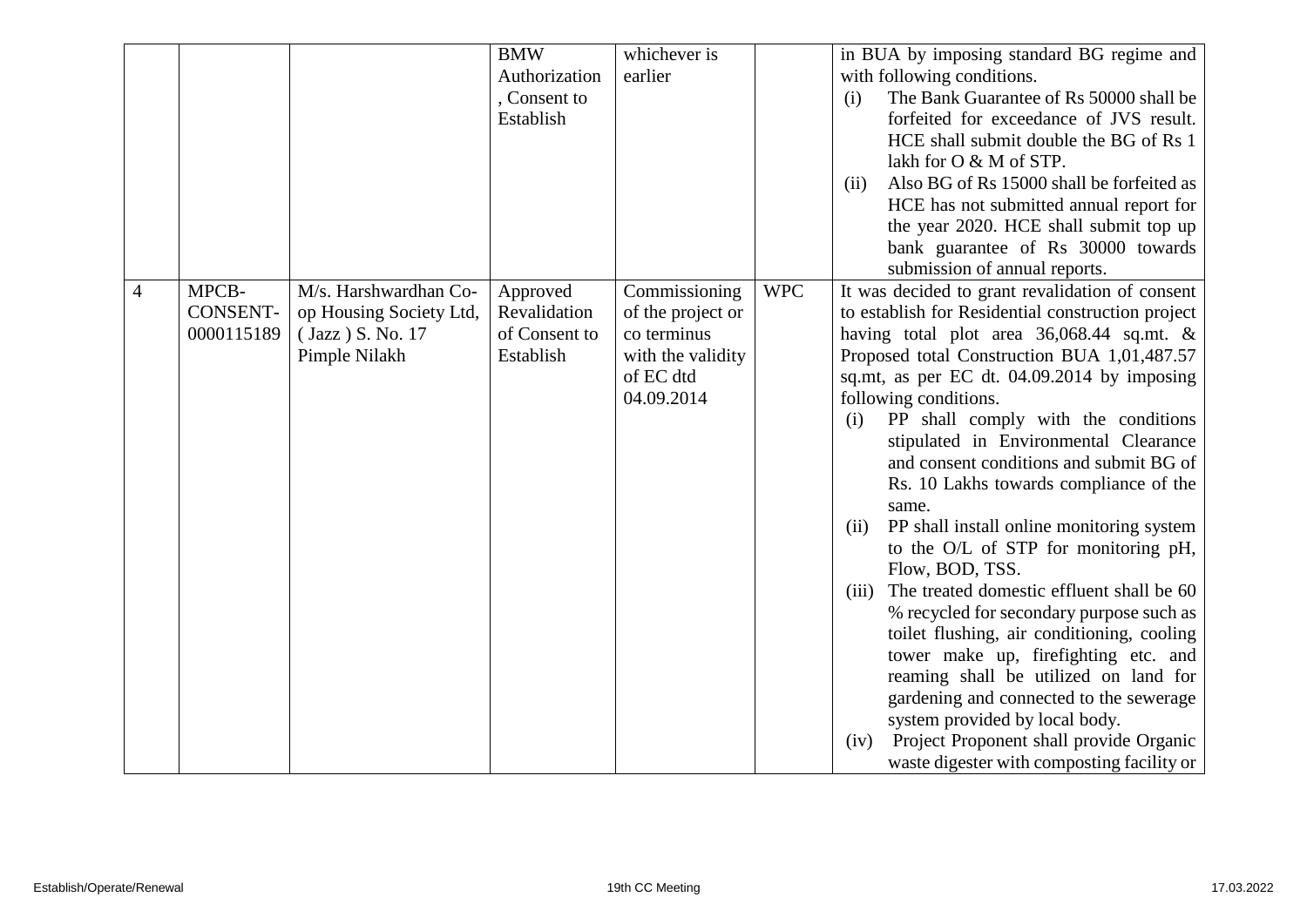|   |                                        |                                                                                                                                |                                     |                                                                  |            | digester<br>with<br>Bio-gas<br>composting<br>facility.<br>Project Proponent shall make provision of<br>(v)<br>charging port for Electric vehicles in at<br>least 40% total available parking area<br>(vi) PP shall comply with the provision of<br>Construction & Demolition<br>Waste<br>management Rules 2016.<br>(vii) Project Proponent shall take adequate<br>measures to control noise and dust<br>emissions during construction phase<br>(viii) project Proponent shall submit an<br>affidavit in Board's prescribed format<br>within 15 days regarding the compliance<br>of conditions of EC and C to E<br>PP shall submit Bank Guarantee of<br>(ix)<br>amounting 0.1 % of capital investment.<br>The same shall be forfeited as PP has not<br>obtained revalidation of consent to<br>establish after 02.05.2020, thus violated<br>the Consent Conditions.<br>PP shall submit Board Resolution in<br>(x)<br>prescribed format as PP has not obtained<br>revalidation of consent to establish after<br>02.05.2020, thus violated the Consent<br>Conditions. PP shall submit Bank<br>Guarantee of Rs 2.0 Lakhs towards<br>submission of Board Resolution within<br>15 days. |
|---|----------------------------------------|--------------------------------------------------------------------------------------------------------------------------------|-------------------------------------|------------------------------------------------------------------|------------|----------------------------------------------------------------------------------------------------------------------------------------------------------------------------------------------------------------------------------------------------------------------------------------------------------------------------------------------------------------------------------------------------------------------------------------------------------------------------------------------------------------------------------------------------------------------------------------------------------------------------------------------------------------------------------------------------------------------------------------------------------------------------------------------------------------------------------------------------------------------------------------------------------------------------------------------------------------------------------------------------------------------------------------------------------------------------------------------------------------------------------------------------------------------------------|
| 5 | MPCB-<br><b>CONSENT-</b><br>0000116317 | Jakraya Sugar Ltd.<br>(Pharmaceutical<br>Division ) GAT NO.<br>88/2/C, 96, 97,<br>98/1/A/1, 98/1/A/2,<br>98/2, 98/3, 92/1, GAT | Approved<br>Consent to<br>Establish | Commissioning<br>of the unit or 5<br>Yrs whichever<br>is earlier | <b>AST</b> | Committee noted that the industry has applied<br>for Consent to Establish, Greenfield project for<br>Bulk Drugs & API manufacturing. After due<br>deliberation it was decided to grant Consent to<br>Establish by imposing following conditions.                                                                                                                                                                                                                                                                                                                                                                                                                                                                                                                                                                                                                                                                                                                                                                                                                                                                                                                                 |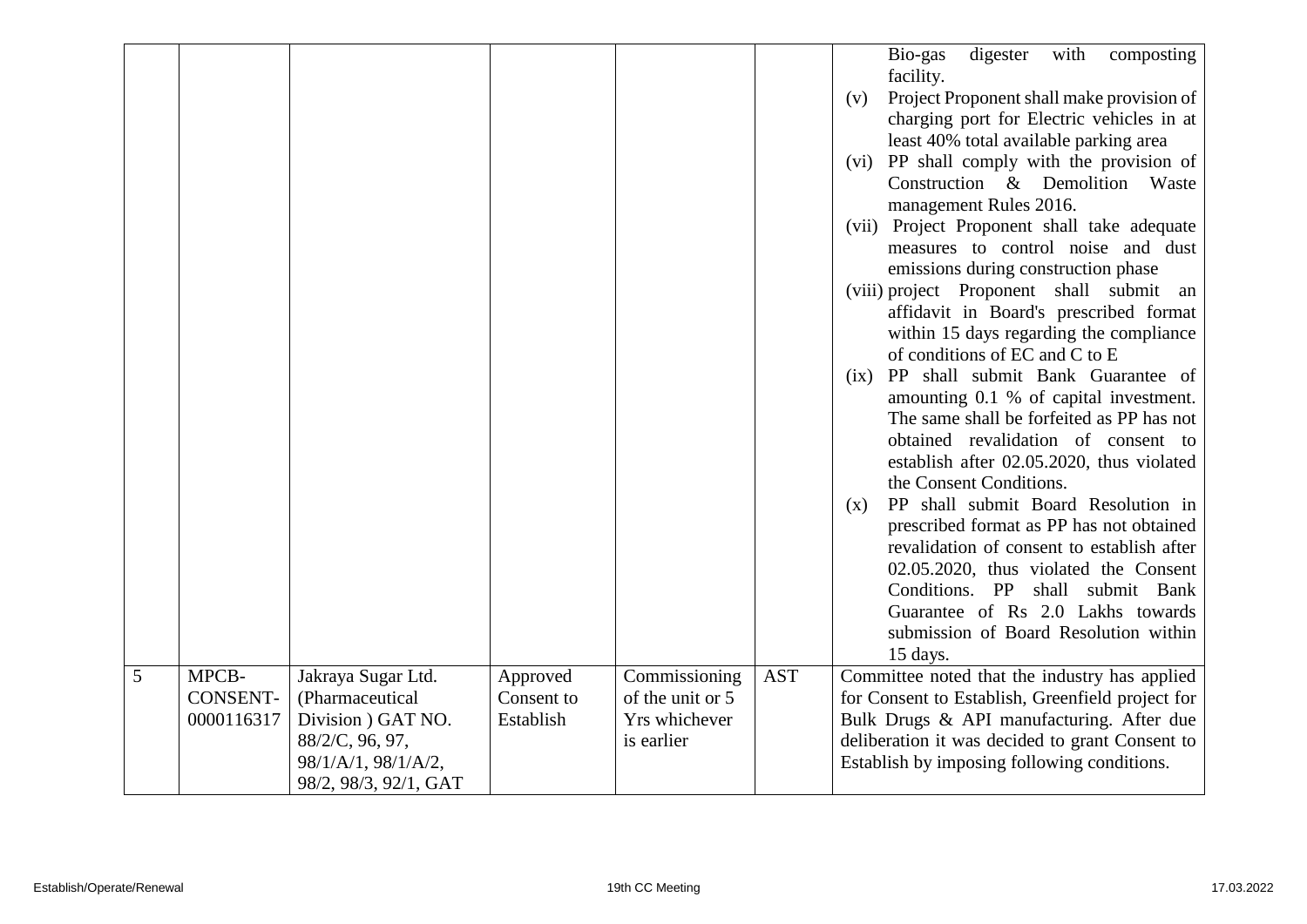|   |                                        | NO. 88/2/C, 96, 97,<br>98/1/A/1, 98/1/A/2,<br>98/2, 98/3, 92/1, AT-<br>WATWATE, POST -<br>INCHGAON, TAL. -<br>MOHOL, DIST -<br><b>SOLAPUR Mohol</b>                                                |                                     |                                                                  |            | shall comply<br>Industry<br>with<br>(i)<br>the<br>conditions stipulated in EC.<br>Industry<br>shall<br>provide<br>Effluent<br>(ii)<br>Treatment Plant followed by RO &<br>MEE so as to achieve ZLD.<br>Industry shall submit the BG of Rs. 10.0<br>(iii)<br>lakh towards compliance of EC &<br>Consent conditions.<br>Industry shall install OCEMS system to<br>(iv)<br>the ETP and Air Emissions sources and<br>shall be connected to MPCB and CPCB<br>server.<br>Consent to be issued after submission of NOC<br>from The Great Indian Bustard Sanctuary                                              |
|---|----------------------------------------|----------------------------------------------------------------------------------------------------------------------------------------------------------------------------------------------------|-------------------------------------|------------------------------------------------------------------|------------|---------------------------------------------------------------------------------------------------------------------------------------------------------------------------------------------------------------------------------------------------------------------------------------------------------------------------------------------------------------------------------------------------------------------------------------------------------------------------------------------------------------------------------------------------------------------------------------------------------|
| 6 | MPCB-<br><b>CONSENT-</b><br>0000116716 | Gennova<br>Biopharmaceuticals<br>Ltd., 1st $&$ 2nd Floor,<br>Plot No. 2A, IBPL,<br>Chrysalis Enclave,<br>Building No. 2, MIDC<br>Hinjewadi Phase - II,<br>Tal - Mulshi, Dist -<br>Pune. Mulshi     | Approved<br>Consent to<br>Establish | Commissioning<br>of the unit or 5<br>Yrs whichever<br>is earlier | <b>AST</b> | (Maldhok Bird Santuary)<br>Committee noted that the industry has applied<br>for grant of Consent to Establish for additional<br>floor<br>change<br>area<br>without<br>Bio-<br>in<br>Pharmaceutical R&D activity [Vaccine for<br>Maleria, Human Papilloma, HPV, NAMPT<br>(Monoclonal<br>Antibody)<br>development<br>$\alpha$<br>formulation] - 25 batches/A.<br>After due deliberation it was decided to grant<br>consent to Establish for additional floor area by<br>imposing following conditions:<br>Industry shall submit the BG of Rs. 5/- lakh<br>(i)<br>towards compliance of Consent conditions |
| 7 | MPCB-<br><b>CONSENT-</b><br>0000115045 | H. B. Fuller India<br>Adhesives Pvt. Ltd. Plot<br>No. 1-E, Gut No. 1140,<br>1295 and 1296 Plot No.<br>1-E, Gut No. 1140,<br>1295 and 1296, A/p.<br>Shirwal, Tq. Khandala,<br>Dist. Satara Khandala | Approved<br>Consent to<br>Establish | Commissioning<br>of the unit or 5<br>Yrs whichever<br>is earlier | <b>AST</b> | Committee noted that the industry has applied<br>for Consent to Establish for additional<br>bldg./facility improvement, warehouse capacity<br>expansion and parking development, without<br>change in products & manufacturing capacity.<br>Existing consent is valid upto 31/01/2023.<br>After due deliberation it was decided to grant C<br>to E for expansion for additional bldg./facility                                                                                                                                                                                                          |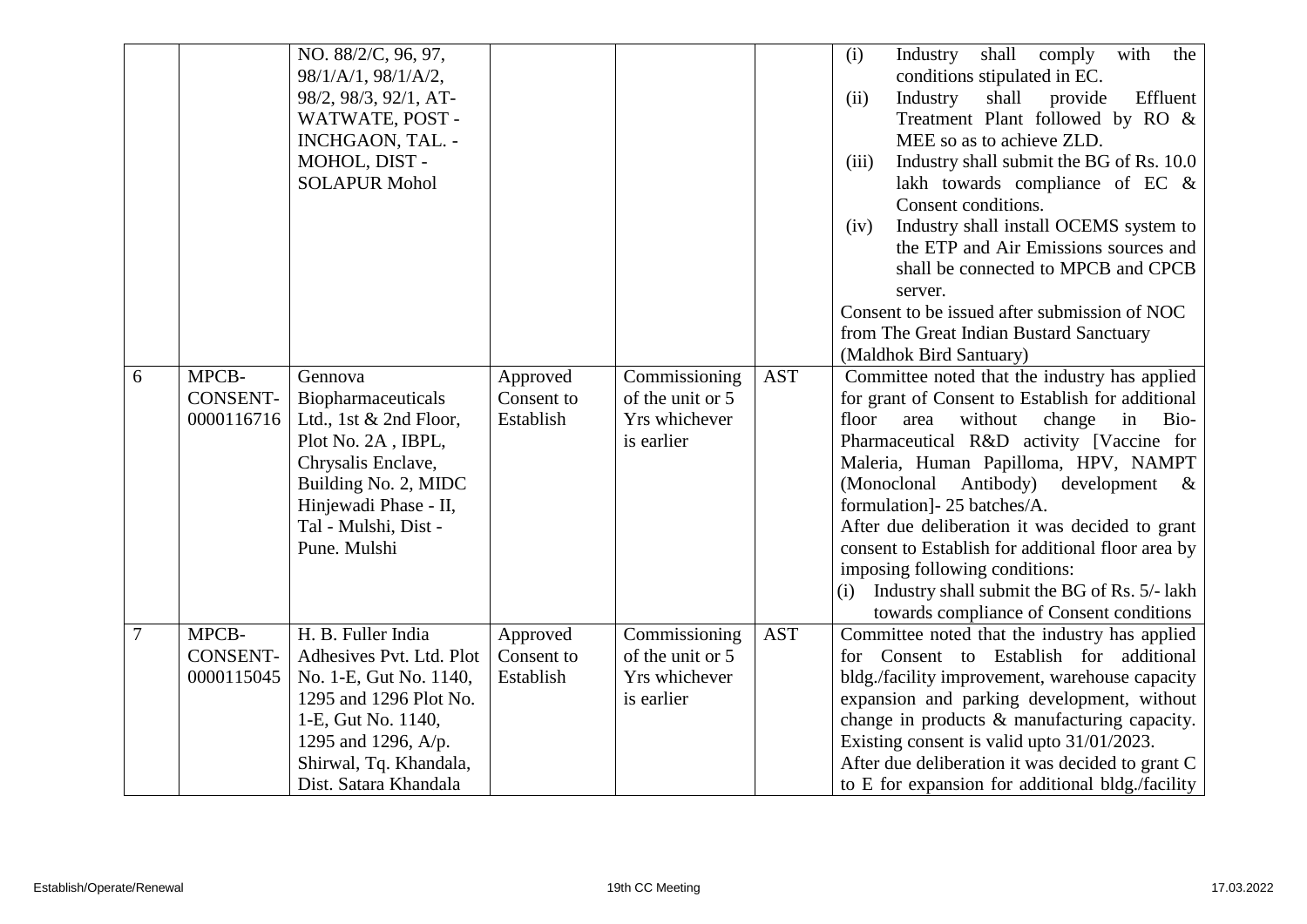|   |                                        |                                                                                                                                      |                                                             |                                                                          |            | improvement, warehouse capacity expansion<br>and parking development, without change in<br>products & manufacturing capacity by imposing<br>following conditions.<br>Industry shall submit BG of Rs. 5/- Lakh<br>(i)<br>towards compliance of consent<br>conditions                                                                                                                                                                                                                                                                                                                                                                                                                                                                                                          |
|---|----------------------------------------|--------------------------------------------------------------------------------------------------------------------------------------|-------------------------------------------------------------|--------------------------------------------------------------------------|------------|------------------------------------------------------------------------------------------------------------------------------------------------------------------------------------------------------------------------------------------------------------------------------------------------------------------------------------------------------------------------------------------------------------------------------------------------------------------------------------------------------------------------------------------------------------------------------------------------------------------------------------------------------------------------------------------------------------------------------------------------------------------------------|
| 8 | MPCB-<br><b>CONSENT-</b><br>0000117107 | Construction of<br><b>Integrated Industrial</b><br>area Gat no. 85 and 86<br>and Gat no. 307 Village<br>Chincholi and Moha<br>Sinner | Not approved<br>Consent to<br>Establish                     | $-$                                                                      | <b>WPC</b> | Committee noted that Project Proponent applied<br>for consent to Establish for construction activity<br>of Integrated Industrial area having total plot<br>of 295000.00<br>Sq.mtrs and<br>area<br>total<br>construction BUA area of 133365.00 sq.mts.<br>The case was discussed in 13th CC meeting dtd-<br>25.11.2021 and SCN for refusal of consent was<br>issued as PP has not obtained Environmental<br>Clearance, permission of Maharashtra Jeevan<br>Pradhikaran for water intake, water balance,<br>approved plan from competent authority, details<br>of type of Industries to be establish in the<br>project, ROC.<br>Committee noted that PP has not submitted<br>reply to SCN till date. Therefore it was decided<br>to refuse the case with stop work directions. |
| 9 | MPCB-<br><b>CONSENT-</b><br>0000117156 | M/s. Chirag Developers<br>6/4,6/5,6/6/1,6/6/4,6/7,6<br>/8,6/12,6/13,6/14,6/15,<br>Ambegaon (Bk) Haveli                               | Approved<br>Consent to<br><b>Establish for</b><br>expansion | Commissioning<br>of the project or<br>5 Years<br>whichever is<br>earlier | <b>WPC</b> | Committee noted that Project Proponent has<br>applied for Consent to Establish for Expansion<br>in Residential Construction project having total<br>plot area is 42500.00 Sq.mt. & proposed total<br>Construction BUA 84914.49 Sq.mt, as per EC<br>dt. 20.09.2019.<br>The case was discussed in 15th CC meeting dtd<br>30.12.2021 & SCN for refusal of consent was<br>issued on 21.01.2022 as PP has not submitted<br>layout, sanctioned plan for expansion, water<br>NOC,<br>drainage<br>NOC,<br>supply<br>and                                                                                                                                                                                                                                                              |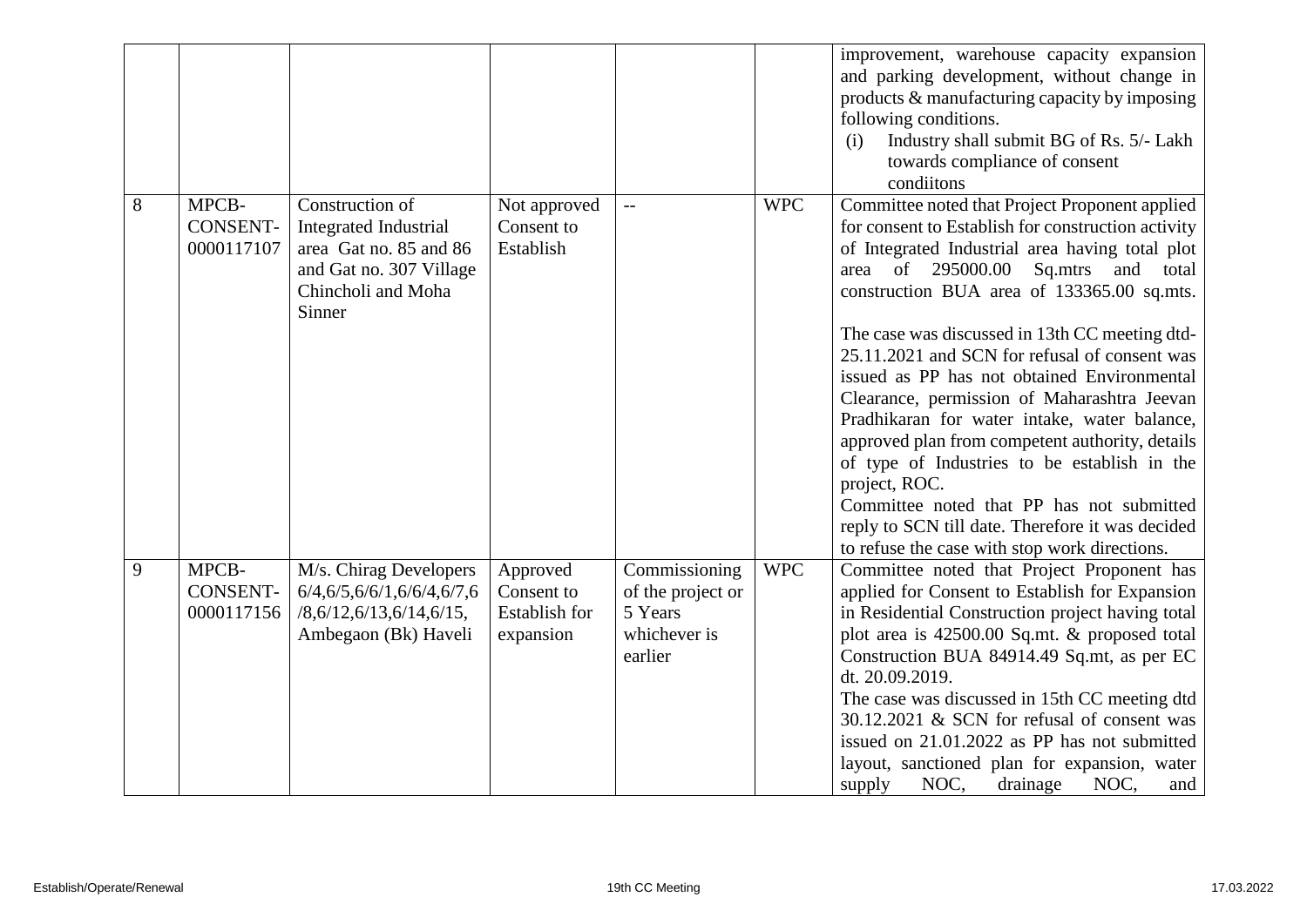|  |  |  | certificate/IOD,<br>architect<br>commencement     |
|--|--|--|---------------------------------------------------|
|  |  |  | certificate, BG of Rs 10 Lakhs and Rs 2 Lakh as   |
|  |  |  | per renewal of consent dtd 16.08.2016, cost of    |
|  |  |  | Land in CA certificate.                           |
|  |  |  | Committee noted the reply submitted by PP         |
|  |  |  | along with documents.                             |
|  |  |  | After due deliberation, it was decided to grant   |
|  |  |  | Consent to Establish for Expansion in             |
|  |  |  | Residential Construction project having total     |
|  |  |  | plot area is 42500.00 Sq.mt. & proposed total     |
|  |  |  | Construction BUA 84914.49 Sq.mt, as per EC        |
|  |  |  | $20.09.2019$ by imposing following<br>dt.         |
|  |  |  | conditions                                        |
|  |  |  | PP shall comply with the conditions<br>(i)        |
|  |  |  | stipulated in Environmental Clearance             |
|  |  |  | and consent conditions and submit BG of           |
|  |  |  | Rs. 10 Lakhs towards compliance of the            |
|  |  |  | same.                                             |
|  |  |  | PP shall install online monitoring system<br>(ii) |
|  |  |  | to the O/L of STP for monitoring pH,              |
|  |  |  | Flow, BOD, TSS.                                   |
|  |  |  | (iii) The treated domestic effluent shall be 60   |
|  |  |  | % recycled for secondary purpose such as          |
|  |  |  | toilet flushing, air conditioning, cooling        |
|  |  |  | tower make up, firefighting etc. and              |
|  |  |  | reaming shall be utilized on land for             |
|  |  |  | gardening and connected to the sewerage           |
|  |  |  | system provided by local body.                    |
|  |  |  | Project Proponent shall provide Organic<br>(iv)   |
|  |  |  | waste digester with composting facility or        |
|  |  |  | Bio-gas<br>digester<br>with<br>composting         |
|  |  |  | facility.                                         |
|  |  |  | Project Proponent shall make provision of<br>(v)  |
|  |  |  | charging port for Electric vehicles in at         |
|  |  |  | least 40% total available parking area            |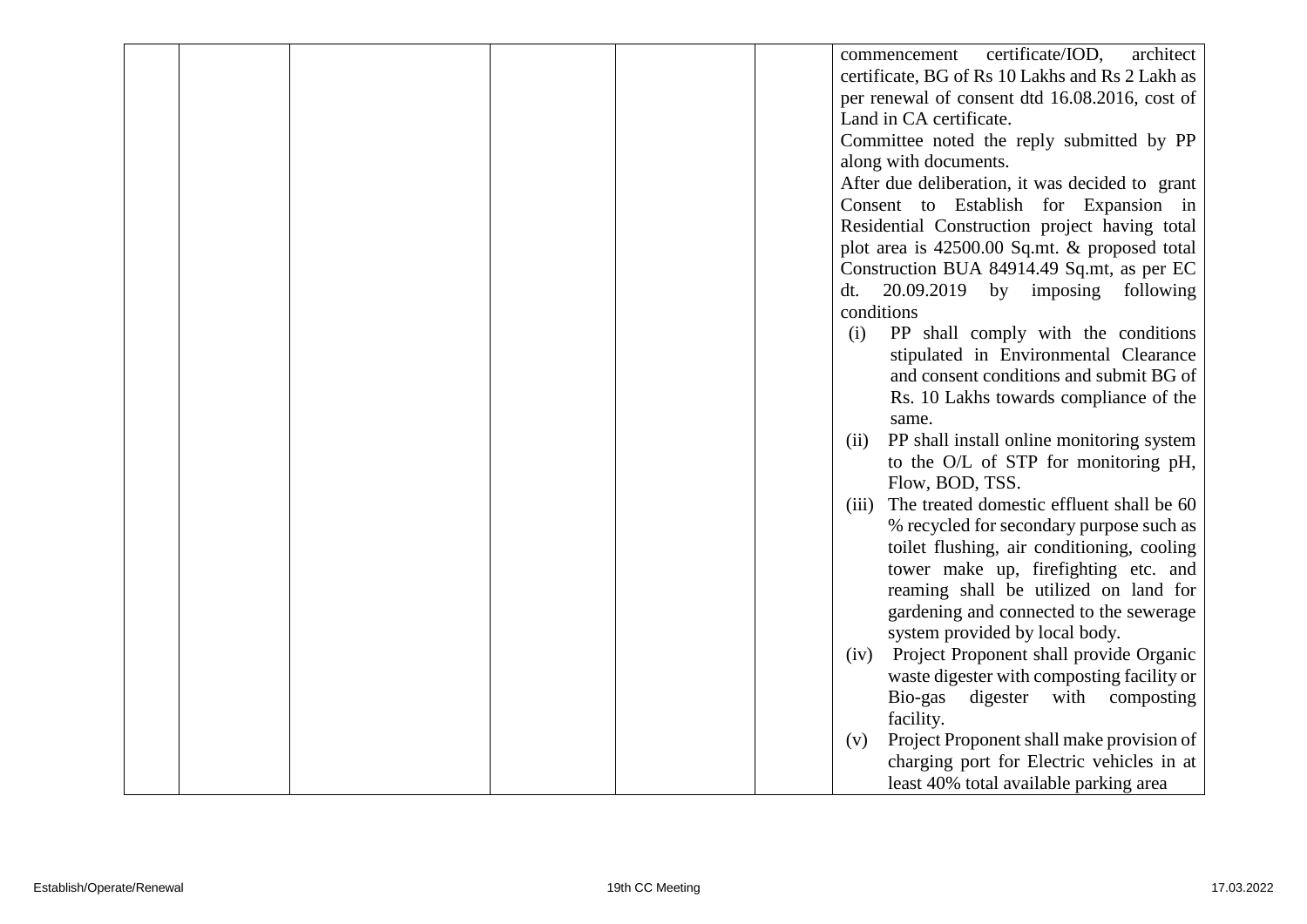|    |                                        |                                                                                                                                                                                      |                                         |                                                                             |            | (vi) PP shall comply with the provision of<br>Construction & Demolition Waste<br>management Rules 2016.<br>(vii) Project Proponent shall take adequate<br>measures to control noise and dust<br>emissions during construction phase<br>(viii) project Proponent shall submit<br>an<br>affidavit in Board's prescribed format<br>within 15 days regarding the compliance<br>of conditions of EC and C to E.                                                                                                                                                                                                |
|----|----------------------------------------|--------------------------------------------------------------------------------------------------------------------------------------------------------------------------------------|-----------------------------------------|-----------------------------------------------------------------------------|------------|-----------------------------------------------------------------------------------------------------------------------------------------------------------------------------------------------------------------------------------------------------------------------------------------------------------------------------------------------------------------------------------------------------------------------------------------------------------------------------------------------------------------------------------------------------------------------------------------------------------|
| 10 | MPCB-<br><b>CONSENT-</b><br>0000119722 | Krishna Shivam Digitex<br>Survey No. 184, Gala<br>No 01 Survey No. 184,<br>Gala No 01, Ground<br>Floor, At Poman<br>(Sasthikarpada), PO<br>Kaman, Tal- Vasai,<br>Dist, Palghar Vasai | Not approved<br>Consent to<br>Establish | $-$                                                                         | <b>WPC</b> | Committee noted that Industry has applied for<br>consent to establish for fabric printing in Eco<br>sensitive area.<br>The case was discussed in 14th CC meeting and<br>SCN for refusal of consent was issued on<br>05.01.2022 as the site is located in Eco sensitive<br>Zone of Sanjay Gandhi National Park and<br>industry proposed to do Fabric Printing<br>which includes bleaching (Red<br>(Textile)<br>Category industry) which is prohibited within<br>ESZ.<br>Committee noted that PP has not submitted<br>reply to SCN till date. After due deliberation, it<br>was decided to refuse the case. |
| 11 | MPCB-<br><b>CONSENT-</b><br>0000118974 | M/s. Naiknavare<br><b>Housing Development</b><br>Pvt Ltd "Dwarka" As<br>per EC Villege<br>Mahalunge Taluka<br>Khed Dist Pune Khed                                                    | Approved<br>Consent to<br>Establish     | Commissioning<br>of the project or<br>17.08.2024<br>whichever is<br>earlier | <b>WPC</b> | Committee noted that Project Proponent has<br>applied for Revalidation of Consent to Establish<br>for expansion in Residential Project having total<br>plot area 2,44,408.04 SqM, & total Construction<br>BUA 5,22,702.21 SqM as per EC dt.<br>08.01.2020. However as per specific condition<br>of EC, the construction BUA is 312256.97 SqM<br>The case was discussed in 16th CC meeting dtd<br>30.12.2021 and SCN for refusal of consent was<br>issued on 02.02.2022 as PP has applied for total                                                                                                        |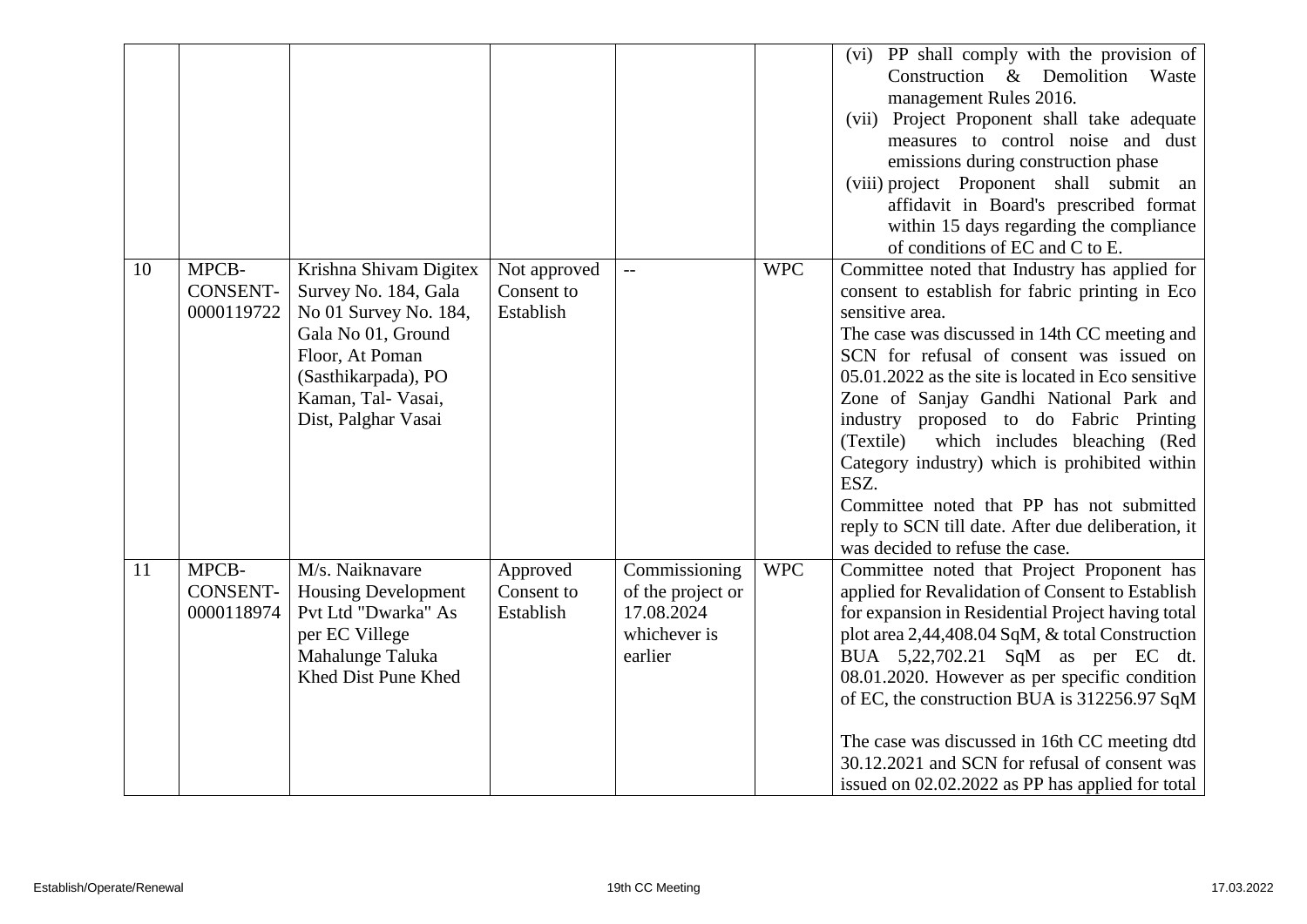|  |  |  | Construction BUA 5,22,702.21 SqM as per EC                                |
|--|--|--|---------------------------------------------------------------------------|
|  |  |  | dt. 08.01.2020. However as per specific                                   |
|  |  |  | condition of EC, the construction BUA is                                  |
|  |  |  | 312256.97 SqM,<br>PP has not submitted                                    |
|  |  |  | approved layout plan/sanction plan, water                                 |
|  |  |  | supply NOC, drainage NOC, details of BG.                                  |
|  |  |  | Committee noted the reply submitted by PP on                              |
|  |  |  | 03.02.2022 along with all relevant documents.                             |
|  |  |  | After due deliberation, it was decided to grant                           |
|  |  |  | revalidation of consent to establish for                                  |
|  |  |  | Residential Project having total plot area                                |
|  |  |  | 2,44,408.04 SqM, & total Construction BUA                                 |
|  |  |  | 312256.97 SqM as per specific condition of EC                             |
|  |  |  | $08.01.2020$ by imposing<br>following<br>dt.                              |
|  |  |  | conditions                                                                |
|  |  |  |                                                                           |
|  |  |  | PP shall comply with the conditions<br>(i)                                |
|  |  |  | stipulated in Environmental Clearance and                                 |
|  |  |  | consent conditions and submit BG of Rs.                                   |
|  |  |  | 10 Lakhs towards compliance of the same.                                  |
|  |  |  | (ii) PP shall install online monitoring system                            |
|  |  |  | to the O/L of STP for monitoring pH,                                      |
|  |  |  | Flow, BOD, TSS.                                                           |
|  |  |  | (iii) The treated domestic effluent shall be 60                           |
|  |  |  | % recycled for secondary purpose such as                                  |
|  |  |  | toilet flushing, air conditioning, cooling                                |
|  |  |  | tower make up, firefighting etc. and                                      |
|  |  |  | reaming shall be utilized on land for                                     |
|  |  |  | gardening and connected to the sewerage<br>system provided by local body. |
|  |  |  | (iv) Project Proponent shall provide Organic                              |
|  |  |  | waste digester with composting facility or                                |
|  |  |  | Bio-gas digester with composting facility.                                |
|  |  |  |                                                                           |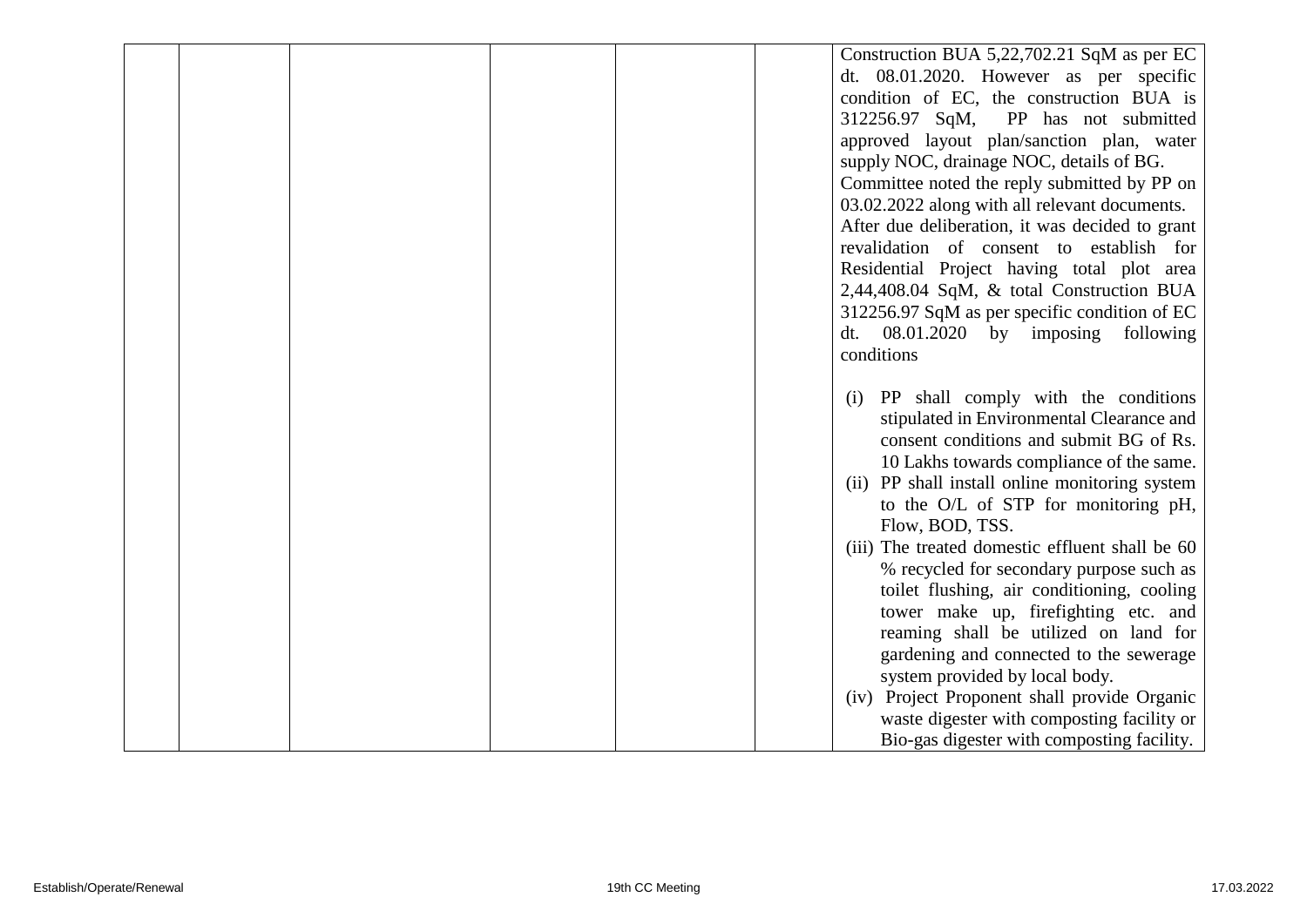|    |                 |                       |               |                |            | (v) Project Proponent shall make provision of<br>charging port for Electric vehicles in at<br>least 40% total available parking area<br>(vi) PP shall comply with the provision of<br>Construction &<br>Demolition<br>Waste<br>management Rules 2016.<br>(vii) Project Proponent shall take adequate<br>measures to control noise and dust<br>emissions during construction phase<br>(viii) project Proponent shall submit an<br>affidavit in Board's prescribed format<br>within 15 days regarding the compliance<br>of conditions of EC and C to E<br>(ix) PP shall submit Bank Guarantee of Rs 46.5<br>Lakhs (0.1 % of capital investment). The<br>same shall be forfeited as PP has not<br>obtained revalidation of consent to<br>establish after 17.08.2019, thus violated<br>the Consent Conditions.<br>(x) PP shall submit Board Resolution in<br>prescribed format as PP has not obtained<br>revalidation of consent to establish after<br>17.08.2019, thus violated the Consent<br>Conditions. PP<br>shall<br>submit Bank<br>Guarantee of Rs 2.0 Lakhs towards<br>submission of Board Resolution within 15<br>days. |
|----|-----------------|-----------------------|---------------|----------------|------------|------------------------------------------------------------------------------------------------------------------------------------------------------------------------------------------------------------------------------------------------------------------------------------------------------------------------------------------------------------------------------------------------------------------------------------------------------------------------------------------------------------------------------------------------------------------------------------------------------------------------------------------------------------------------------------------------------------------------------------------------------------------------------------------------------------------------------------------------------------------------------------------------------------------------------------------------------------------------------------------------------------------------------------------------------------------------------------------------------------------------------|
| 12 | MPCB-           | Golden Fibre LLP Plot | Approved      | Commissioning  | <b>WPC</b> | It was decided to grant consent to establish for                                                                                                                                                                                                                                                                                                                                                                                                                                                                                                                                                                                                                                                                                                                                                                                                                                                                                                                                                                                                                                                                             |
|    | <b>CONSENT-</b> | No T-8, Addl Amravati | Consent to    | of the unit or |            | installation of 4 TPH additional boiler in                                                                                                                                                                                                                                                                                                                                                                                                                                                                                                                                                                                                                                                                                                                                                                                                                                                                                                                                                                                                                                                                                   |
|    | 0000122800      | Industrial Area,      | Establish for | five years     |            | existing yarn spinning industry by imposing                                                                                                                                                                                                                                                                                                                                                                                                                                                                                                                                                                                                                                                                                                                                                                                                                                                                                                                                                                                                                                                                                  |
|    |                 | Nandgaon Peth,        | expansion     | whichever is   |            | following conditions.                                                                                                                                                                                                                                                                                                                                                                                                                                                                                                                                                                                                                                                                                                                                                                                                                                                                                                                                                                                                                                                                                                        |
|    |                 | Amravati MIDC Textile |               | earlier        |            | Industry shall provide<br>adequate<br>(i)<br>air                                                                                                                                                                                                                                                                                                                                                                                                                                                                                                                                                                                                                                                                                                                                                                                                                                                                                                                                                                                                                                                                             |
|    |                 | Park Amaravati        |               |                |            | pollution control systems.                                                                                                                                                                                                                                                                                                                                                                                                                                                                                                                                                                                                                                                                                                                                                                                                                                                                                                                                                                                                                                                                                                   |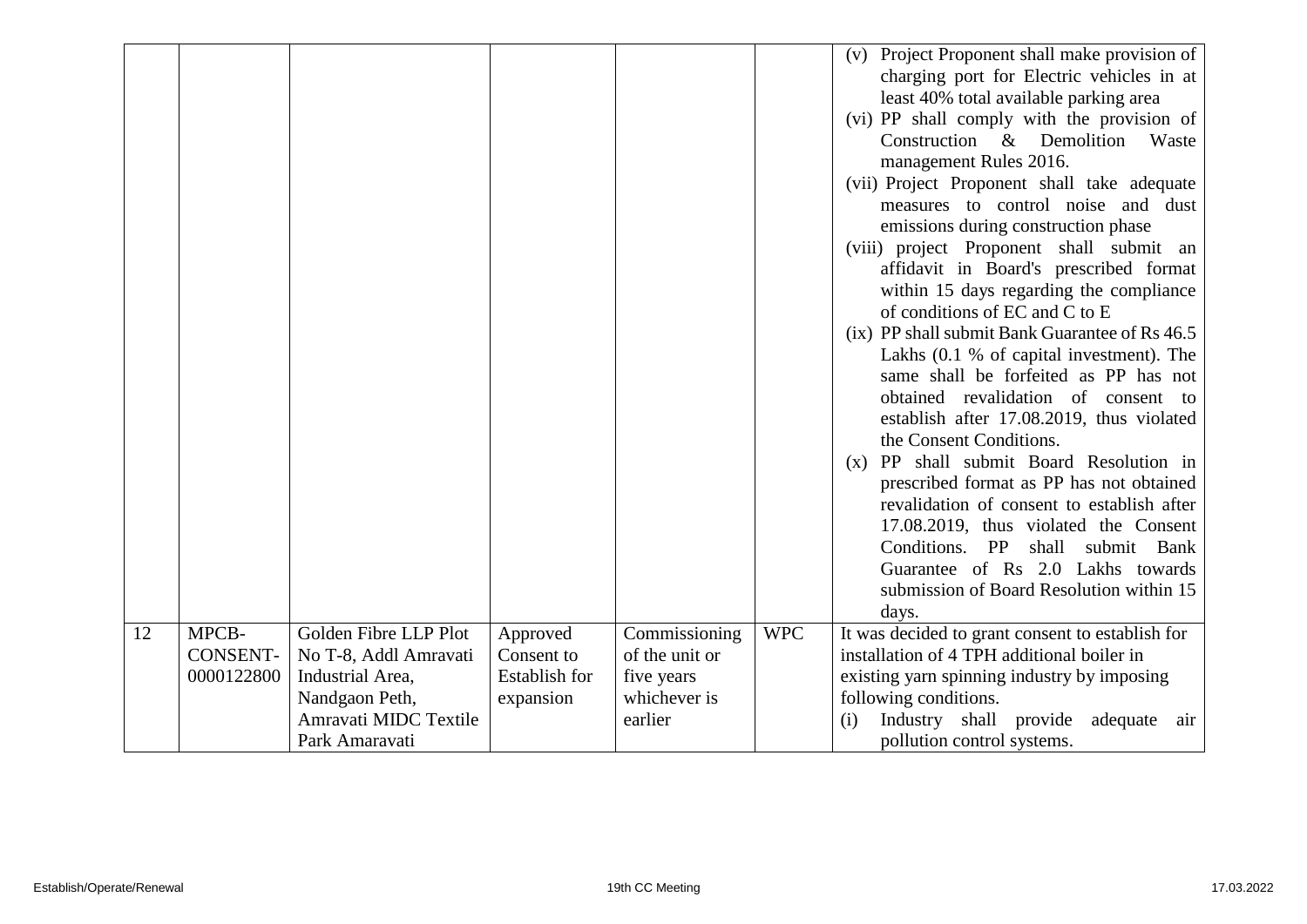|    |                                        |                                                                                                                                              |                                                             |                                                                                                                              |            | Industry shall submit Bank Guarantee of<br>(ii)<br>Rs 2.0 Lakhs towards compliance of                                                                                                                                                                                                                                                                                                                                                                                                                                                                                                                                                                                                                                  |
|----|----------------------------------------|----------------------------------------------------------------------------------------------------------------------------------------------|-------------------------------------------------------------|------------------------------------------------------------------------------------------------------------------------------|------------|------------------------------------------------------------------------------------------------------------------------------------------------------------------------------------------------------------------------------------------------------------------------------------------------------------------------------------------------------------------------------------------------------------------------------------------------------------------------------------------------------------------------------------------------------------------------------------------------------------------------------------------------------------------------------------------------------------------------|
|    |                                        |                                                                                                                                              |                                                             |                                                                                                                              |            | consent conditions.                                                                                                                                                                                                                                                                                                                                                                                                                                                                                                                                                                                                                                                                                                    |
| 13 | MPCB-<br><b>CONSENT-</b><br>0000122821 | ANSHUL SPECIALTY<br>MOLECULES PVT.<br>LTD PLOT NO<br>108,109,110 MIDC<br>DHATAV, VILLAGE<br>ROTH(B) TAL-<br>ROHA, DIST-RAIGAD<br><b>ROHA</b> | Approved<br>Consent to<br><b>Establish for</b><br>expansion | Commissioning<br>of the unit or 5<br>Yrs whichever<br>is earlier                                                             | <b>AST</b> | Committee noted that the industry has applied<br>for consent to Establish for Expansion for mfg.<br>of Synthetic Organic Chemicals. After due<br>deliberations it was decided to grant consent to<br>Establish for Expansion by imposing stringent<br>conditions;<br>Industry shall not take any effective<br>(i)<br>steps towards expansion till obtaining<br>Environment<br>Clearance<br>for<br>the<br>expansion.<br>Industry shall achieve the Zero liquid<br>(ii)<br>Discharge for expansion activity.<br>Industry shall submit the BG of Rs. 5.0<br>(iii)<br>Lakh towards compliance of consent<br>conditions.                                                                                                    |
| 14 | MPCB-<br><b>CONSENT-</b><br>0000123023 | M/s. Ajanta Enterprises-<br>Forest County S.No.40<br>(Part), 41 (Part), 59<br>(Part) Kharadi, Taluka-<br>Haveli, Pune Haveli                 | Approved<br>Consent to<br><b>Establish for</b><br>expansion | Commissioning<br>of the project or<br>Co terminus<br>with the validity<br>of EC dtd<br>07.01.2019<br>whichever is<br>earlier | <b>WPC</b> | It was decided to grant Consent to establish for<br>expansion in Residential Construction project<br>having total plot area of 71001.41 SqM and<br>proposed total Construction BUA 173804.04<br>SqM as per EC dtd 07.01.2019 by imposing<br>following conditions.<br>PP shall comply with the conditions<br>(i)<br>stipulated in Environmental Clearance<br>and consent conditions and submit BG of<br>Rs. 10 Lakhs towards compliance of the<br>same.<br>PP shall install online monitoring system<br>(ii)<br>to the O/L of STP for monitoring pH,<br>Flow, BOD, TSS.<br>The treated domestic effluent shall be 60<br>(iii)<br>% recycled for secondary purpose such as<br>toilet flushing, air conditioning, cooling |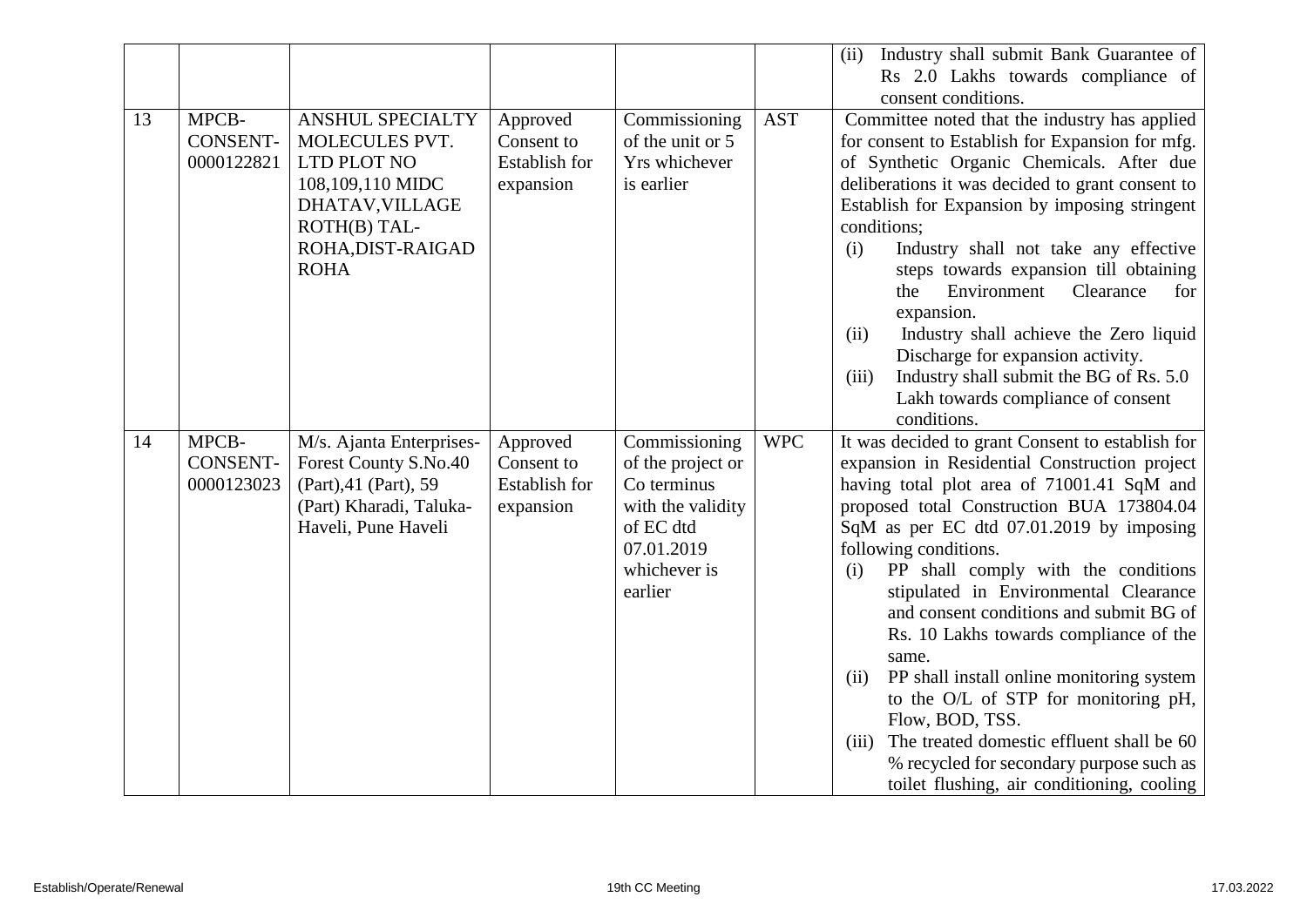|    |                 |                                 |                            |                                  |            | tower make up, firefighting etc. and<br>reaming shall be utilized on land for<br>gardening and connected to the sewerage<br>system provided by local body.<br>Project Proponent shall provide Organic<br>(iv)<br>waste digester with composting facility or<br>with<br>Bio-gas<br>digester<br>composting<br>facility.<br>Project Proponent shall make provision of<br>(v)<br>charging port for Electric vehicles in at<br>least 40% total available parking area<br>(vi) PP shall comply with the provision of<br>Construction & Demolition Waste<br>management Rules 2016.<br>(vii) Project Proponent shall take adequate<br>measures to control noise and dust<br>emissions during construction phase<br>(viii) project Proponent shall submit<br>an<br>affidavit in Board's prescribed format<br>within 15 days regarding the compliance<br>of conditions of EC and C to E |
|----|-----------------|---------------------------------|----------------------------|----------------------------------|------------|-------------------------------------------------------------------------------------------------------------------------------------------------------------------------------------------------------------------------------------------------------------------------------------------------------------------------------------------------------------------------------------------------------------------------------------------------------------------------------------------------------------------------------------------------------------------------------------------------------------------------------------------------------------------------------------------------------------------------------------------------------------------------------------------------------------------------------------------------------------------------------|
| 15 | MPCB-           | M/s Anshul Bhosale              | Approved                   | Commissioning                    | <b>WPC</b> | Committee noted that Project Proponent has                                                                                                                                                                                                                                                                                                                                                                                                                                                                                                                                                                                                                                                                                                                                                                                                                                    |
|    | <b>CONSENT-</b> | Realty Gat. No. 663,            | Revalidation               | of the project or                |            | applied for Revalidation of Consent to                                                                                                                                                                                                                                                                                                                                                                                                                                                                                                                                                                                                                                                                                                                                                                                                                                        |
|    | 0000121673      | Hargude Nagar Wagholi<br>Haveli | of consent to<br>Establish | co terminus<br>with the validity |            | Establish for Residential construction project<br>having total plot area 50800 Sq.Mtrs. &                                                                                                                                                                                                                                                                                                                                                                                                                                                                                                                                                                                                                                                                                                                                                                                     |
|    |                 |                                 | (Revalidation)             | of EC dtd                        |            | Construction BUA 63925.98 Sq.Mtrs, as per                                                                                                                                                                                                                                                                                                                                                                                                                                                                                                                                                                                                                                                                                                                                                                                                                                     |
|    |                 |                                 |                            | 05.12.2017                       |            | EC dt. 05.12.2017.                                                                                                                                                                                                                                                                                                                                                                                                                                                                                                                                                                                                                                                                                                                                                                                                                                                            |
|    |                 |                                 |                            | whichever is                     |            | Committee also noted that PP had applied for                                                                                                                                                                                                                                                                                                                                                                                                                                                                                                                                                                                                                                                                                                                                                                                                                                  |
|    |                 |                                 |                            | earlier                          |            | 1st part consent to operate. The case was                                                                                                                                                                                                                                                                                                                                                                                                                                                                                                                                                                                                                                                                                                                                                                                                                                     |
|    |                 |                                 |                            |                                  |            | refused and closure direction was issued on                                                                                                                                                                                                                                                                                                                                                                                                                                                                                                                                                                                                                                                                                                                                                                                                                                   |
|    |                 |                                 |                            |                                  |            | 28.09.2020 as PP has not commissioned STP,                                                                                                                                                                                                                                                                                                                                                                                                                                                                                                                                                                                                                                                                                                                                                                                                                                    |
|    |                 |                                 |                            |                                  |            | OWC, and not submitted BG.                                                                                                                                                                                                                                                                                                                                                                                                                                                                                                                                                                                                                                                                                                                                                                                                                                                    |
|    |                 |                                 |                            |                                  |            | After due deliberation, it was decided to grant                                                                                                                                                                                                                                                                                                                                                                                                                                                                                                                                                                                                                                                                                                                                                                                                                               |
|    |                 |                                 |                            |                                  |            | revalidation of consent to establish for                                                                                                                                                                                                                                                                                                                                                                                                                                                                                                                                                                                                                                                                                                                                                                                                                                      |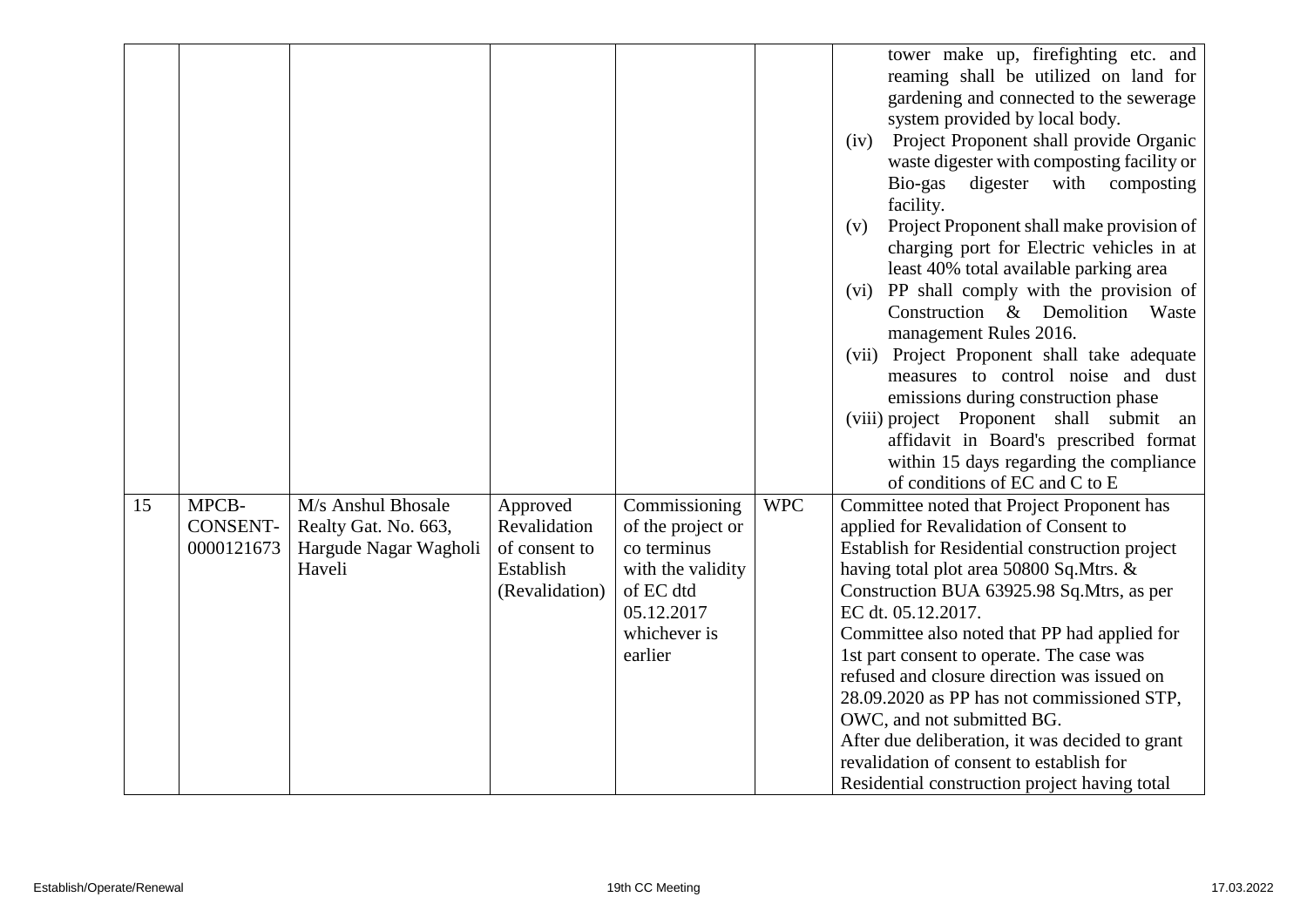|  |  |  | plot area 50800 Sq.Mtrs. & Construction BUA        |
|--|--|--|----------------------------------------------------|
|  |  |  | 63925.98 Sq. Mtrs, as per EC dt. 05.12.2017 by     |
|  |  |  | imposing following conditions.                     |
|  |  |  | PP shall comply with the conditions<br>(i)         |
|  |  |  | stipulated in Environmental Clearance              |
|  |  |  | and consent conditions and submit BG of            |
|  |  |  | Rs. 10 Lakhs towards compliance of the             |
|  |  |  |                                                    |
|  |  |  | same.                                              |
|  |  |  | PP shall install online monitoring system<br>(ii)  |
|  |  |  | to the O/L of STP for monitoring pH,               |
|  |  |  | Flow, BOD, TSS.                                    |
|  |  |  | The treated domestic effluent shall be 60<br>(iii) |
|  |  |  | % recycled for secondary purpose such as           |
|  |  |  | toilet flushing, air conditioning, cooling         |
|  |  |  | tower make up, firefighting etc. and               |
|  |  |  | reaming shall be utilized on land for              |
|  |  |  | gardening and connected to the sewerage            |
|  |  |  | system provided by local body.                     |
|  |  |  | Project Proponent shall provide Organic<br>(iv)    |
|  |  |  | waste digester with composting facility or         |
|  |  |  | Bio-gas<br>digester<br>with<br>composting          |
|  |  |  | facility.                                          |
|  |  |  | Project Proponent shall make provision of<br>(v)   |
|  |  |  | charging port for Electric vehicles in at          |
|  |  |  | least 40% total available parking area             |
|  |  |  | (vi) PP shall comply with the provision of         |
|  |  |  | Construction & Demolition Waste                    |
|  |  |  | management Rules 2016.                             |
|  |  |  | (vii) Project Proponent shall take adequate        |
|  |  |  | measures to control noise and dust                 |
|  |  |  | emissions during construction phase                |
|  |  |  | (viii) project Proponent shall submit an           |
|  |  |  | affidavit in Board's prescribed format             |
|  |  |  | within 15 days regarding the compliance            |
|  |  |  | of conditions of EC and C to E                     |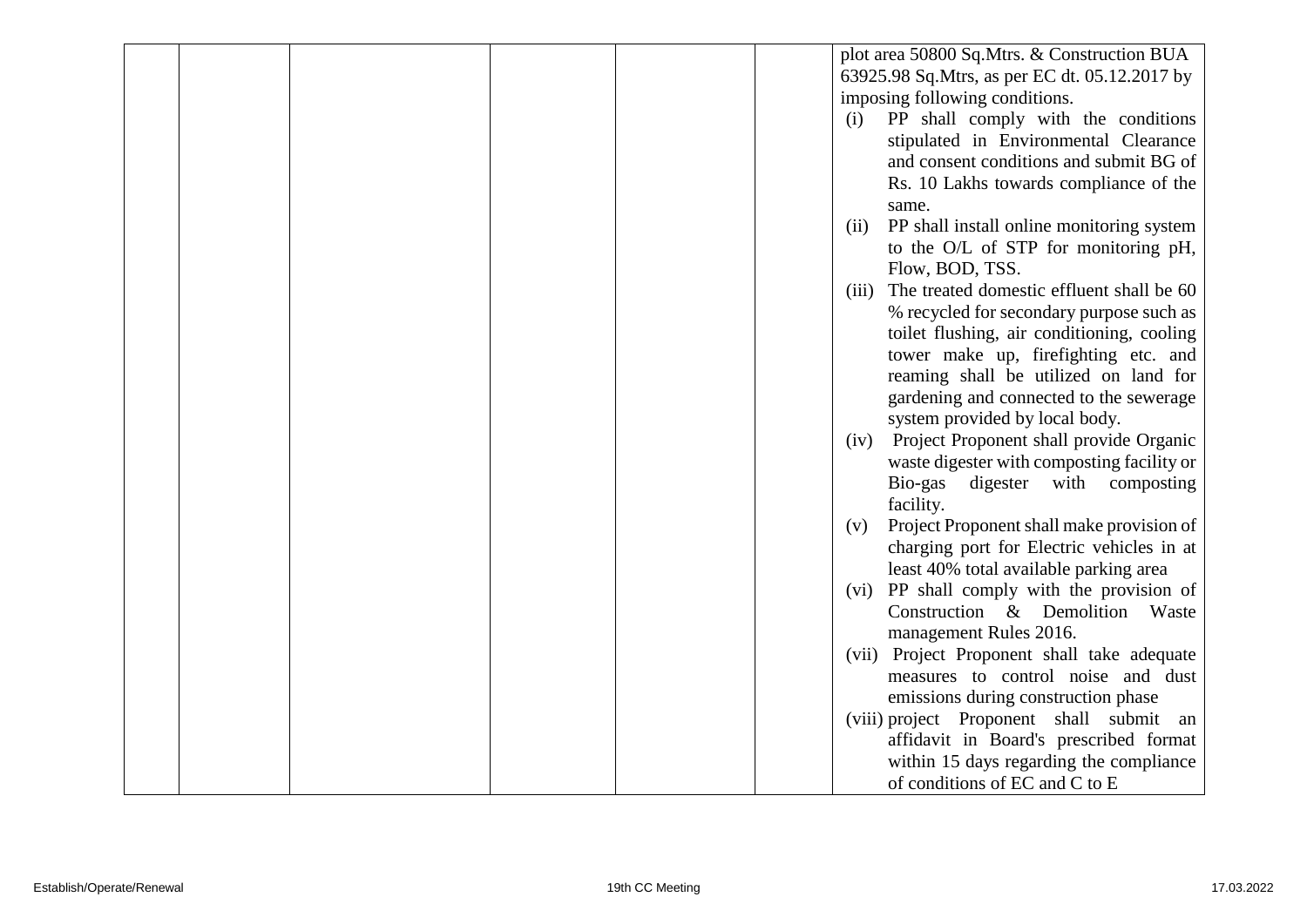|    |                                        |                                                                                                                          |                                                      |                                                                             |            | (ix) PP shall submit Bank Guarantee of Rs<br>$(0.1 \t% of capital)$<br>14.767<br>Lakhs<br>investment). The same shall be forfeited<br>as PP has not obtained revalidation of<br>consent to establish after 02.12.2019, thus<br>violated the Consent Conditions.<br>PP shall submit Board Resolution in<br>(x)<br>prescribed format as PP has not obtained<br>revalidation of consent to establish after<br>02.12.2019, thus violated the Consent<br>Conditions. PP shall submit Bank<br>Guarantee of Rs 2.0 Lakhs towards<br>submission of Board Resolution within<br>15 days.<br>The consent shall be issued after obtaining<br>Restart Directions as Board has issued Closure<br>Direction dtd 28.09.2020                                                                                                      |
|----|----------------------------------------|--------------------------------------------------------------------------------------------------------------------------|------------------------------------------------------|-----------------------------------------------------------------------------|------------|------------------------------------------------------------------------------------------------------------------------------------------------------------------------------------------------------------------------------------------------------------------------------------------------------------------------------------------------------------------------------------------------------------------------------------------------------------------------------------------------------------------------------------------------------------------------------------------------------------------------------------------------------------------------------------------------------------------------------------------------------------------------------------------------------------------|
| 16 | MPCB-<br><b>CONSENT-</b><br>0000122773 | Sheth Infraworld Pvt.<br>Ltd. Sheth Midori, CTS<br>No. 2400/ E At Village<br>Dahisar, Tal. Borivali,<br>Mumbai. BORIWALI | Approved<br>Consent to<br>Establish for<br>Expansion | Commissioning<br>of the project or<br>16.09.2023<br>whichever is<br>earlier | <b>WPC</b> | Committee noted that PP has applied for consent<br>establish for expansion in Building<br>to<br>construction Project on Total Plot area-<br>13392.70<br>Sq.mts<br>and proposed<br>total<br>construction BUA- 58931.59 Sq.mts as per E.C<br>dtd 05.08.2021.<br>The case was discussed in 16th CC meeting dtd-<br>30.12.2021 & Show Cause Notice for refusal<br>of consent was issued as PP has not submitted<br>B.G. of Rs.13.082 Lakhs as per earlier consent<br>conditions.<br>Committee noted the reply submitted by PP<br>along with B.G. of Rs13.082 Lakhs.<br>After due deliberation, it was decided to grant<br>consent to establish for expansion in Building<br>construction Project on Total Plot area-<br>13392.70<br>Sq.mts<br>and proposed<br>total<br>construction BUA- 58931.59 Sq.mts as per E.C. |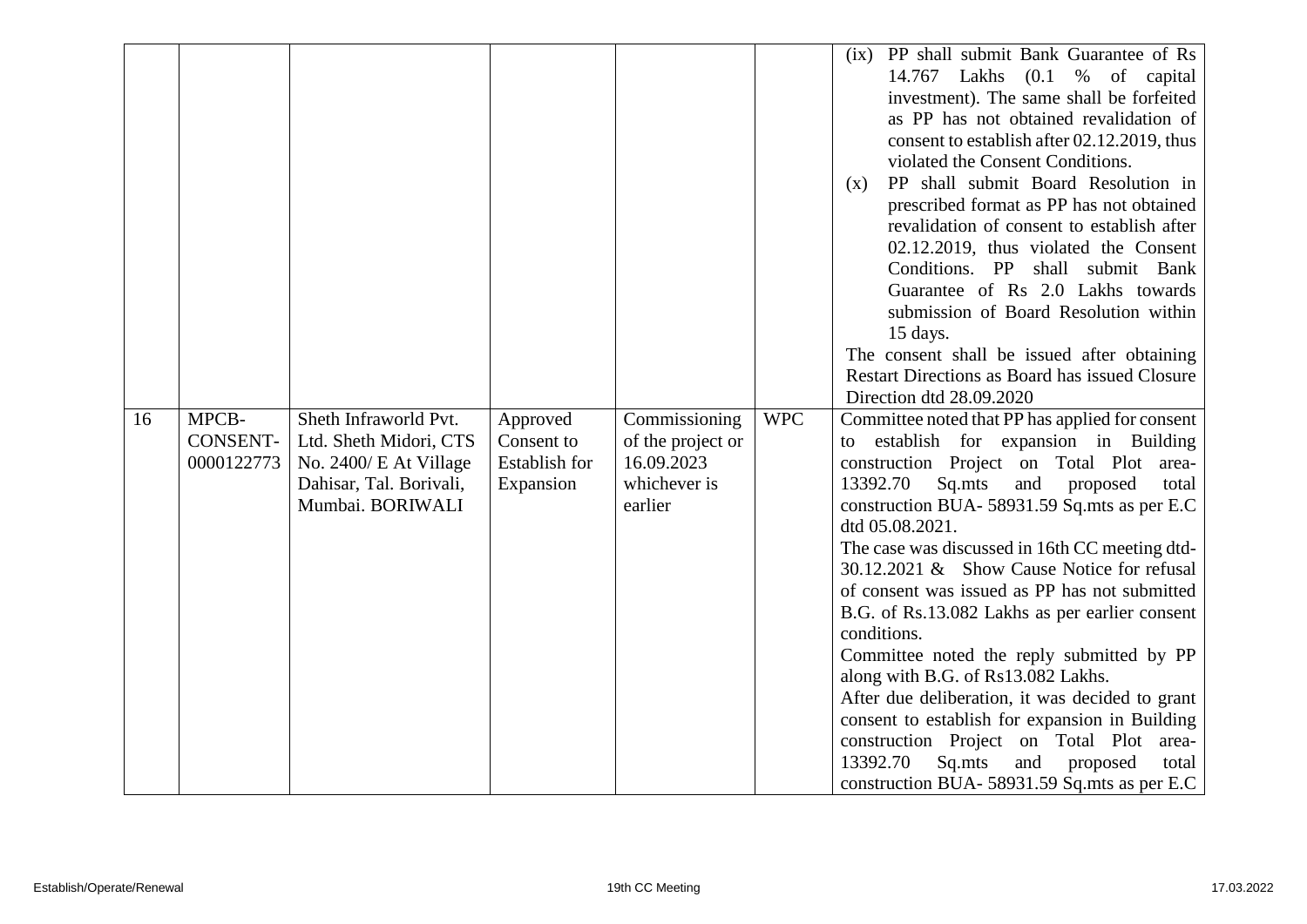|  |  |  | 05.08.2021<br>imposing<br>following<br>dtd<br>by   |
|--|--|--|----------------------------------------------------|
|  |  |  | conditions.                                        |
|  |  |  | PP shall comply with the conditions<br>(i)         |
|  |  |  | stipulated in Environmental Clearance              |
|  |  |  | and consent conditions and submit BG of            |
|  |  |  | Rs. 10 Lakhs towards compliance of the             |
|  |  |  | same.                                              |
|  |  |  | PP shall install online monitoring system<br>(ii)  |
|  |  |  | to the O/L of STP for monitoring pH,               |
|  |  |  | Flow, BOD, TSS.                                    |
|  |  |  | The treated domestic effluent shall be 60<br>(iii) |
|  |  |  | % recycled for secondary purpose such as           |
|  |  |  | toilet flushing, air conditioning, cooling         |
|  |  |  | tower make up, firefighting etc. and               |
|  |  |  | reaming shall be utilized on land for              |
|  |  |  | gardening and connected to the sewerage            |
|  |  |  | system provided by local body.                     |
|  |  |  | Project Proponent shall provide Organic<br>(iv)    |
|  |  |  | waste digester with composting facility or         |
|  |  |  | Bio-gas<br>digester<br>with<br>composting          |
|  |  |  | facility.                                          |
|  |  |  | Project Proponent shall make provision of<br>(v)   |
|  |  |  | charging port for Electric vehicles in at          |
|  |  |  | least 40% total available parking area             |
|  |  |  | PP shall comply with the provision of<br>(vi)      |
|  |  |  | Construction & Demolition<br>Waste                 |
|  |  |  | management Rules 2016.                             |
|  |  |  | Project Proponent shall take adequate<br>(vii)     |
|  |  |  | measures to control noise and dust                 |
|  |  |  | emissions during construction phase                |
|  |  |  | (viii) Project Proponent shall submit an           |
|  |  |  | affidavit in Board's prescribed format             |
|  |  |  | within 15 days regarding the compliance            |
|  |  |  | of conditions of EC and C to E.                    |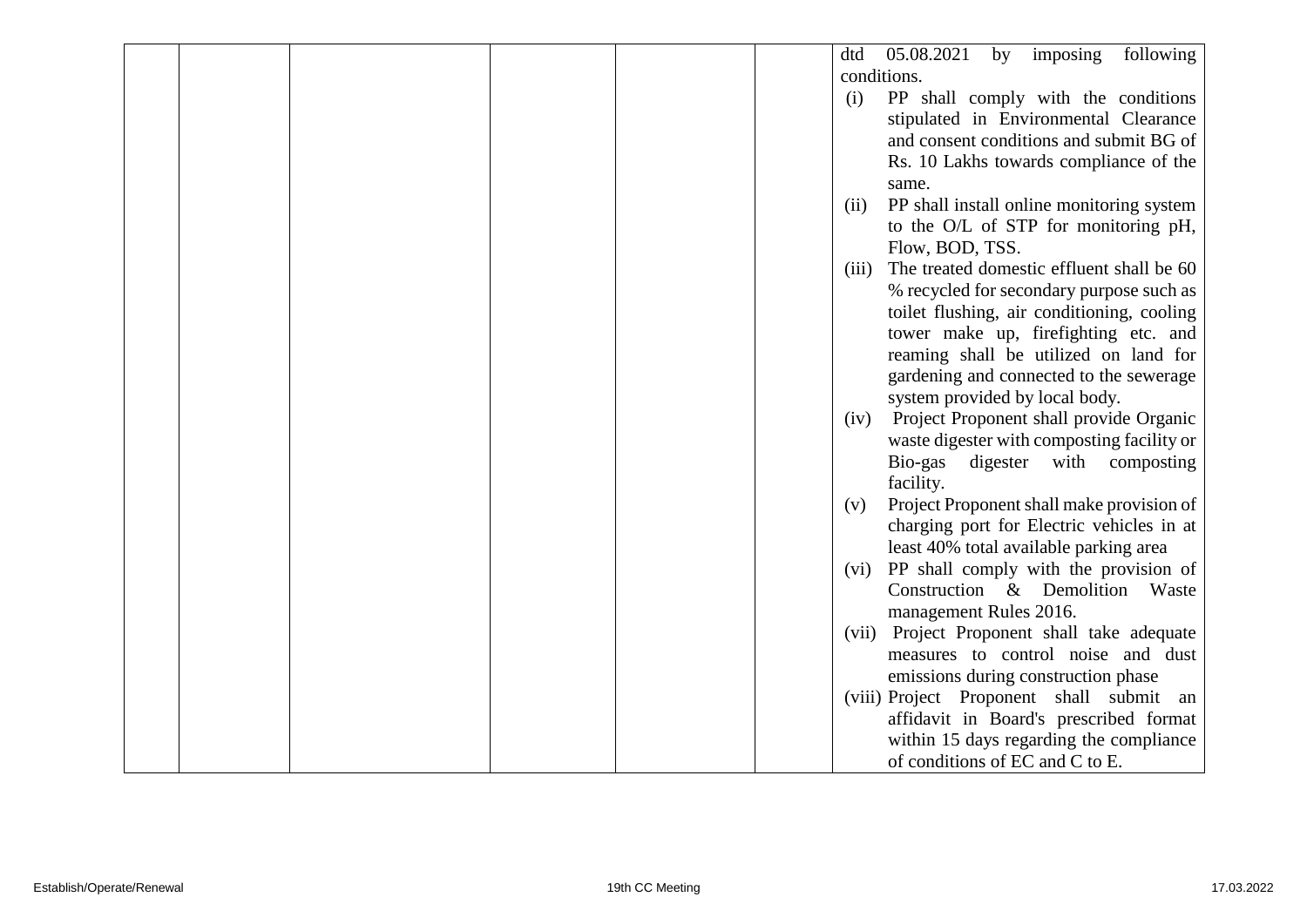|                |                                    |                        |                |                           |            | The consent shall be issued with overriding       |
|----------------|------------------------------------|------------------------|----------------|---------------------------|------------|---------------------------------------------------|
|                |                                    |                        |                |                           |            | effect on earlier consent to establish granted    |
|                |                                    |                        |                |                           |            | vide No Foramt1.0/CC/UAN No 0000111841/           |
|                |                                    |                        |                |                           |            | CE/2110000425 dtd 08.10.2021.                     |
|                | <b>Agenda B-Consent to Operate</b> |                        |                |                           |            |                                                   |
|                | MPCB-                              | <b>CLASSIC GYPSUM</b>  | Not approved   | $\mathbb{H}^{\mathbb{H}}$ | <b>APC</b> | Committee<br>application<br>noted<br>that,<br>was |
|                | <b>CONSENT-</b>                    | INDUSTRIES PVT.        | 1st Consent to |                           |            | discussed in $15th$ CC held on. $17/03/2021$ and  |
|                | 0000100703                         | LTD. F-12 FIVE STAR    | Operate        |                           |            | Show cause Notice for refusal of consent was      |
|                |                                    | <b>INDUSTRIAL AREA</b> |                |                           |            | issued on 31/03/2021.                             |
|                |                                    | <b>HATKANANGALE</b>    |                |                           |            | Industry has not submitted reply for show cause   |
|                |                                    |                        |                |                           |            | Notice. Case was again discussed in 3rd CC held   |
|                |                                    |                        |                |                           |            | on 05/05/2021 and accordingly Personal hearing    |
|                |                                    |                        |                |                           |            | was extended to PP through Video Conference       |
|                |                                    |                        |                |                           |            | on 31.01.2022. Industry representative Shri.      |
|                |                                    |                        |                |                           |            | Guna Shekharan [Operation Director] reported      |
|                |                                    |                        |                |                           |            | that it may take next 4-to-6-month time for       |
|                |                                    |                        |                |                           |            | installation $\&$ commissioning of plant $\&$     |
|                |                                    |                        |                |                           |            | machinery and pollution control system.           |
|                |                                    |                        |                |                           |            | In view of above it was decided to issue final    |
|                |                                    |                        |                |                           |            | refusal as plant & machinery and pollution        |
|                |                                    |                        |                |                           |            | control system of said industry is not installed  |
|                |                                    |                        |                |                           |            | and not in commissioning stage.                   |
|                |                                    |                        |                |                           |            |                                                   |
| $\overline{2}$ | MPCB-                              | <b>CLASSIC GYPSUM</b>  | Not approved   | $-$                       | <b>APC</b> | Committee<br>noted that,<br>application<br>was    |
|                | <b>CONSENT-</b>                    | <b>INDUSTRIES PVT.</b> | 1st Consent to |                           |            | discussed in $15th$ CC held on. $17/03/2021$ and  |
|                | 0000100703                         | LTD. F-12 FIVE STAR    | Operate        |                           |            | Show cause Notice for refusal of consent was      |
|                |                                    | <b>INDUSTRIAL AREA</b> |                |                           |            | issued on 31/03/2021.                             |
|                |                                    | <b>HATKANANGALE</b>    |                |                           |            | Industry has not submitted reply for show cause   |
|                |                                    |                        |                |                           |            | Notice. Case was again discussed in 3rd CC held   |
|                |                                    |                        |                |                           |            | on 05/05/2021 and accordingly Personal hearing    |
|                |                                    |                        |                |                           |            | was extended to PP through Video Conference       |
|                |                                    |                        |                |                           |            | on 31.01.2022. Industry representative Shri.      |
|                |                                    |                        |                |                           |            | Guna Shekharan [Operation Director] reported      |
|                |                                    |                        |                |                           |            | that it may take next 4-to-6-month time for       |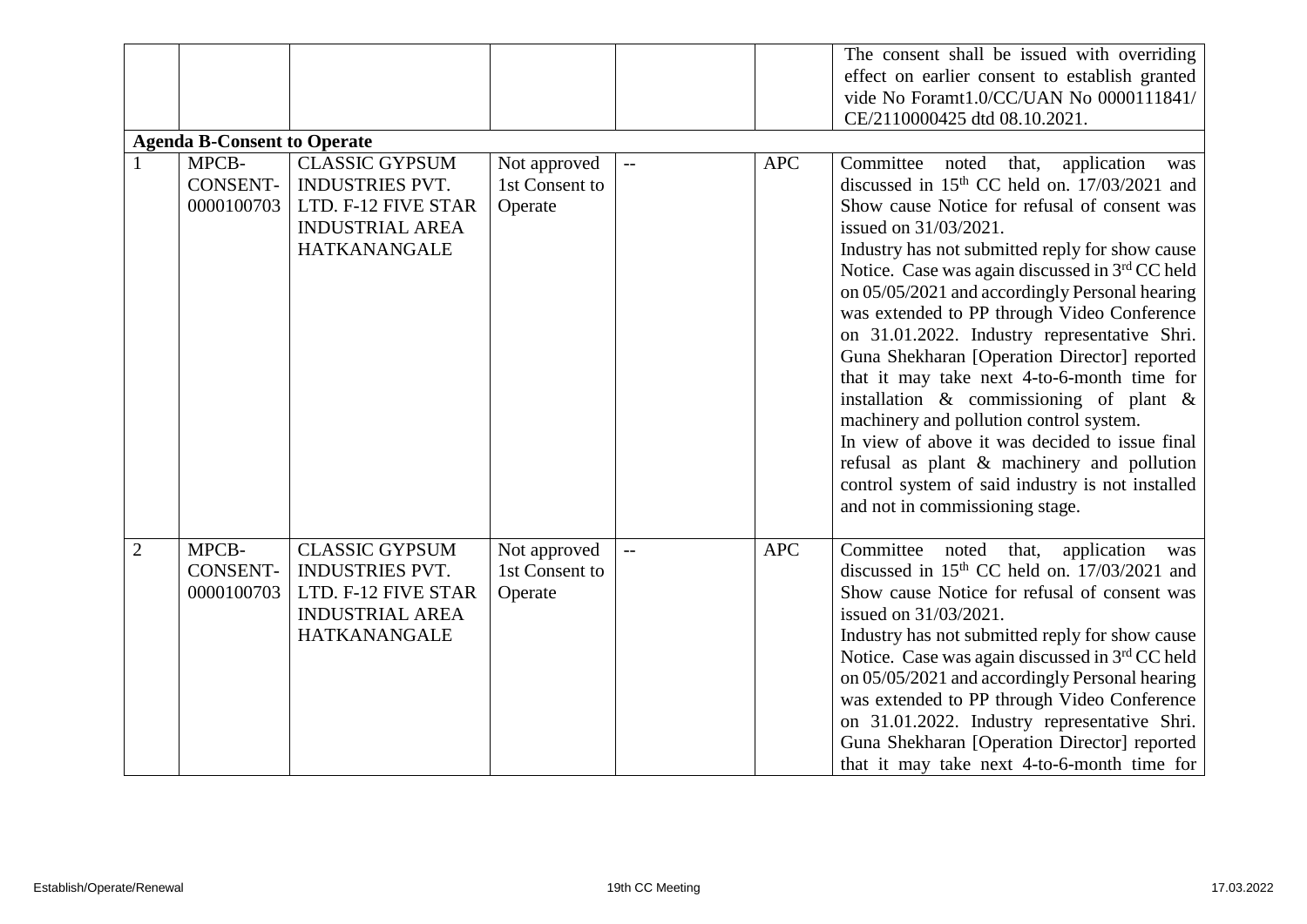|                |                                                        |                                                                                                                                                                                            |                                                                                          |            |            | installation $\&$ commissioning of plant $\&$<br>machinery and pollution control system.<br>In view of above it was decided to issue final<br>refusal as plant & machinery and pollution<br>control system of said industry is not installed<br>and not in commissioning stage.                                                                                                                                                                                                                                                                                                                                                                        |
|----------------|--------------------------------------------------------|--------------------------------------------------------------------------------------------------------------------------------------------------------------------------------------------|------------------------------------------------------------------------------------------|------------|------------|--------------------------------------------------------------------------------------------------------------------------------------------------------------------------------------------------------------------------------------------------------------------------------------------------------------------------------------------------------------------------------------------------------------------------------------------------------------------------------------------------------------------------------------------------------------------------------------------------------------------------------------------------------|
| 3              | MPCB-<br><b>CONSENT-</b><br>0000117158<br>$\mathbf{A}$ | Hikal Limited (R&D<br>Centre) Plot No. 3A &<br>3B International<br>Biotech Park,<br>Hinjewadi Phase-2<br>Mulshi                                                                            | Not approved<br>Consent to 1st<br>Operate by<br>amalgamation<br>with existing<br>consent | $-$        | <b>AST</b> | Committee noted that the industry has applied<br>for consent to 1 <sup>st</sup> Operate for additional bldg $\&$<br>amalgamation with existing consent.<br>Existing consent is valid upto 28/02/2024 for R<br>& D activity for API, Agro Chemical &<br>synthetic chemistry products-1100 Kg/A. It was<br>noted that the HW generation & disposal varies<br>substantially i.e., 10.50 MT/Yr against 5 MT/Yr<br>of spent solvents $\&$ industry has applied for 6.5<br>MT/M as against 6.5 MT/Yr which needs<br>justification.<br>After due deliberation it was decided to issue<br>SCN for Refusal of consent and call the<br>industry for presentation |
| $\overline{4}$ | MPCB-<br><b>CONSENT-</b><br>0000119781                 | M/S. PODDAR<br>HOUSING &<br><b>DEVELOPMENT</b><br>LTD., Gut No. 4/2, 5, 7,<br>8, and 10 Gut No 4/2,<br>5,7,8 and 10 Village-<br>Sape, Tehsil-<br>Ambarnath, Thane<br>Maharashtra Ambernath | Approved<br>Renewal of<br>Consent to<br>Operate (part)                                   | 31/05/2023 | <b>WPC</b> | It was decided to grant Renewal of Consent to<br>Operate (part) for Residential Building Project<br>having Total Plot Area is 102820.00 Sq.mtrs<br>and Completed Construction BUA 84649.06<br>Sq.mtrs out of Total construction BUA area<br>98586.11 Sq.mtrs, as per EC dt. 02/07/2012 by<br>imposing following conditions:<br>(i) PP shall comply with the conditions<br>stipulated in Environmental Clearance and<br>consent conditions and submit BG of Rs.<br>10 Lakhs towards compliance of the same.<br>(ii) PP shall install online monitoring system<br>to the O/L of STP for monitoring for<br>parameters pH, Flow, BOD, TSS.                 |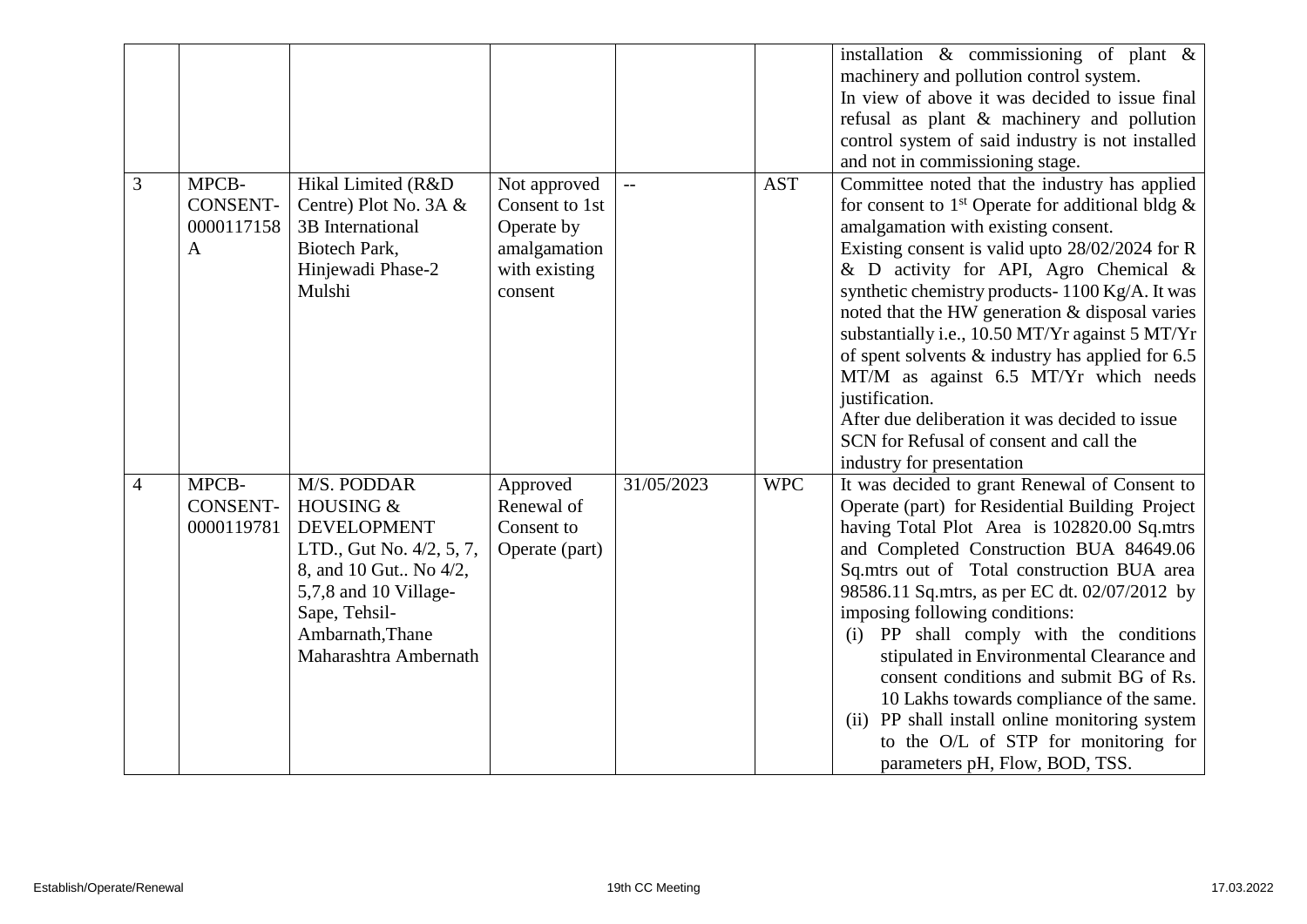|   |                                        |                                                                                                                                                                     |                                   |            |            | (iii) The treated domestic effluent shall be 60<br>% recycled for secondary purpose such as<br>toilet flushing, air conditioning, cooling<br>tower make up, firefighting etc. and                                                                                                                                                                                                                                                                                                                                                                                                                                                                                                                                                                                   |
|---|----------------------------------------|---------------------------------------------------------------------------------------------------------------------------------------------------------------------|-----------------------------------|------------|------------|---------------------------------------------------------------------------------------------------------------------------------------------------------------------------------------------------------------------------------------------------------------------------------------------------------------------------------------------------------------------------------------------------------------------------------------------------------------------------------------------------------------------------------------------------------------------------------------------------------------------------------------------------------------------------------------------------------------------------------------------------------------------|
|   |                                        |                                                                                                                                                                     |                                   |            |            | reaming shall be utilized on land for<br>gardening and connected to the sewerage<br>system provided by local body.<br>(iv) Project Proponent shall operate and<br>maintain Organic waste digester with<br>composting facility or Biogas digester<br>with composting facility.<br>Project Proponent shall make provision of<br>(v)<br>charging port for Electric vehicles in at<br>least 40% total available parking area.<br>(vi) Project Proponent shall submit an affidavit<br>in Board's prescribed format within 15<br>days regarding the compliance<br>of<br>conditions of EC /CRZ clearance and C to<br>$\Omega$<br>Consent shall be issued after obtaining<br>Additional Consent fees of towards increase in<br>Capital investment<br>and Additional consent |
|   |                                        |                                                                                                                                                                     |                                   |            |            | fees towards obtaining Renewal of Consent to<br>Operate up to validity period 31/05/2023                                                                                                                                                                                                                                                                                                                                                                                                                                                                                                                                                                                                                                                                            |
| 5 | MPCB-<br><b>CONSENT-</b><br>0000118986 | <b>Amazon Seller Services</b><br>Private Limited B01,<br>Gut No. 380, 381, 384<br>& others Village<br>Ambethan, Taluka<br>Khed, Pune,<br>Maharashtra 410501<br>Khed | Approved<br>Consent to<br>Operate | 28.02.2023 | <b>WPC</b> | Committee noted that Project Proponent has<br>applied for Consent to operate for warehouse<br>and storage having total plot area of 106887 Sq<br>Mtr and construction BUA of 56927.8 Sq. Mtr<br>in the premises of M/s ESR Pune Estate Pvt.<br>Ltd.<br>Committee also noted that PP has submitted<br>letter dtd 07.01.2022 and submitted that the<br>landlord M/s ESR Pune Estate Pvt. Ltd has<br>obtained<br>exemption<br>from<br>obtaining<br>Environmental Clearance vide<br>letter dtd                                                                                                                                                                                                                                                                          |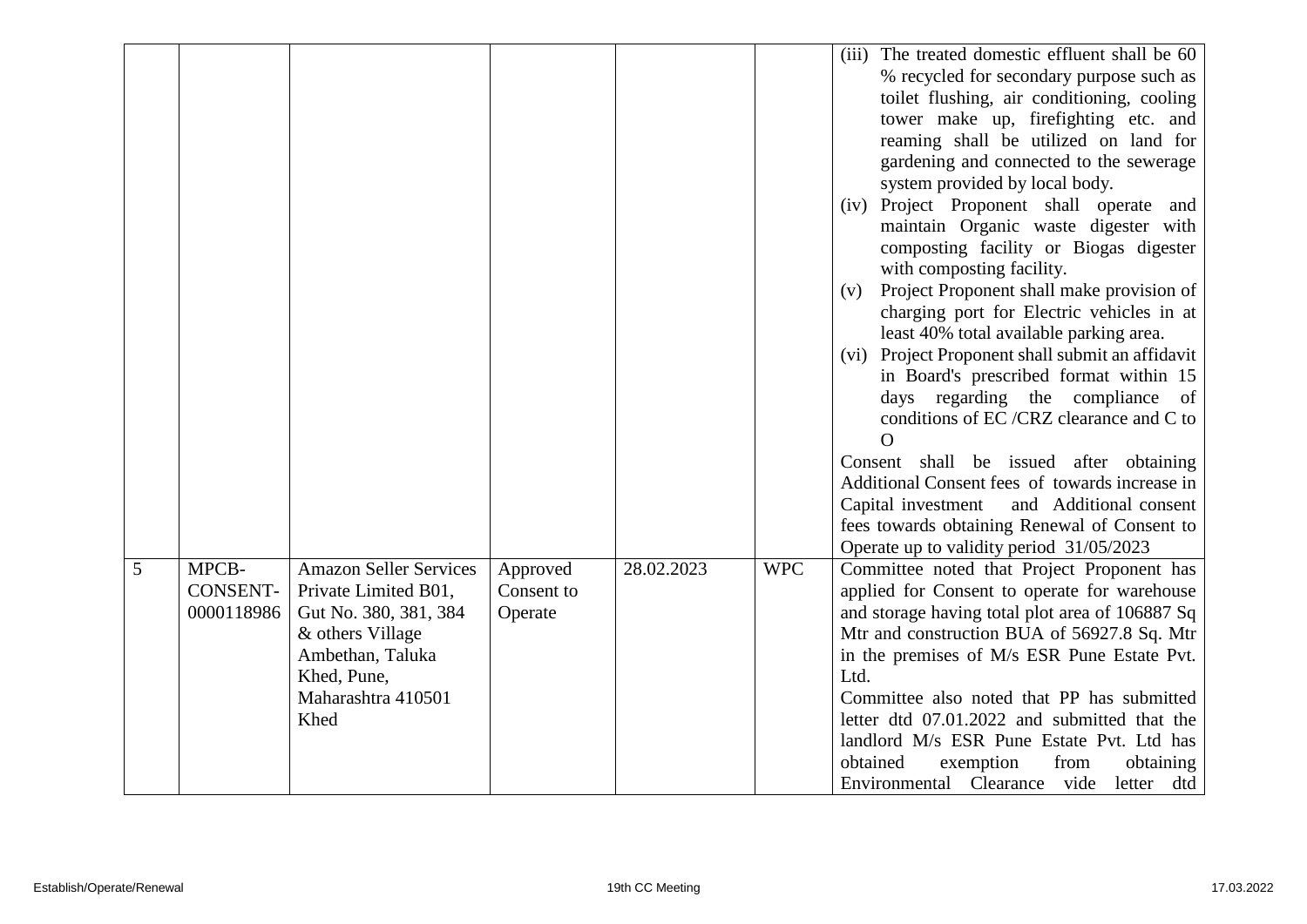|  |  |  | 25.01.2020 from Env Dept. for carrying out          |
|--|--|--|-----------------------------------------------------|
|  |  |  | business activities including light and heavy       |
|  |  |  | industries,<br>engineering<br>automobile<br>and     |
|  |  |  | automobile ancillary mfg industries, assembly       |
|  |  |  | of electronic and consumer durables, IT             |
|  |  |  | hardware, fiber glass mfg, ceramic & glass          |
|  |  |  | industries, packaging activity, R & D               |
|  |  |  | activity(non polluting, non-chemicals, bio-         |
|  |  |  | biotech), industrial storage, industrial logistics, |
|  |  |  | industrial assembling etc.                          |
|  |  |  | The MPCB has granted consent to operate to          |
|  |  |  | M/s ESR Pune Estate Pvt Ltd dated 29.06.2021        |
|  |  |  | which is valid up to 31.05.2023 for industrial and  |
|  |  |  | logistics park having total plot area of 1,29,099   |
|  |  |  | sq. mtr and completed construction BUA of           |
|  |  |  | 57,868.28 Sq. Mtr out of total construction BUA     |
|  |  |  | of 82,7,53.70 Sq. Mtr.                              |
|  |  |  | After due deliberation, it was decided to grant     |
|  |  |  | Consent to operate for warehouse and storage        |
|  |  |  | having total plot area of 106887 Sq Mtr and         |
|  |  |  | construction BUA of 56927.8 Sq. Mtr in the          |
|  |  |  | premises of M/s ESR Pune Estate Pvt. Ltd by         |
|  |  |  | imposing following conditions.                      |
|  |  |  | PP<br>shall<br>(i)<br>not<br>store<br>any           |
|  |  |  | chemical/waste/material which attracts              |
|  |  |  | provision of EIA Notification 2006 and              |
|  |  |  | amendment thereof.                                  |
|  |  |  | PP shall comply with the conditions<br>(ii)         |
|  |  |  | stipulated in consent conditions and submit         |
|  |  |  | BG of Rs. 10 Lakhs towards compliance of            |
|  |  |  | the same.                                           |
|  |  |  | The domestic effluent shall be treated in<br>(iii)  |
|  |  |  | common STP provided by landlord i.e.                |
|  |  |  | M/s ESR Pune Estate Pvt. Ltd.                       |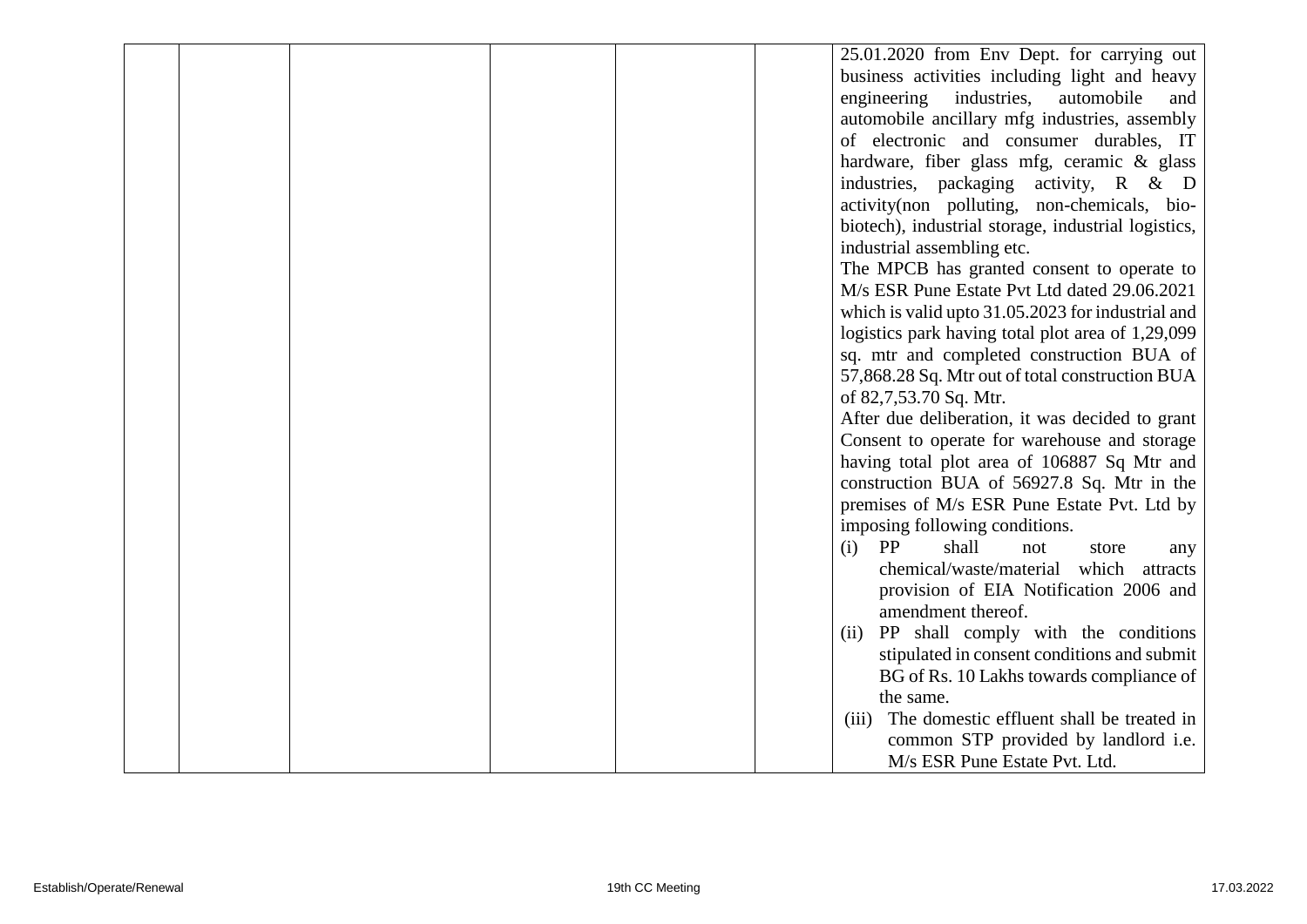|   |                                 |                                                                                                                 |                                                                                                   |            |            | The organic waste shall be treated in<br>(iv)<br>OWC provided by landlord i.e. M/s ESR<br>Pune Estate Pvt. Ltd.<br>Project Proponent shall make provision of<br>(v)<br>charging port for Electric vehicles in at<br>least 40% total available parking area.<br>The Project Proponent shall submit<br>(vi)<br>bilateral agreement with landlord i.e. M/s<br>ESR Pune Estate Pvt. Ltd for joint<br>responsibility<br>Operation<br>of<br>and<br>maintenance of STP & OWC<br>(vii) Project Proponent shall submit an<br>affidavit in Board's prescribed format<br>within 15 days regarding the compliance<br>of conditions of EC and C to O.                                                                                                                                                                                               |
|---|---------------------------------|-----------------------------------------------------------------------------------------------------------------|---------------------------------------------------------------------------------------------------|------------|------------|----------------------------------------------------------------------------------------------------------------------------------------------------------------------------------------------------------------------------------------------------------------------------------------------------------------------------------------------------------------------------------------------------------------------------------------------------------------------------------------------------------------------------------------------------------------------------------------------------------------------------------------------------------------------------------------------------------------------------------------------------------------------------------------------------------------------------------------|
| 6 | MPCB-<br>CONSENT-<br>0000119416 | <b>Bharat Petroleum</b><br>Corporation Ltd. Near<br>Pakni railway station,<br>P.B. No-02 Pakni North<br>Solapur | Approved<br>Consent to<br>Operate for<br>Expansion by<br>amalgamation<br>with existing<br>consent | 28/02/2024 | <b>AST</b> | Committee noted that the industry has applied<br>for Consent to $1st$ Operate for expansion &<br>amalgamation with existing consent for storage<br>of class A & B petroleum products. Industry has<br>also requested for amendment in Tank capacity<br>of Tank No. 15 from 958 KL to 858 KL, change<br>in storage for Tank no. 10 for Bio-Diesel instead<br>of HSD, Tank no. 13 HSD instead of SKO &<br>Tank no. 14 for storage of water for fire fighting<br>instead of SKO<br>After due deliberation, it was decided to grant<br>Consent to $1st$ Operate for Expansion by<br>amalgamation with existing consent and above<br>amendment by imposing following conditions;<br>Industry shall extend existing BG's.<br>(i)<br>Class A & B products should be stored<br>(ii)<br>in tanks as per G.S.R. std 186 (E) dated<br>18/03/2008. |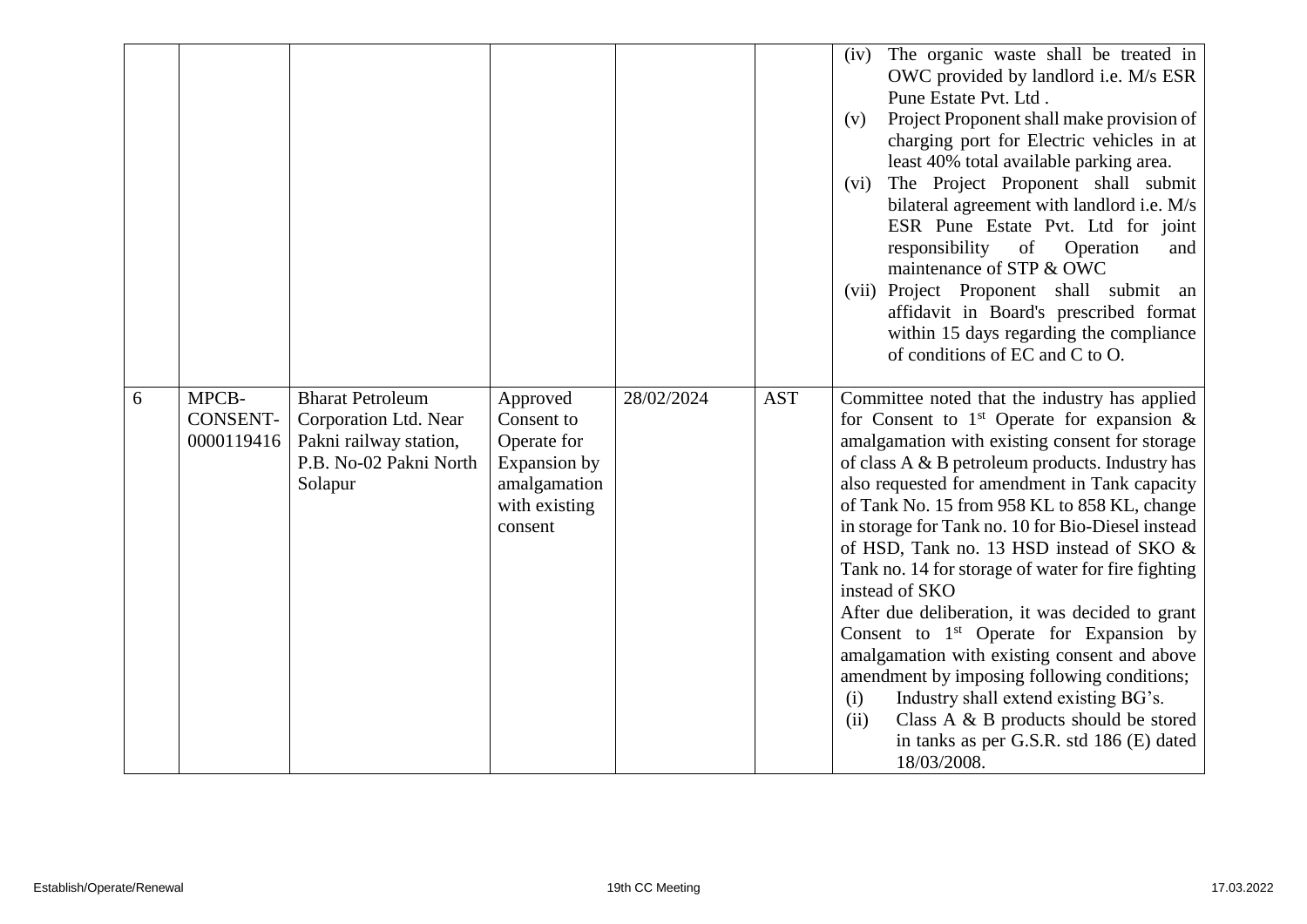|                |                                        |                                                                                                                                                     |                                       |            |            | (iii)<br>Loading bays shall be equipped with<br>vapour recovery system.<br>Industry shall use tankers of bottom<br>(iv)<br>loading system.<br>Consent to be issued after obtaining additional<br>requisite consent fee for increase in CI.                                                                                                                                                                                                                                                                                                                                                                                                                                                                           |
|----------------|----------------------------------------|-----------------------------------------------------------------------------------------------------------------------------------------------------|---------------------------------------|------------|------------|----------------------------------------------------------------------------------------------------------------------------------------------------------------------------------------------------------------------------------------------------------------------------------------------------------------------------------------------------------------------------------------------------------------------------------------------------------------------------------------------------------------------------------------------------------------------------------------------------------------------------------------------------------------------------------------------------------------------|
| $\overline{7}$ | MPCB-<br><b>CONSENT-</b><br>0000113891 | M/s. Navi Mumbai<br><b>Municipal Corporation</b><br>$(C & D$ Waste<br>Processing Unit) Gut<br>No. 378 Turbhe Landfill<br>Site, Navi Mumbai<br>Thane | Approved<br>Consent to<br>Operate     | 20.02.2023 | RO HQ      | Committee decided to grant consent to operate<br>for $C \& D$ processing unit by imposing<br>following conditions.<br>PP shall submit bank guarantee of Rs. 5.0<br>(i)<br>Lakhs towards compliance of consent<br>conditions.<br>PP should apply for authorization for $C \&$<br>(ii)<br>D waste.<br>The consent shall be issued after submission of<br>CA certificate for capital investment of the<br>project                                                                                                                                                                                                                                                                                                       |
| 8              | MPCB-<br><b>CONSENT-</b><br>0000122552 | Micasaa Gat No. 878,<br>879 Kesnand Road,<br>Wagholi Haveli                                                                                         | Not approved<br>Consent to<br>Operate | $-$        | <b>WPC</b> | Committee noted that Project Proponent has<br>applied for Consent to operate(part-I) for<br>Residential construction project having total<br>plot area 35832.00 Sq.Mtrs & completed total<br>Construction BUA 45803.46 Sq.Mtrs. out of<br>proposed total construction BUA of 52566.72<br>Sq.Mtrs.<br>After due deliberation, it was decided to issue<br>Show Cause Notice for refusal of consent due to<br>following noncompliance.<br>(i) PP has not obtained revalidation of<br>consent to establish dtd 08.01.2019.<br>(ii) PP has not submitted architect certificate<br>for completed construction BUA as on<br>date<br>(iii) PP has submitted that they has already<br>completed construction BUA 45803.46 sq. |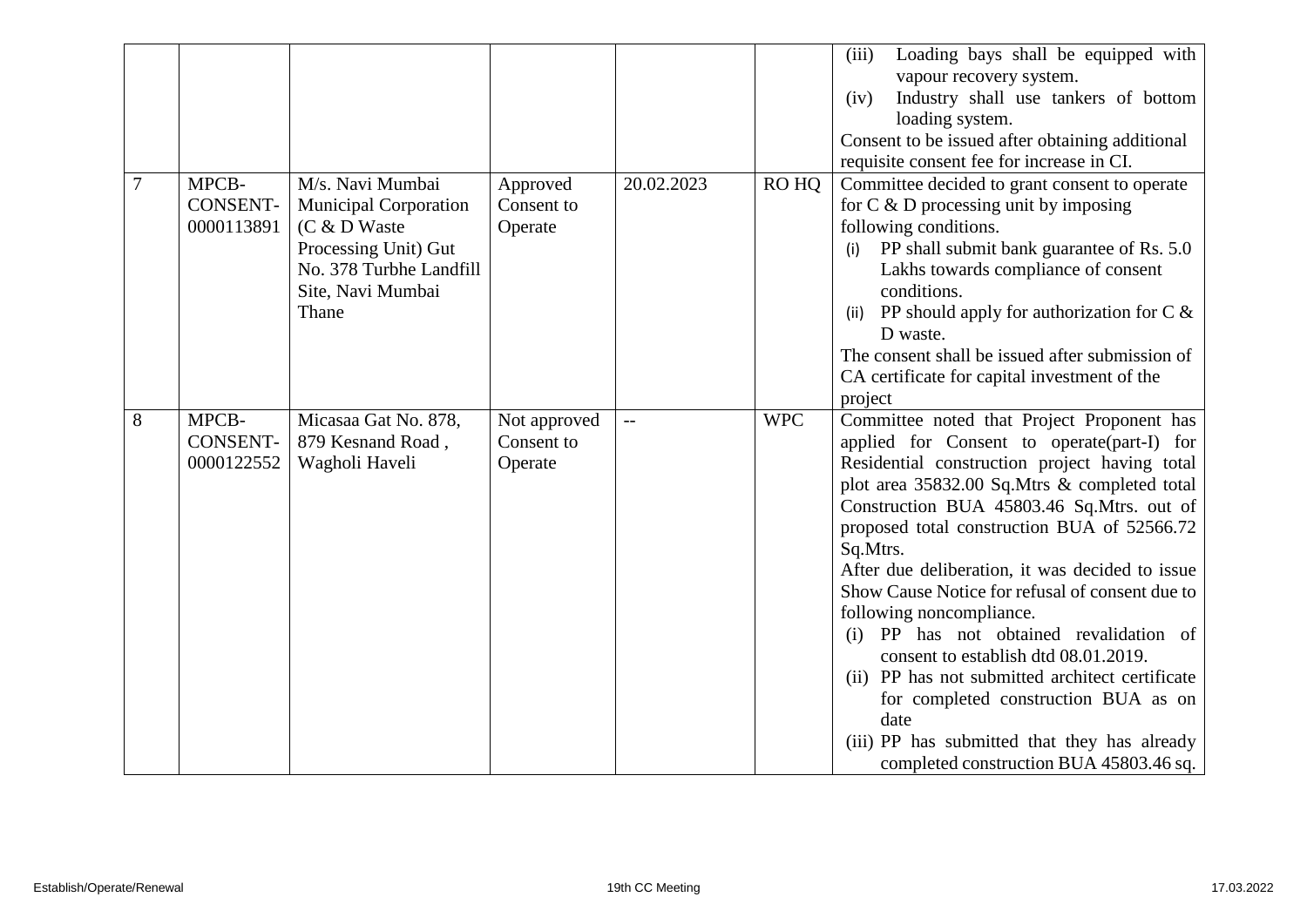|   |                                        |                                                                                                                                                             |                                                     |     |            | mtrs. and part occupancy is given. Prior to<br>obtain consent to operate.<br>(iv) PP has not provided OWC<br>with<br>facility/biodigestor<br>composting<br>with<br>composting facility for treatment of<br>biodegradable waste.<br>(v) PP has not submitted water supply NOC,<br>drainage NOC.<br>(vi) PP has not submitted sanction plan,<br>IOD/CC.<br>(vii) PP has not submitted details of BG of Rs<br>10 Lakhs, 5.0 Lakhs & 2 Lakhs as per C to<br>E dtd 08.01.2019.<br>PP<br>shall submit compliance<br>The<br>- of<br>Environmental Clearance conditions which<br>shall be verified by SRO/RO MPCB. After                            |
|---|----------------------------------------|-------------------------------------------------------------------------------------------------------------------------------------------------------------|-----------------------------------------------------|-----|------------|---------------------------------------------------------------------------------------------------------------------------------------------------------------------------------------------------------------------------------------------------------------------------------------------------------------------------------------------------------------------------------------------------------------------------------------------------------------------------------------------------------------------------------------------------------------------------------------------------------------------------------------------|
|   |                                        |                                                                                                                                                             |                                                     |     |            | submission of Report, The case will be<br>discussed in next CC meeting.                                                                                                                                                                                                                                                                                                                                                                                                                                                                                                                                                                     |
| 9 | MPCB-<br><b>CONSENT-</b><br>0000122460 | <b>GOEL GANGA INDIA</b><br>PVT LTD SR NO 305P<br>306P AND 339 P<br><b>GANGA LEGEND</b><br><b>BAVDHAN PUNE</b><br><b>BUILDING A3 AND</b><br><b>B3 MULSHI</b> | Not approved<br>Consent to<br>Operate (2nd<br>part) | $-$ | <b>WPC</b> | Committee noted that Project Proponent has<br>applied for Consent to operate (2nd part) for<br>Residential Construction projects having total<br>plot area 1,12,179 Sq. Mtrs and Completed<br>Construction BUA 43586.27 Sq. Mtrs, Out of<br>total construction BUA 326948.56 Sq. Mtrs as<br>per EC dtd 24.11.2017.<br>After due deliberation, it was decided to issue<br>Show Cause Notice for refusal of consent due to<br>following noncompliance.<br>(i) PP has not applied for renewal of consent<br>to operate (part-I) dtd $06.01.2021$<br>(ii) The OWC was not in operation.<br>Presently the waste is given to Swatch<br>Pune Sewa. |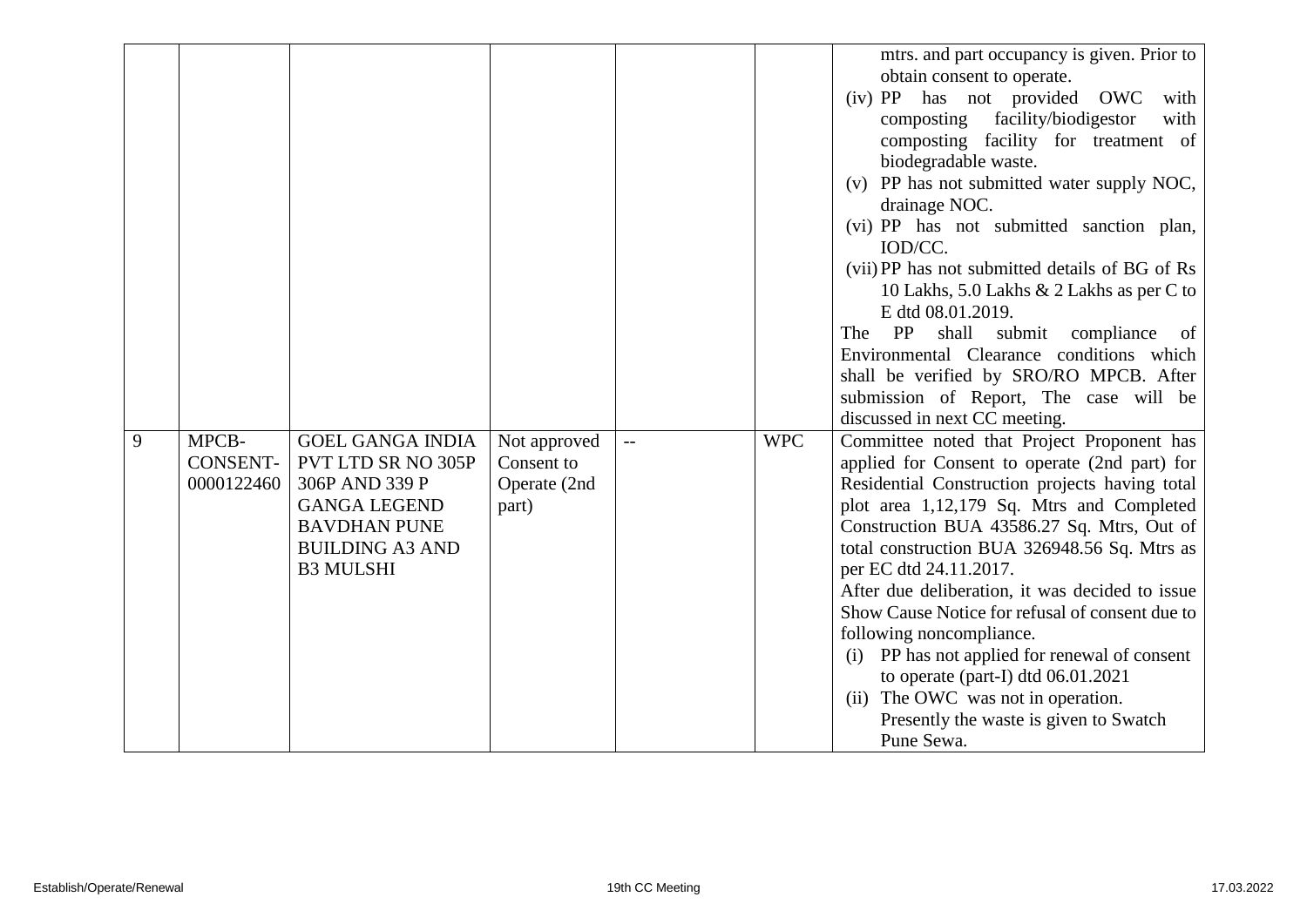|    |                                        |                                                                                                                                                                                                             |                                                      |                   |            | (iii) PP has not submitted Bank Guarantees of<br>Rs 25 Lakhs each as per C to E and C to<br>O (part-I) dtd 06.01.2021<br>PP<br>shall<br>submit<br>compliance<br>The<br>of<br>Environmental Clearance conditions which<br>shall be verified by SRO/RO MPCB. After<br>submission of report, The case will be<br>discussed in next CC meeting.                                                                                                                                                                                                                                        |
|----|----------------------------------------|-------------------------------------------------------------------------------------------------------------------------------------------------------------------------------------------------------------|------------------------------------------------------|-------------------|------------|------------------------------------------------------------------------------------------------------------------------------------------------------------------------------------------------------------------------------------------------------------------------------------------------------------------------------------------------------------------------------------------------------------------------------------------------------------------------------------------------------------------------------------------------------------------------------------|
| 10 | MPCB-<br><b>CONSENT-</b><br>0000124117 | Vision Ace<br>S.No.89/1A/1, 89/1A/2,<br>89/1B/1, 89/1B/2 &<br>89/1B/4, Tathawade,<br>Pune Mulshi                                                                                                            | Not approved<br>Consent to<br>Operate<br>$(Part-I)$  | $\qquad \qquad -$ | <b>WPC</b> | Committee noted that Project Proponent has<br>applied for Consent to Operate (Part-I) for<br>residential & commercial construction project<br>having total plot area of 28,200.00 Sq.Mtrs and<br>completed Construction BUA 23807.30<br>Sq. Mtrs out of total construction BUA 80901.25<br>Sq. Mtrs, as per EC dtd.01.06.2018.<br>After due deliberation, it was decided to call<br>report from PP on compliance of Environmental<br>Clearance conditions which shall be verified by<br>SRO/RO MPCB. After submission of report,<br>The case will be discussed in next CC meeting. |
| 11 | MPCB-<br><b>CONSENT-</b><br>0000123980 | M/s. EPTPL - Embassy<br><b>Pune Techzone Private</b><br>Limited (Formerly<br>known as M/s. EOPPL -<br>Embassy Office Pa Plot<br>No. 3 Rajiv Gandhi<br>Infotech Park, Phase II,<br>MIDC, Hinjewadi<br>Mulshi | Not approved<br>Consent to<br>Operate<br>$(Part-II)$ | $- -$             | <b>WPC</b> | Committee noted that PP has applied for consent<br>to operate (part-II) with change in name for IT<br>park construction project having total plot area<br>of 2,72,979 Sqm and completed construction<br>BUA of 72,346.90 Sqm out of total construction<br>BUA of 4,89,815.46 Sqm as per EC dtd<br>11.07.2011.<br>After due deliberation, it was decided to call<br>report from PP on compliance of Environmental<br>Clearance conditions which shall be verified by<br>SRO/RO MPCB. After submission of report,<br>The case will be discussed in next CC meeting.                  |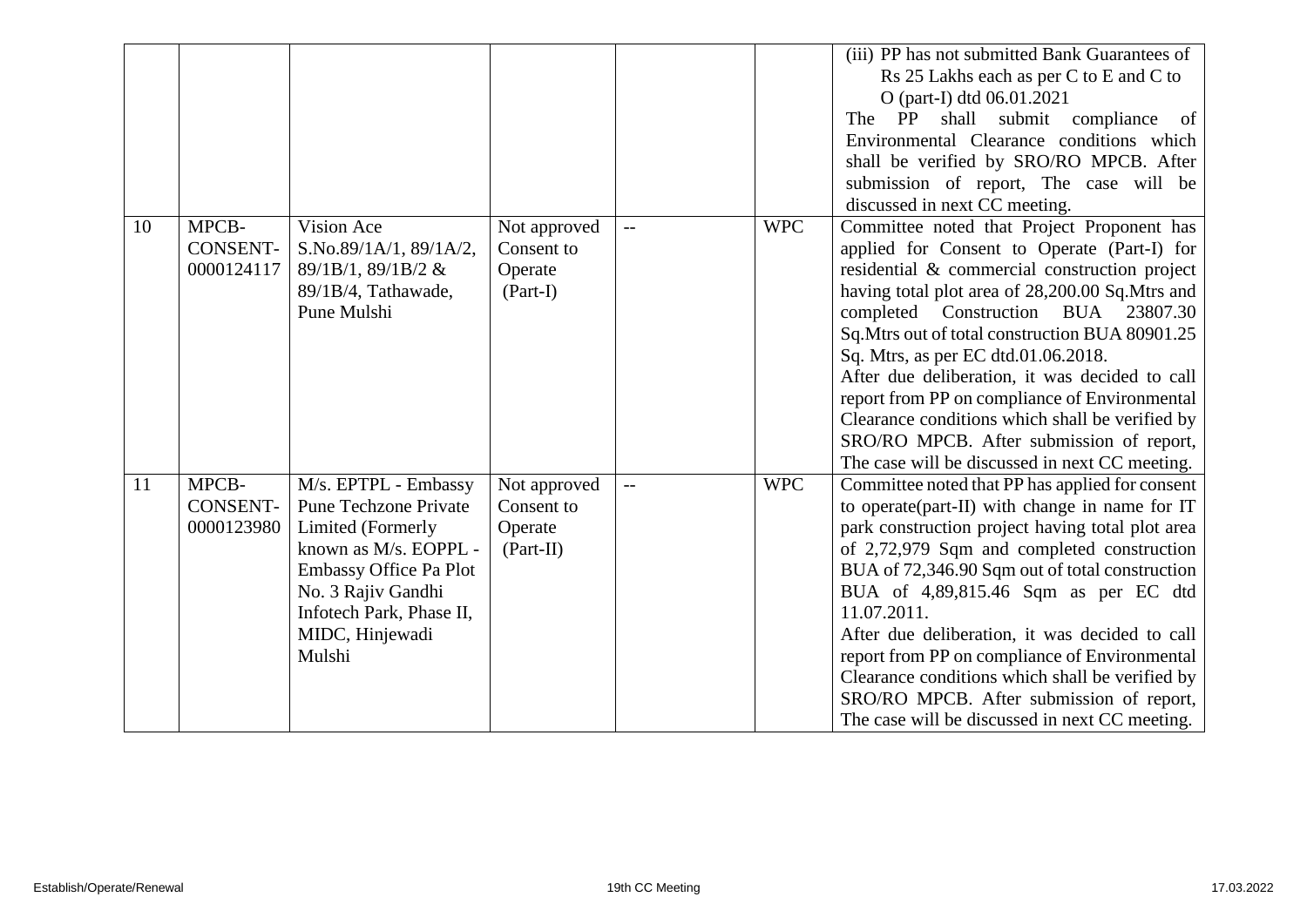| <b>Agenda C-Consent to Renewal</b> |                                                 |                                                                                                                                   |                                                   |                   |                          |                                                                                                                                                                                                                                                                                                                                                                                                                                                                                                                                                                                                                                                                                                                               |  |  |
|------------------------------------|-------------------------------------------------|-----------------------------------------------------------------------------------------------------------------------------------|---------------------------------------------------|-------------------|--------------------------|-------------------------------------------------------------------------------------------------------------------------------------------------------------------------------------------------------------------------------------------------------------------------------------------------------------------------------------------------------------------------------------------------------------------------------------------------------------------------------------------------------------------------------------------------------------------------------------------------------------------------------------------------------------------------------------------------------------------------------|--|--|
| $\overline{2}$                     | MPCB-<br><b>CONSENT-</b><br>0000090705<br>MPCB- | <b>KOSO INDIA</b><br>PRIVATE LIMITED J1<br>& J2 Plot No. J1 & J2,<br>Ambad Midc, Nashik<br><b>Nashik</b><br>Foseco India Ltd. Gat | Approved<br>Renewal of<br>Consent<br>Not approved | 30/04/2024<br>$-$ | <b>APC</b><br><b>AST</b> | It was decided to grant pain renewal of consent<br>with increased in Capital investment and<br>without increased in pollution load with<br>following conditions,<br>PP shall submit Board resolution towards<br>(i)<br>increased in CI more than 10% for plant,<br>machineries $\&$ construction activity<br>without prior consent thus violated<br>Environmental laws and submit Bank<br>Guarantee of Rs. 2 lakhs for compliance<br>of same.<br>PP shall not carry out expansion activities<br>(ii)<br>in future without prior consent.<br>(iii) PP shall submit BG of Rs. 5 lakhs towards<br>O & M of pollution control systems and<br>compliance of consent conditions.<br>Committee noted that the industry has submitted |  |  |
|                                    | <b>CONSENT-</b><br>0000109447                   | No. 922 / 923<br>Sanaswadi Tal. Shirur,<br>Dist. Pune-412 208<br>Shirur                                                           | Renewal of<br>Consent                             |                   |                          | reply towards SCN stating that they are<br>manufacturing Molding material which includes<br>Resin mfg. since 1999. However initially<br>industry was mfg Resin 630 MT/M (21MT/D).<br>Further industry obtained C to E & O for 1250<br>MT/M after 2006 i.e., in 2012 without<br><b>Environmental Clearance.</b><br>After due deliberation it was decided to call<br>industry for presentation                                                                                                                                                                                                                                                                                                                                  |  |  |
| 3                                  | MPCB-<br><b>CONSENT-</b><br>0000110905          | <b>ORIENT PRESS</b><br><b>LIMITED PLOT NO:</b><br>G-73, MIDC<br>TARAPUR,<br><b>PALGHAR MIDC</b><br><b>TARAPUR PALGHAR</b>         | Not approved<br>Renewal of<br>Consent             |                   | <b>APC</b>               | It was decided to issue show cause notice for<br>following non compliances,<br>Capital investment is not clear from C.A.<br>(i)<br>certificate whether it is Rs. 6.78 Cr or Rs.<br>58.42 Cr.                                                                                                                                                                                                                                                                                                                                                                                                                                                                                                                                  |  |  |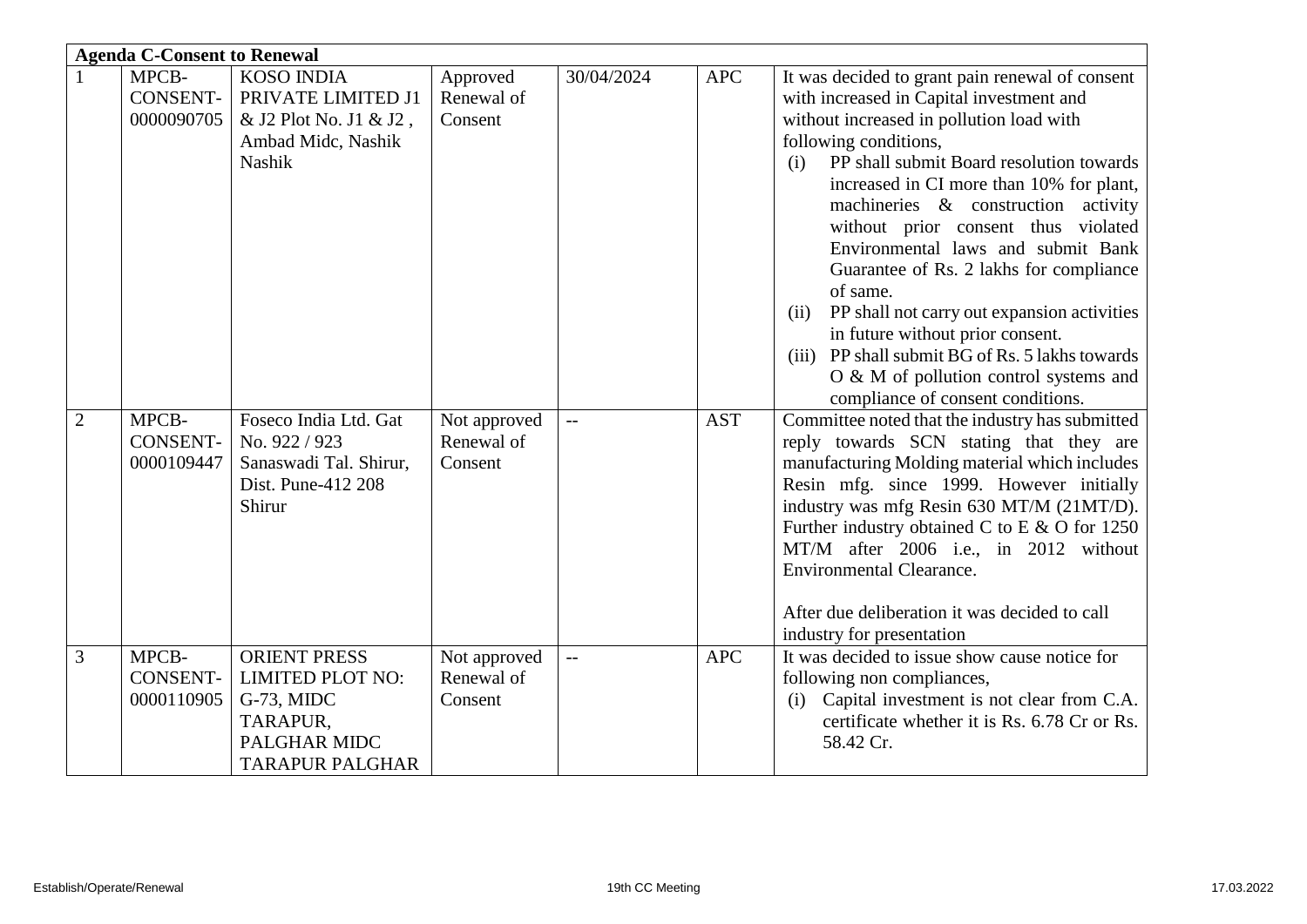|   |                                        |                                                                                                                  |                                       |                          |            | (ii) PP has not submitted the quantity of Haz<br>Waste Evaporation residue along with its<br>disposal path.<br>(iii) PP has not submitted point wise<br>compliance of SCN issued by board on<br>09.02.2021.<br>(iv) PP has carried out metal surface treatment<br>activity Electrocoating without permission<br>of board. And not separating metal bearing<br>stream                                                                                                                                                                                                                                                                                                                                                                                                                                                                                                                                                                                                                                                                                                                                   |
|---|----------------------------------------|------------------------------------------------------------------------------------------------------------------|---------------------------------------|--------------------------|------------|--------------------------------------------------------------------------------------------------------------------------------------------------------------------------------------------------------------------------------------------------------------------------------------------------------------------------------------------------------------------------------------------------------------------------------------------------------------------------------------------------------------------------------------------------------------------------------------------------------------------------------------------------------------------------------------------------------------------------------------------------------------------------------------------------------------------------------------------------------------------------------------------------------------------------------------------------------------------------------------------------------------------------------------------------------------------------------------------------------|
| 4 | MPCB-<br><b>CONSENT-</b><br>0000110887 | <b>PRANAV</b><br><b>CONSTRUCTION</b><br><b>SYSTEMS PVT LTD</b><br>F-8 MIDCM<br><b>KHARWAI</b><br><b>BADLAPUR</b> | Not approved<br>Renewal of<br>Consent | $\overline{\phantom{a}}$ | <b>APC</b> | Committee has noted that Industry has applied<br>for consent to Renewal for Fabrication of<br>from<br>Engineering<br>Components<br>work<br>scaffolding (With Power Coating & Spray<br>Painting).<br>The case was discussed in 6th meeting of CC<br>held on 22.7.2021 and decided as to grant of<br>consent after submission of requisite consent<br>fee. Board has issued letter to Industry on<br>10.8.2021 $\&$ continues follow up for reply of<br>requisite consent fees of Rs 6.75 lakh as per<br>C.A. Reminder mail sent on regular basis dated<br>7.9.2021, 24.9.2021, 5.10.2021, till date on any<br>reply from industry as well as SRO office<br>kalyan-2 in this matter.<br>Application was again discussed in 15 <sup>th</sup> CC dtd.<br>30/12/2021 and Show cause Notice for refusal<br>of consent was issued on 18/01/2022 but till date<br>PP has not submitted requisite consent fee, Not<br>provided STP and no air pollution control<br>system to paint booth to control VOC emission.<br>After due deliberations it was decided to call<br>PP for hearing before refusal of consent |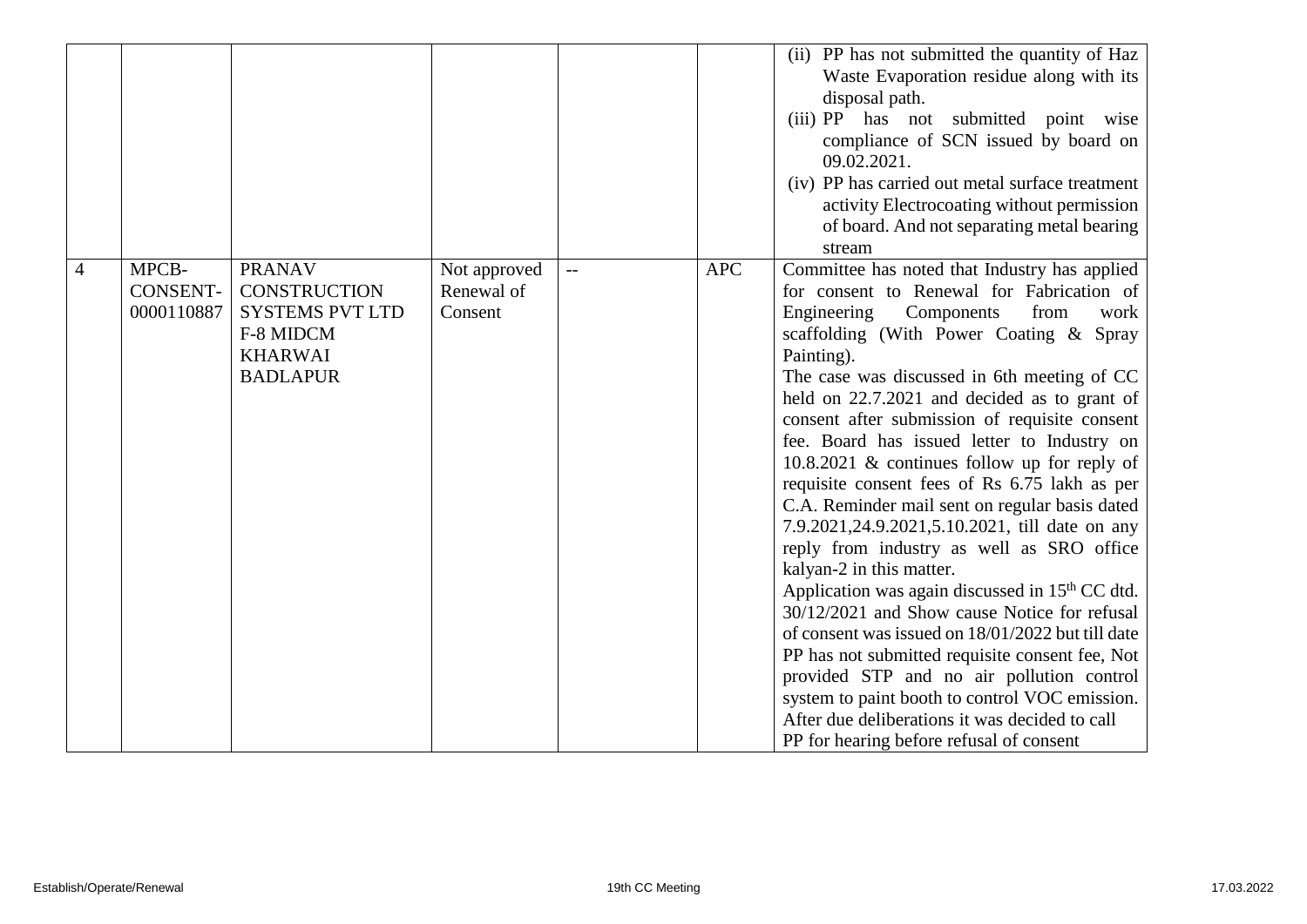| 5 | MPCB-<br><b>CONSENT-</b><br>0000112743 | TATA Chemicals Ltd,<br><b>Innovation Centre</b><br>Survey No-315, Hissa<br>No -1 To 14 Ambedveth<br>Mulshi                                                                        | Approved<br>Renewal of<br>Consent                                                            | 30/04/2024 | <b>AST</b> | Committee noted that the industry has applied<br>for renewal of consent with additional products<br>for $R \& D$ activity.<br>After due deliberations, it was decided to grant<br>Renewal of consent by addition of additional<br>products for $R \& D$ activity by imposing<br>following conditions.<br>Industry shall extend existing BG of Rs.<br>(i)<br>$6/-$ Lakh towards O & M of pollution<br>control systems & compliance of consent<br>conditions.                                                                                                                                                                                                                                                                              |
|---|----------------------------------------|-----------------------------------------------------------------------------------------------------------------------------------------------------------------------------------|----------------------------------------------------------------------------------------------|------------|------------|------------------------------------------------------------------------------------------------------------------------------------------------------------------------------------------------------------------------------------------------------------------------------------------------------------------------------------------------------------------------------------------------------------------------------------------------------------------------------------------------------------------------------------------------------------------------------------------------------------------------------------------------------------------------------------------------------------------------------------------|
| 6 | MPCB-<br><b>CONSENT-</b><br>0000113400 | <b>HINDUSTAN</b><br><b>PETROLEUM</b><br><b>CORPORATION</b><br><b>LIMITED PLOT NO</b><br><b>F5 NEAR MIDC</b><br><b>NEAR CHINCHOLI</b><br><b>VILLAGE SOLAPUR</b><br>LPG PLANT MOHOL | Approved<br>Renewal of<br>Consent to<br>Operate with<br>increase in<br>capital<br>investment | 30/06/2026 | <b>AST</b> | Committee noted that the industry has applied<br>for Renewal of consent to Operate with increase<br>in capital investment for LPG bottling &<br>repainting of old cylinders.<br>After due deliberations it was decided to grant<br>Renewal of consent to Operate with increase in<br>capital investment by imposing following<br>conditions;<br>Industry shall submit Board resolution<br>(i)<br>stating increase in Capital investment $\&$<br>Hazardous Waste without permission of<br>the Board and violated the provisions of<br>Environmental laws and will not do such<br>activity henceforth & submit BG of Rs.<br>2/- Lakh towards compliance of the<br>same.<br>Industry shall extend existing BG of Rs.<br>(ii)<br>$5/-$ Lakh. |
|   | MPCB-<br><b>CONSENT-</b><br>0000117086 | <b>AUNDH INSTITUTE</b><br>OF MEDICAL<br><b>SCIENCES AIMS</b><br>HOSPITAL &<br><b>RESEARCH CENTER</b>                                                                              | Not approved<br>Combined<br>Consent &<br><b>BMW</b><br>Authorization,                        |            | <b>PSO</b> | It was decided to issue Show Cause Notice for<br>refusal of consent for following non-<br>compliance.<br>(i) HCE has submitted Total plot area $-$<br>5852.89 sq. mtr. & BUA - 334.45 sq.<br>mtr., However, as per earlier CCA TPA -                                                                                                                                                                                                                                                                                                                                                                                                                                                                                                     |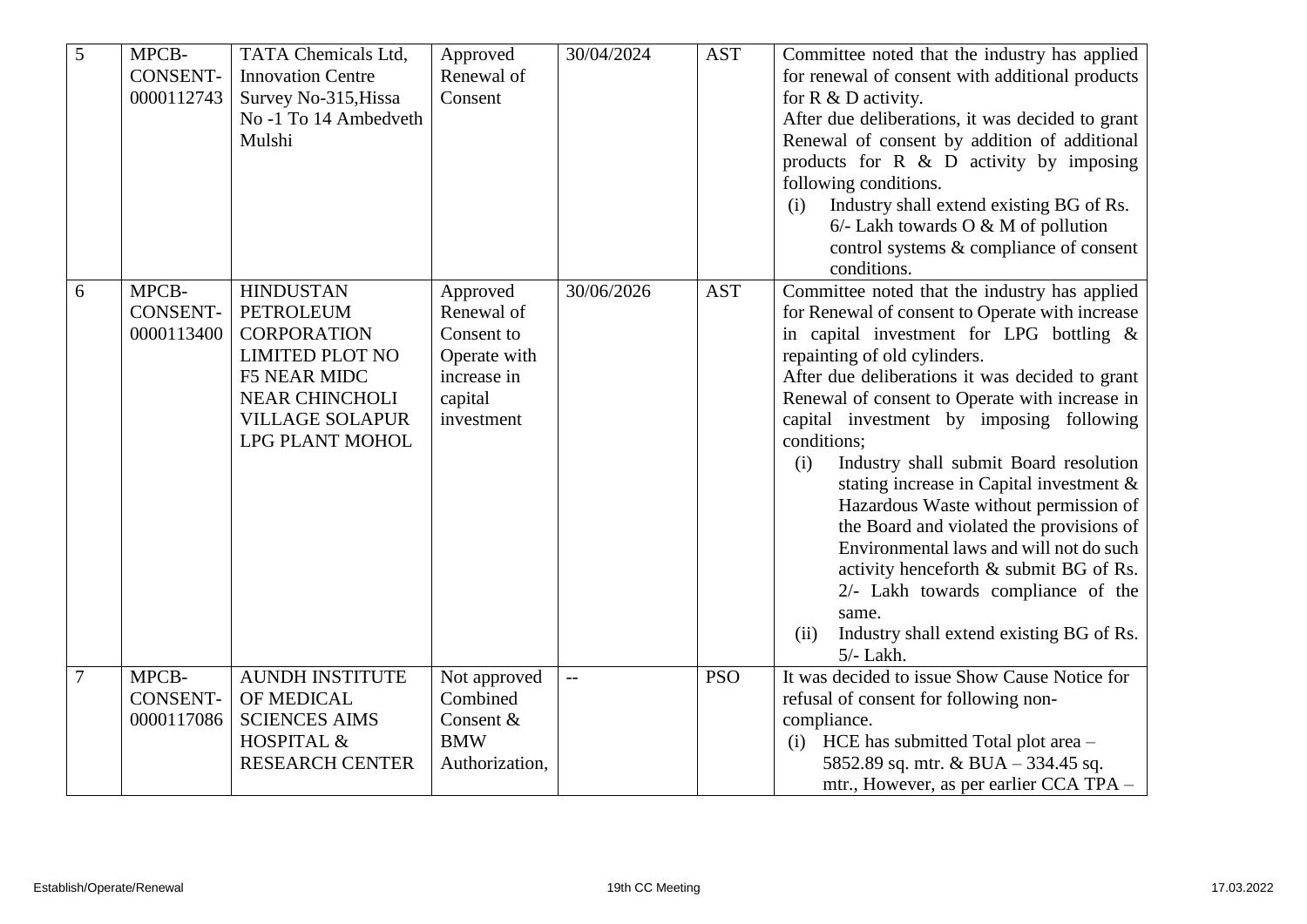|   |                 |                       | Consent to   |                          |            | 6712.90 sq. mtr. & BUA - 1750.00 sq.            |
|---|-----------------|-----------------------|--------------|--------------------------|------------|-------------------------------------------------|
|   |                 |                       | Renewal      |                          |            | mtr, hence, clarification required.             |
|   |                 |                       |              |                          |            | (ii) Valid BNH registration certificate for 101 |
|   |                 |                       |              |                          |            |                                                 |
|   |                 |                       |              |                          |            | beds by the name of M/s. Aundh institute        |
|   |                 |                       |              |                          |            | of medical sciences is required.                |
|   |                 |                       |              |                          |            | (iii) HCE has not submitted ategory wise        |
|   |                 |                       |              |                          |            | quantity of monthly BMW generation as           |
|   |                 |                       |              |                          |            | per BMW Rules, 2016 as per 101 beds. V          |
|   |                 |                       |              |                          |            | (iv) HCE has not submitted Sources of water,    |
|   |                 |                       |              |                          |            | water bills of last 6 months & water            |
|   |                 |                       |              |                          |            | budget.                                         |
|   |                 |                       |              |                          |            | HCE has not submitted source of trade<br>(v)    |
|   |                 |                       |              |                          |            | effluent generation & Information of            |
|   |                 |                       |              |                          |            | laundry activity.                               |
|   |                 |                       |              |                          |            | (vi) HCE has not submitted C.A. certificate     |
|   |                 |                       |              |                          |            | with land cost for Capital Investment as        |
|   |                 |                       |              |                          |            | per ready reckoner & consent fees,              |
|   |                 |                       |              |                          |            | accordingly.                                    |
|   |                 |                       |              |                          |            | (vii) HCE has not submitted BG compliance       |
|   |                 |                       |              |                          |            | with latest JVS from SRO, Pune -I.              |
| 8 | MPCB-           | <b>MACHINE TOOL</b>   | Not Approved | $\overline{\phantom{a}}$ | <b>APC</b> | Committee noted that, industry has applied for  |
|   | <b>CONSENT-</b> | <b>PROTOTYPE</b>      | Renewal of   |                          |            | renewal of consent for manufacturing of         |
|   | 0000104408      | <b>FACTORY</b>        | consent      |                          |            | (Engineering Products) ordinance<br>Defence     |
|   |                 | <b>AMABARNATH</b>     |              |                          |            | factory.                                        |
|   |                 | <b>KALYAN BALAPUR</b> |              |                          |            | The case was discussed in 10th CC meeting and   |
|   |                 | <b>ROAD</b>           |              |                          |            | it was decided to grant consent renewal up to   |
|   |                 | <b>AMBARANATH</b>     |              |                          |            | 31.12.2025 subject to condition that PP shall   |
|   |                 |                       |              |                          |            | submit additional consent fees of Rs 75000/-    |
|   |                 |                       |              |                          |            | towards increased C.I Rs 31.09 Cr. & PP shall   |
|   |                 |                       |              |                          |            | extend existing B.G. of Rs. 5 lakh toward O&M   |
|   |                 |                       |              |                          |            |                                                 |
|   |                 |                       |              |                          |            | of pollution control system and compliance of   |
|   |                 |                       |              |                          |            | consent conditions. However, till date industry |
|   |                 |                       |              |                          |            | has not submitted additional consent fees of Rs |
|   |                 |                       |              |                          |            | 75000/- and Bank Guarantee.                     |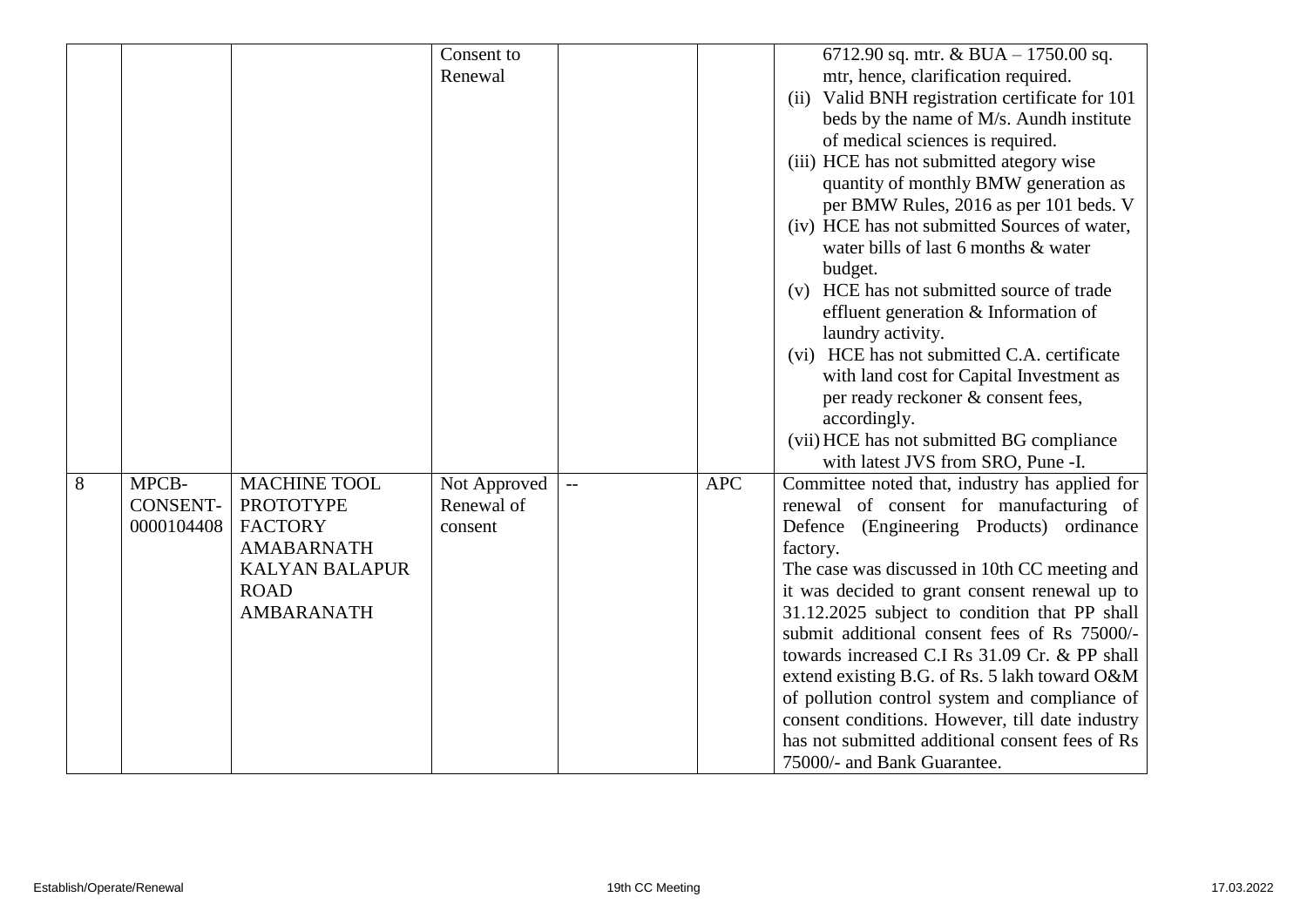|    |                                        |                                                                             |                                                                                                           |     |            | After due deliberations it was decided to call                                                                                                                                                                                                                                                                                                                                                                                                                                                                                                                                                                                                                                                                                                                                                       |
|----|----------------------------------------|-----------------------------------------------------------------------------|-----------------------------------------------------------------------------------------------------------|-----|------------|------------------------------------------------------------------------------------------------------------------------------------------------------------------------------------------------------------------------------------------------------------------------------------------------------------------------------------------------------------------------------------------------------------------------------------------------------------------------------------------------------------------------------------------------------------------------------------------------------------------------------------------------------------------------------------------------------------------------------------------------------------------------------------------------------|
|    |                                        |                                                                             |                                                                                                           |     |            | PP for personal hearing.                                                                                                                                                                                                                                                                                                                                                                                                                                                                                                                                                                                                                                                                                                                                                                             |
| 9  | MPCB-<br><b>CONSENT-</b><br>0000116838 | <b>RAO NURSING</b><br><b>HOME Bibwewadi</b>                                 | <b>Not</b><br>Approved<br>Combined<br>Consent &<br><b>BMW</b><br>Authorization<br>, Consent to<br>Renewal | $-$ | <b>PSO</b> | It was decided to issue Show Cause Notice for<br>refusal of consent due to following non<br>compliances.<br>HCE has submitted $TPA - 2854.35$ sq.<br>(i)<br>mtr. & BUA $- 2852.08$ sq. mtr.,<br>However, as per earlier CCA TPA -<br>2854.60 sq. mtr. & BUA - 5119.43 sq.<br>mtr., hence, clarification required.<br>HCE has not submitted category wise<br>(ii)<br>quantity of monthly BMW generation of<br>123 beds.<br>HCE has not submitted details of source<br>(iii)<br>of trade effluent generation, quantity $\&$<br>information of laundry activity is not<br>submitted.<br>HCE has not submitted water bills of last<br>(iv)<br>6 months & water budget<br>HCE has not submitted explanation for<br>(v)<br>increase in C. I.<br>SRO-I, Pune shall submit BG compliance and<br>JVS reports. |
| 10 | MPCB-<br>CONSENT-<br>0000119202        | M/s. Ranka Hospital<br>Opp. CPWD Office,<br>near Swargate, Mukund<br>Nagar, | Not approved<br>Combined<br>Consent &<br><b>BMW</b><br>Authorization<br>, Consent to<br>Renewal           | $-$ | <b>PSO</b> | It was decided that issue Show Cause Notice<br>for refusal of consent for non-submission of<br>following:<br>Category wise quantity of monthly BMW<br>i)<br>generation for 101 beds as per BMW<br>Rules, 2016.<br>Sources of water, water bills of last 6<br>ii)<br>months.<br>iii) water budget.<br>iv) Clarification of increase in capital<br>investment.                                                                                                                                                                                                                                                                                                                                                                                                                                         |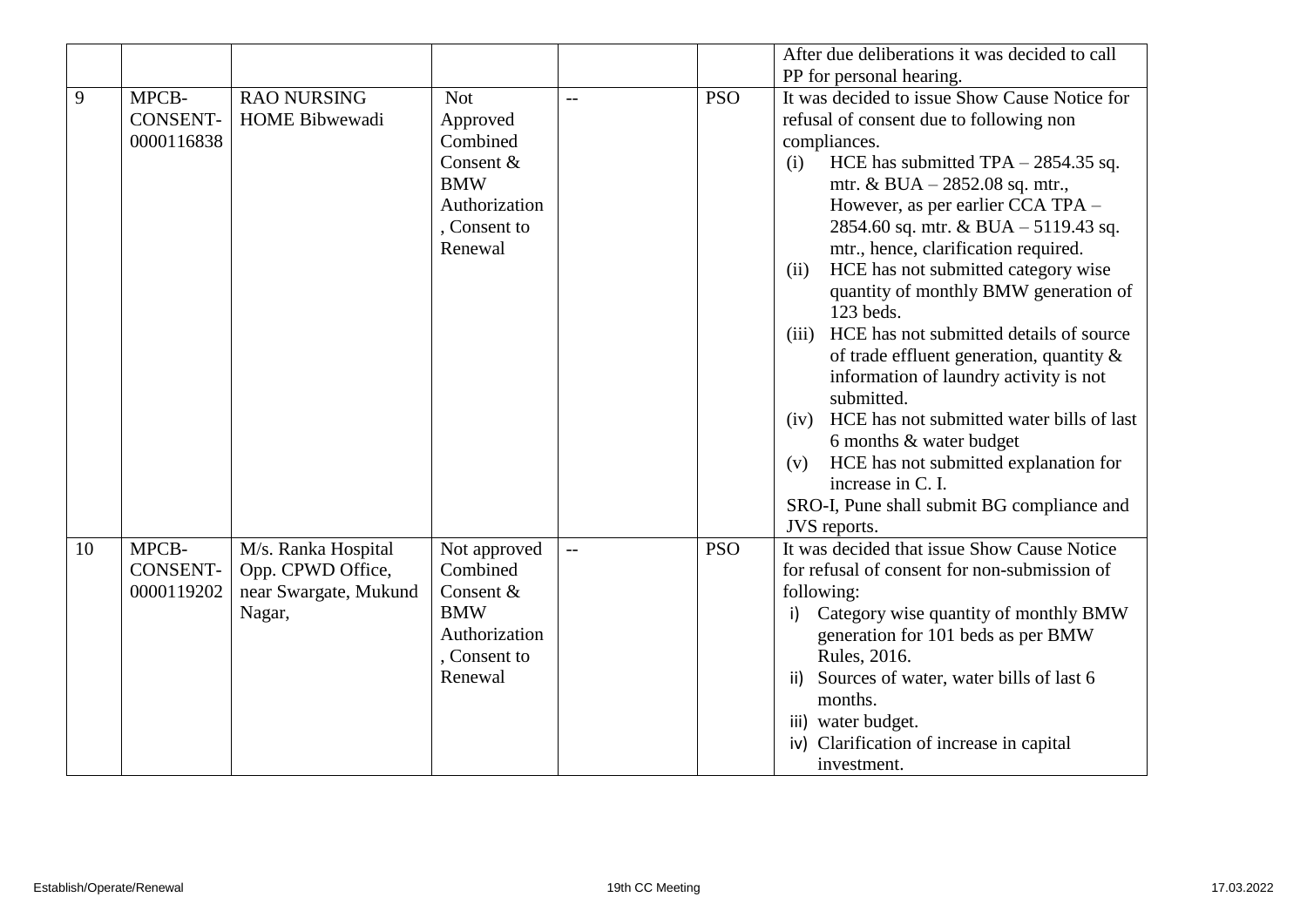|    |                                        |                                                                                                    |                                                                                                 |            |            | SRO Pune-I shall submit BG compliance along<br>with JVS reports.                                                                                                                                                                                                                                                                                                                                                                                                                                                                                                                                                                                                                                                                                                         |
|----|----------------------------------------|----------------------------------------------------------------------------------------------------|-------------------------------------------------------------------------------------------------|------------|------------|--------------------------------------------------------------------------------------------------------------------------------------------------------------------------------------------------------------------------------------------------------------------------------------------------------------------------------------------------------------------------------------------------------------------------------------------------------------------------------------------------------------------------------------------------------------------------------------------------------------------------------------------------------------------------------------------------------------------------------------------------------------------------|
| 11 | MPCB-<br><b>CONSENT-</b><br>0000119247 | A. A. ENERGY LTD<br><b>SURVEY NO.</b><br>327/2,328,324,327/1,32<br>7-2-3 WADSA<br><b>DESAIGANJ</b> | Approved<br>Renewal of<br>consent                                                               | 31.12.2022 | <b>APC</b> | Committee<br>noted<br>that,<br>application<br>was<br>discussed in 14th CC dtd. 29/11/2021 and Show<br>cause Notice for refusal of consent was issued<br>on 22/12/2021. Vide letter dtd. 29/12/2021 PP<br>has submitted compliance of show cause. Board<br>has already forfeit existing Bank Guarantee of<br>Rs. 5 lakhs for non-compliances.<br>After due deliberation, committee decided to<br>grant renewal of consent for short period with<br>following conditions,<br>PP shall operate all air pollution control<br>(i)<br>system properly.<br>PP shall manage fly ash as per Fly ash<br>(ii)<br>notification.<br>Pp shall submit Bank Guarantee of Rs. 10<br>(iii)<br>Lakhs towards O & M of pollution<br>control systems and compliance of<br>consent conditions. |
| 12 | MPCB-<br>CONSENT-<br>0000106737        | Shushrusha Citizens<br>Co-Op Hospital Ltd.<br>Ranade Road, Dadar                                   | Not approved<br>Combined<br>Consent &<br><b>BMW</b><br>Authorization<br>, Consent to<br>Renewal | $-$        | <b>PSO</b> | It was decided that issue SCN for refusal of<br>application for non-submisson of following:<br>Explanation for delayed in submission of<br>(i)<br>application for renewal CCA.<br>BNH registration certificate for 135<br>(ii)<br>beds.<br>Valid Membership of CBMWTSDF for<br>(iii)<br>135<br>Bifurcated Category & quantity of<br>(iv)<br>monthly BMW generation & annual<br>report.<br>Source of trade effluent generation,<br>(v)<br>water bills of last 6 months.<br>BG revalidation details.<br>(vi)                                                                                                                                                                                                                                                               |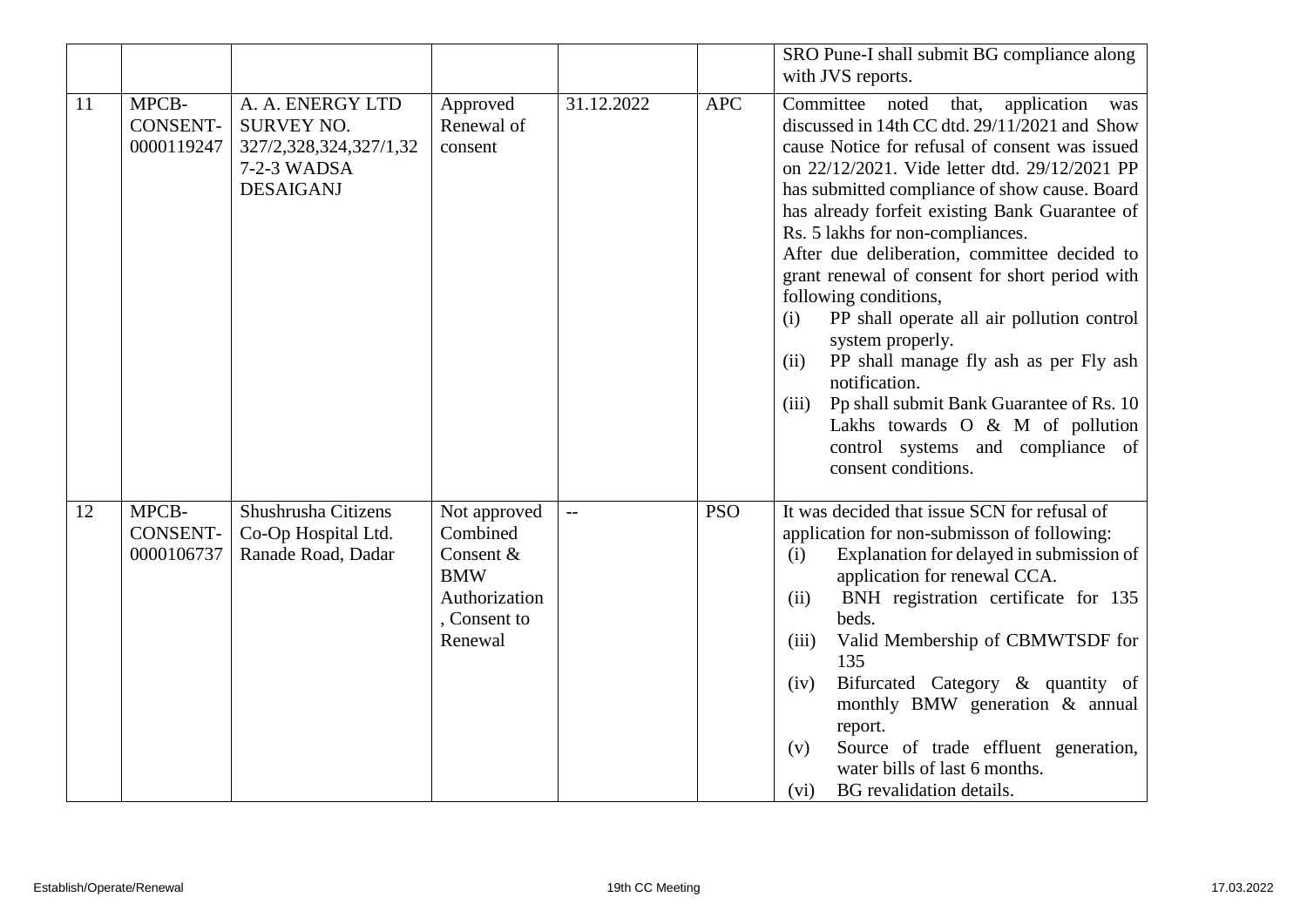|    |                                        |                                                                                                                                                                                    |                                       |              |            | Certificate<br>for C.I.<br>(vii)<br>C.A.<br>as<br>$\alpha$<br>31.03.2021 including ready reckoned<br>land cost as per the boards policy /<br>circular & consent fees, accordingly.<br>It was also decided to issue SCN to M/s. SMS<br>Envoclean Pvt. LTD., Mumbai for issuing<br>Membership of CBMWTSDF for 140 beds, as<br>HCE had BNH registration for 127 beds.<br>SRO, Mumbai – I shall submit BG compliance<br>along with JVS reports.                                                                                                                                                                                                                                                                                                                                                                                                                                               |
|----|----------------------------------------|------------------------------------------------------------------------------------------------------------------------------------------------------------------------------------|---------------------------------------|--------------|------------|-------------------------------------------------------------------------------------------------------------------------------------------------------------------------------------------------------------------------------------------------------------------------------------------------------------------------------------------------------------------------------------------------------------------------------------------------------------------------------------------------------------------------------------------------------------------------------------------------------------------------------------------------------------------------------------------------------------------------------------------------------------------------------------------------------------------------------------------------------------------------------------------|
| 13 | MPCB-<br><b>CONSENT-</b><br>0000119028 | <b>Tata Autocomp Systems</b><br>Ltd. (Interiors and<br>Plastic Division) S. No.<br>235& 245, S. No. 235&<br>245, Village Hinjawadi,<br>Tal:- Mulshi, Dist:-<br>Pune 411057 Mulashi | Not approved<br>Renewal of<br>Consent | $\mathbf{L}$ | <b>APC</b> | It was decided to issue show cause for refusal of<br>consent for following non compliances,<br>Tread effluent generation as per earlier<br>(i)<br>consent was 38 CMD. Now industry has<br>applied renewal of consent with increased<br>in tread effluent i.e 54 CMD clarification<br>not submitted.<br>Industry has provided 2 Nos of ETP with<br>(ii)<br>capacity of ETP is 18+20 CMD which is<br>less than the quantity of effluent<br>generation.<br>Industry has not provided ZLD system as<br>(iii)<br>per consent condition,<br>Untreated sewage effluent is discharged<br>(iv)<br>near STP area, there no sludge in SDB<br>and grass is grown in SDB, operation is<br>poor as there is leakages from tank,<br>mechanical units are rusted etc.<br>Industry has not submitted details about<br>(v)<br>air pollution control system.<br>Industry has not submitted CGWA NOC.<br>(vi) |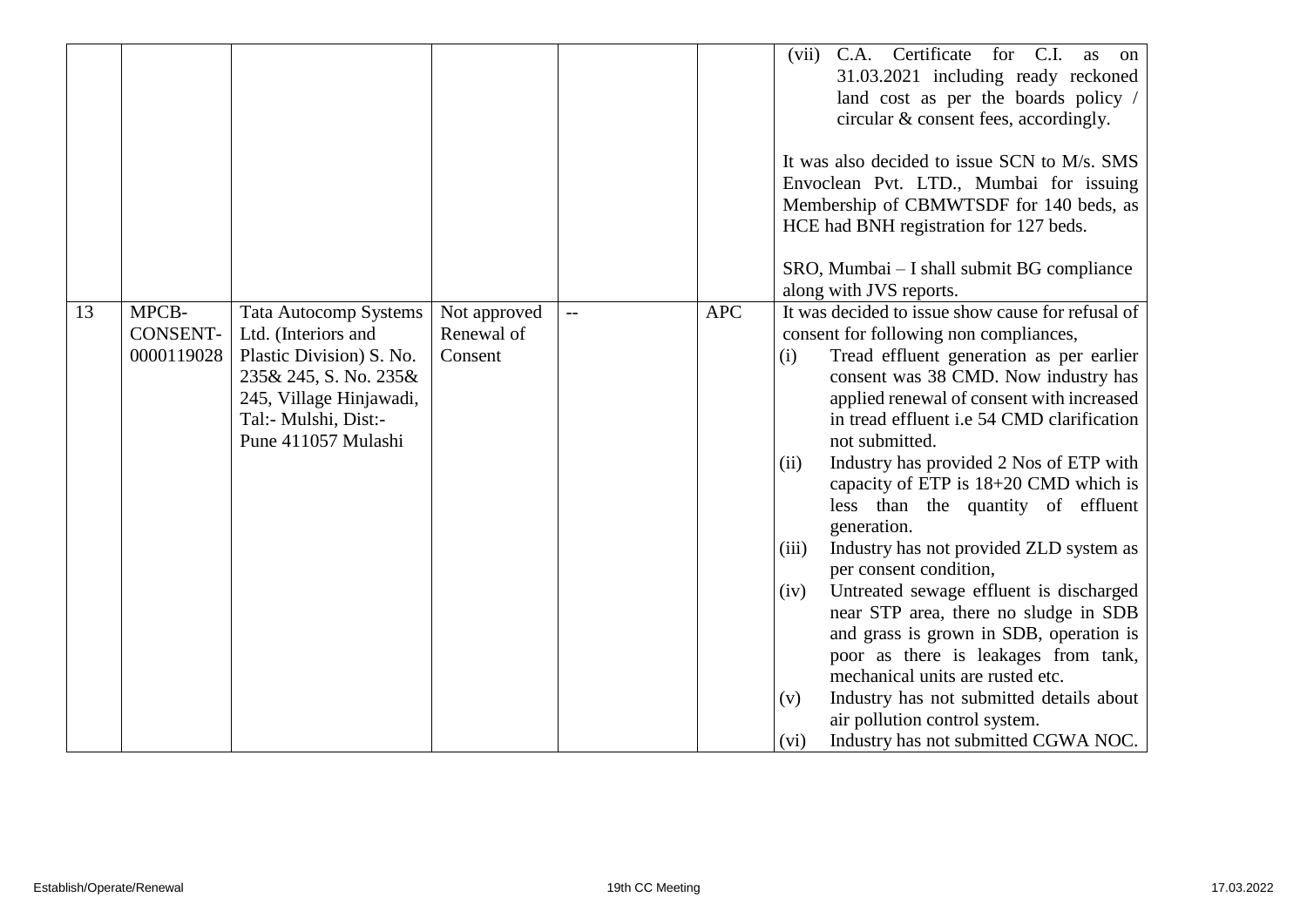| 14 | MPCB-<br><b>CONSENT-</b><br>0000119169 | M/s BEC CHEMICALS<br>PVT. LTD. PLOT NO.<br><b>24 MIDC DHATAV</b><br><b>ROHA</b>                                                         | Approved<br>Renewal of<br>consent     | 31.10.2024 | <b>AST</b> | Committee noted that the industry has applied<br>for Renewal of consent to Operate with increase<br>in capital investment. It was noted that the JVS<br>dtd<br>06/12/2021<br>are<br>marginally<br>reports<br>exceeding the consented limits. Committee also<br>noted that the industry has made provision for<br>segregation & separate treatment for strong<br>effluent stream by providing MEE so as to<br>achieve ZLD for strong stream.<br>After due deliberation, it was decided to grant<br>Renewal of consent to Operate by imposing<br>following conditions.<br>Existing BG of Rs. 5.0 Lakh obtained<br>(i)<br>towards O & M of PCS, praportionate<br>shall be forfeited and industry shall<br>submit top up BG of double amonut<br>Existing BG of Rs.1.0 Lakh obtained<br>(ii)<br>towards stopping practice of disposing<br>byproduct i.e., Aluminium Chloride<br>solution at CETP & finding scientific<br>disposal path/sent to CHWTSD shall be |
|----|----------------------------------------|-----------------------------------------------------------------------------------------------------------------------------------------|---------------------------------------|------------|------------|-----------------------------------------------------------------------------------------------------------------------------------------------------------------------------------------------------------------------------------------------------------------------------------------------------------------------------------------------------------------------------------------------------------------------------------------------------------------------------------------------------------------------------------------------------------------------------------------------------------------------------------------------------------------------------------------------------------------------------------------------------------------------------------------------------------------------------------------------------------------------------------------------------------------------------------------------------------|
|    |                                        |                                                                                                                                         |                                       |            |            | forfeited & industry shall submit top up<br>BG of Rs. 2/- Lakh towards compliance                                                                                                                                                                                                                                                                                                                                                                                                                                                                                                                                                                                                                                                                                                                                                                                                                                                                         |
|    |                                        |                                                                                                                                         |                                       |            |            | of the same.<br>The by-product shall be shifted to Haz.<br>(iii)<br>Waste categories with the disposal path as<br>Sale to Authorized party or CHWTSDF.<br>Industry shall extend the exiting BGs.<br>(iv)                                                                                                                                                                                                                                                                                                                                                                                                                                                                                                                                                                                                                                                                                                                                                  |
| 15 | MPCB-<br><b>CONSENT-</b><br>0000104298 | Supreme Housing $&$<br>Hospitality Pvt. Ltd.<br>CTS No. 23A, 26A &<br>27 of village Powai IT<br>Building on CTS No.<br>23A, 26A & 27 of | Not approved<br>Renewal of<br>Consent |            | <b>WPC</b> | Committee noted that PP has applied for<br>Renewal of Consent to operate for IT Park<br>Project on total plot area 2,760.92 sq. mtrs (out<br>of total Plot-1,26,000 sq. mtrs) and total BUA<br>29,100 sq. mtrs (out of BUA-2,33,958 sq. mtrs).                                                                                                                                                                                                                                                                                                                                                                                                                                                                                                                                                                                                                                                                                                            |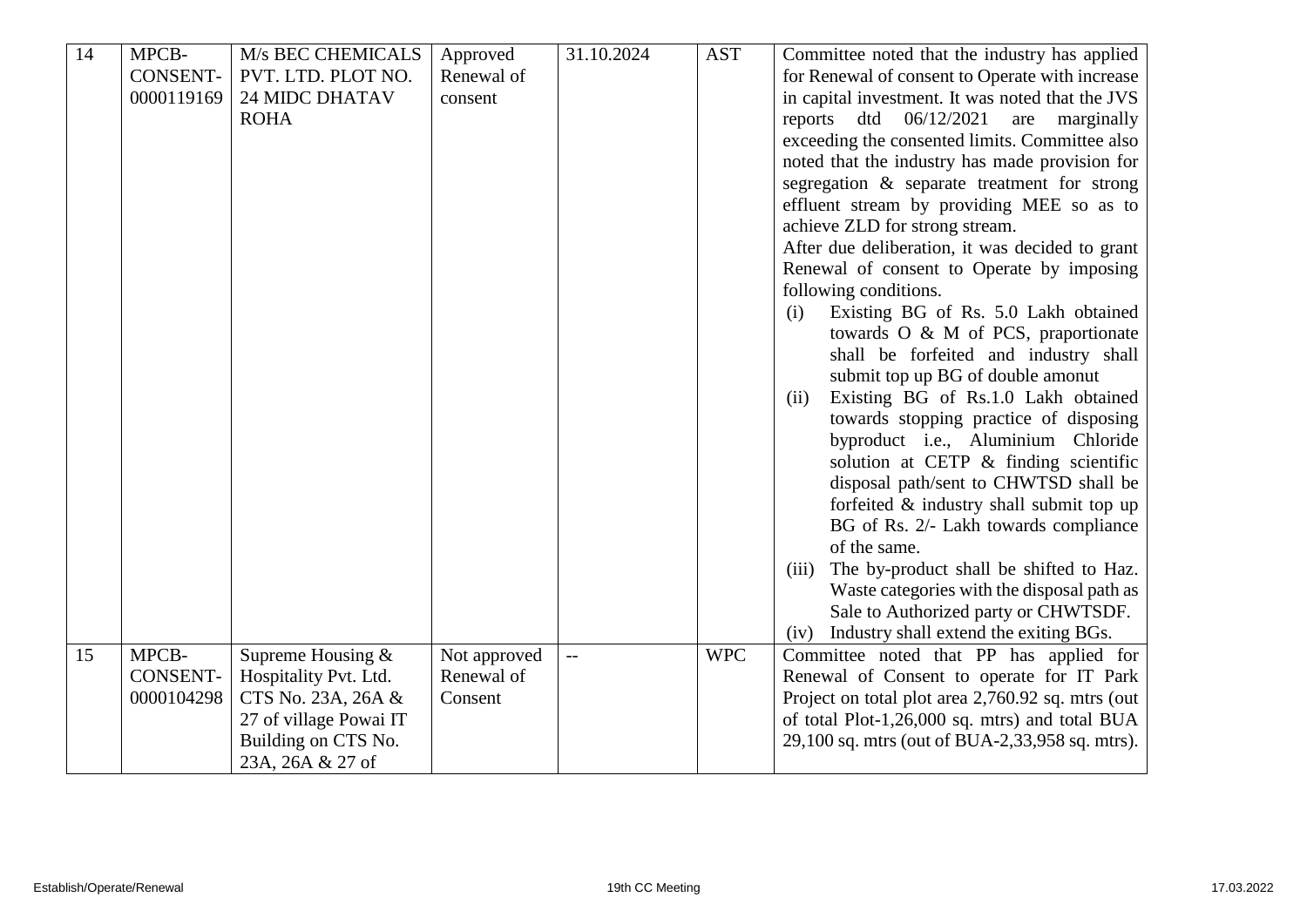|    |                                 | village Powai, S Ward,<br>Taluka - Kurla, Mumbai                                                                                                  |                                       |            | The case was discussed in 13th CC meeting dtd-<br>25.11.2021 and Shaw Cause Notice for refusal<br>of consent was issued as PP has not submitted<br>clarification towards increase investment,<br>applied with change in water consumption and<br>effluent generation.<br>Committee also noted that PP had not submitted<br>reply to SCN till date.                                                                                                                                                                                                                                                                                                                                                                                                                                |
|----|---------------------------------|---------------------------------------------------------------------------------------------------------------------------------------------------|---------------------------------------|------------|-----------------------------------------------------------------------------------------------------------------------------------------------------------------------------------------------------------------------------------------------------------------------------------------------------------------------------------------------------------------------------------------------------------------------------------------------------------------------------------------------------------------------------------------------------------------------------------------------------------------------------------------------------------------------------------------------------------------------------------------------------------------------------------|
|    |                                 |                                                                                                                                                   |                                       |            | After due deliberation, it was decided to call PP<br>for personal hearing before Joint Director WPC<br>and decided the case accordingly.<br>The SRO shall submit present compliance<br>report of compliance of consent conditions.                                                                                                                                                                                                                                                                                                                                                                                                                                                                                                                                                |
| 16 | MPCB-<br>CONSENT-<br>0000120586 | M/s. UltraTech Cement<br>Limited Plot No.<br>1.2.3.4&7 Plot No.<br>1.2.3.4&7, MIDC<br>Industrial Estate,<br>Zadgaon Block,<br>Ratnagiri Ratnagiri | Not Approved<br>Renewal of<br>Consent | <b>APC</b> | Committee noted that industry has applied for<br>renewal of C to O for grinding & Mixing of<br>OPC, PPC, PSC, Cement & Clinker Silo<br>Storage tank $(2Nos.)$ at Plot No. 1, 2, 3, 4,<br>MIDC, Zadgaon Block, Ratnagiri.<br>The case was discussed in 16 <sup>th</sup> CC meeting dtd<br>30.12.2021 and SCN for Refusal of consent was<br>issued as PP has not submitted details of<br>pollution control system provided at cement<br>gantry, wagon tippler area, sylos, packing plant<br>and clinker storage area.<br>Committee noted the reply submitted by<br>Industry with details of APCS provided<br>alongwith photographs and self AAQM reports.<br>After due deliberation, it was decided to call the<br>industry for presentation on compliance of<br>consent conditons. |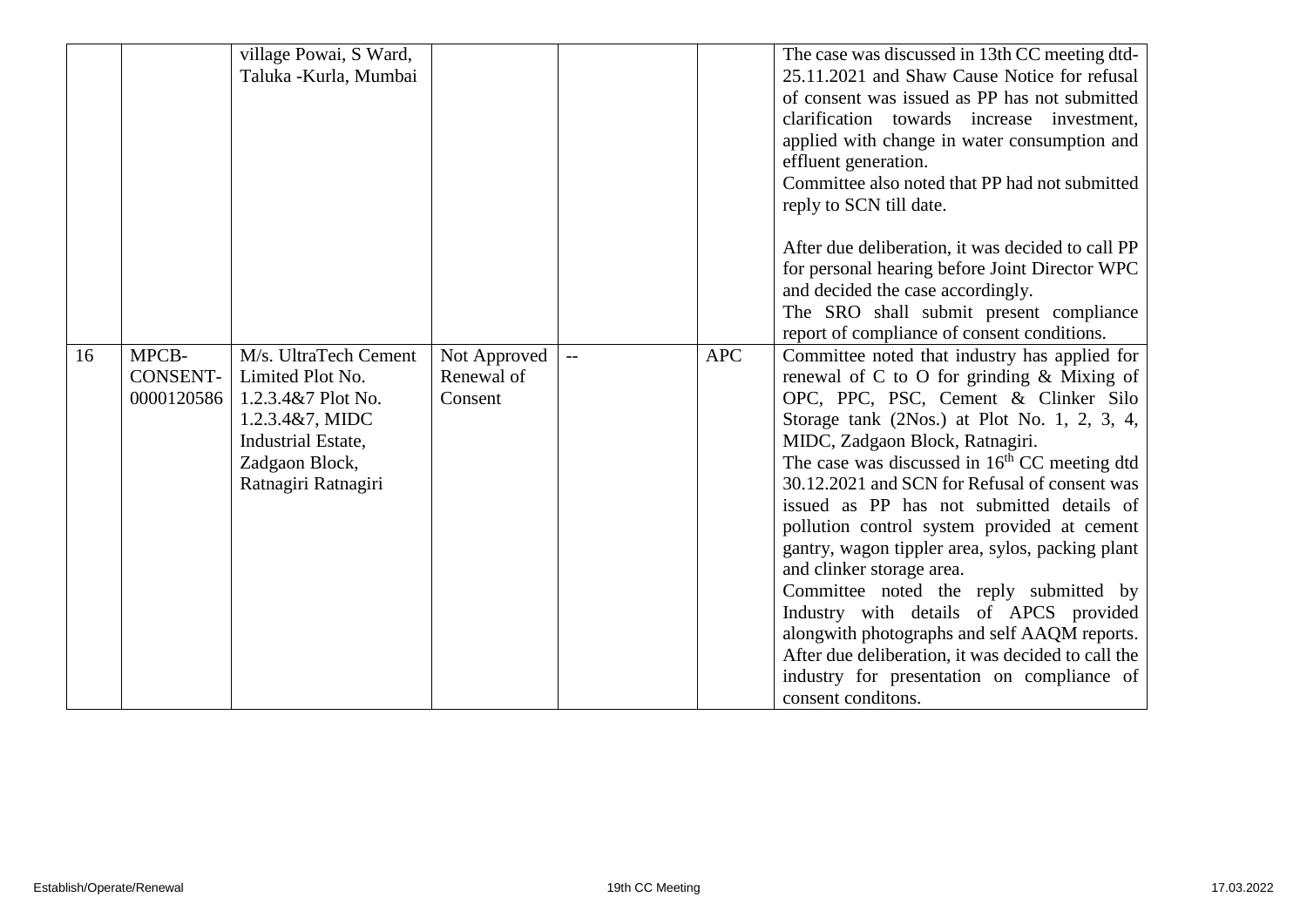| 17 | MPCB-           | M/s Tech Mahindra Ltd.    | Approved   | 31.08.2026 | <b>WPC</b> | It was decided to grant Renewal of Consent to      |
|----|-----------------|---------------------------|------------|------------|------------|----------------------------------------------------|
|    | <b>CONSENT-</b> | Plot No. 1 Rajiv Gandhi   | Renewal of |            |            | operate for IT software complex construction       |
|    | 0000119208      | Infotech Park, Phase III, | Consent    |            |            | project having total plot area of 98400.00 Sq.     |
|    |                 | Hinjewadi Mulashi         |            |            |            | Mtrs and total Construction BUA 80500.00 Sq.       |
|    |                 |                           |            |            |            | Mtrs, as per EC dtd.22.05.2009 by imposing         |
|    |                 |                           |            |            |            | following conditions.                              |
|    |                 |                           |            |            |            | PP shall comply with the conditions<br>(i)         |
|    |                 |                           |            |            |            | stipulated in consent conditions and EC            |
|    |                 |                           |            |            |            | and submit BG of Rs. 25 Lakhs towards              |
|    |                 |                           |            |            |            | compliance of the same.                            |
|    |                 |                           |            |            |            | PP shall install online monitoring system<br>(ii)  |
|    |                 |                           |            |            |            | to the O/L of STP for monitoring pH,               |
|    |                 |                           |            |            |            | Flow, BOD, TSS.                                    |
|    |                 |                           |            |            |            | The treated domestic effluent shall be 60<br>(iii) |
|    |                 |                           |            |            |            |                                                    |
|    |                 |                           |            |            |            | % recycled for secondary purpose such as           |
|    |                 |                           |            |            |            | toilet flushing, air conditioning, cooling         |
|    |                 |                           |            |            |            | tower make up, firefighting etc. and               |
|    |                 |                           |            |            |            | reaming shall be utilized on land for              |
|    |                 |                           |            |            |            | gardening and connected to the sewerage            |
|    |                 |                           |            |            |            | system provided by local body.                     |
|    |                 |                           |            |            |            | Project Proponent shall operate Organic<br>(iv)    |
|    |                 |                           |            |            |            | waste digester with composting facility or         |
|    |                 |                           |            |            |            | Bio-gas digester with composting facility          |
|    |                 |                           |            |            |            | Project Proponent shall make provision of<br>(v)   |
|    |                 |                           |            |            |            | charging port for Electric vehicles in at          |
|    |                 |                           |            |            |            | least 40% total available parking area.            |
|    |                 |                           |            |            |            | (vi) PP shall submit Bank Guarantee of Rs          |
|    |                 |                           |            |            |            | 60.043 Lakhs (0.1 % of capital                     |
|    |                 |                           |            |            |            | investment). The same shall be forfeited           |
|    |                 |                           |            |            |            | as PP has not obtained renewal of consent          |
|    |                 |                           |            |            |            | after 31.08.2021, thus violated the                |
|    |                 |                           |            |            |            | consent conditions.                                |
|    |                 |                           |            |            |            | (vii) PP shall submit Board Resolution in          |
|    |                 |                           |            |            |            | prescribed format as PP has not obtained           |
|    |                 |                           |            |            |            | renewal of consent after 31.08.2021, thus          |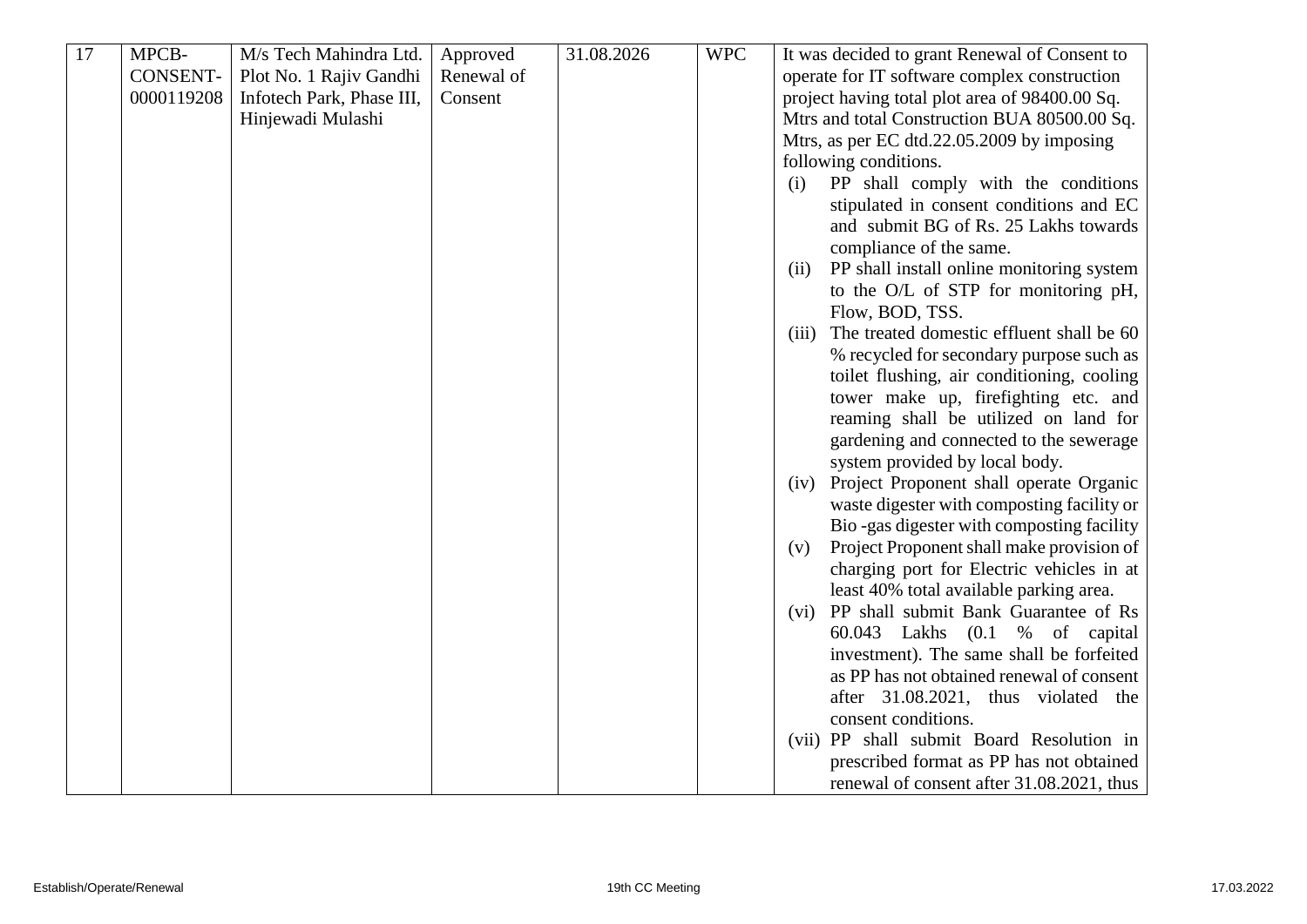|    |                                        |                                                                                                                                                                                          |                                       |                          |            | violated the consent conditions. PP shall<br>submit Bank Guarantee of Rs 2.0 Lakhs<br>towards submission of Board Resolution<br>within 15 days                                                                                                                                                                                                                                                                                                                                                                                                                                                                                                                                                                                                                                                                                                                                                                         |
|----|----------------------------------------|------------------------------------------------------------------------------------------------------------------------------------------------------------------------------------------|---------------------------------------|--------------------------|------------|------------------------------------------------------------------------------------------------------------------------------------------------------------------------------------------------------------------------------------------------------------------------------------------------------------------------------------------------------------------------------------------------------------------------------------------------------------------------------------------------------------------------------------------------------------------------------------------------------------------------------------------------------------------------------------------------------------------------------------------------------------------------------------------------------------------------------------------------------------------------------------------------------------------------|
| 18 | MPCB-<br><b>CONSENT-</b><br>0000121250 | Panchshil Realty and<br>Developers Pvt Ltd "<br>Trump Tower" S. No.<br>207 (pt), F.P. No. 78 B<br>Plot Kalyani nagar,<br>Pune Haveli                                                     | Not approved<br>Renewal of<br>Consent | $\overline{\phantom{a}}$ | <b>WPC</b> | Committee noted that Project Proponent has<br>applied for renewal of consent to operate with<br>increase in CI for residential construction<br>project having total plot area 9863.14 Sq.Mtrs<br>and Construction BUA 30099.44 Sq.Mtrs as per<br>EC dtd.10.04.2014.<br>The case was discussed in 6th CC meeting held<br>on 30.12.2021 & Show Cause Notice for refusal<br>of consent was issued on 02.02.2022 as the JVS<br>dtd 18.01.2021 exceeding the standards and The<br>CI is increased from Rs 384.71 Cr to Rs 419.57<br>Cr.<br>PP has submitted reply to SCN on $08.02.2022 \&$<br>submitted that the STP O & M issues is rectified<br>and the test repots of May 2021 to Oct 2021 are<br>within norms. PP further submitted that CI is<br>increased due to interior and furnishing works.<br>After due deliberation, it was decided to call the<br>PP for presentation on compliance of consent<br>conditions. |
| 19 | MPCB-<br><b>CONSENT-</b><br>0000116883 | <b>Amdocs Development</b><br>Center India Pvt. Ltd.<br>Magarpatta City,<br>Hadapsar 2nd, 6th, 7th<br>& 8th Floor, Tower 7<br>& 3rd, 4th & 5th Floor<br>Tower B 5, SEZ (<br>IT&ITES) Pune | Not approved<br>Renewal of<br>Consent |                          | <b>WPC</b> | Committee noted that Project Proponent has<br>applied for Renewal of Consent to Operate with<br>expansion for IT & ITEs activity Construction<br>projects having Construction BUA 23281.57<br>Sq.mtr.<br>Magarpatta<br>city<br>in<br>township<br>development & Construction Co Ltd.<br>It was decided to issue Show Cause Notice for<br>refusal<br>of consent for following<br>non<br>compliances.                                                                                                                                                                                                                                                                                                                                                                                                                                                                                                                     |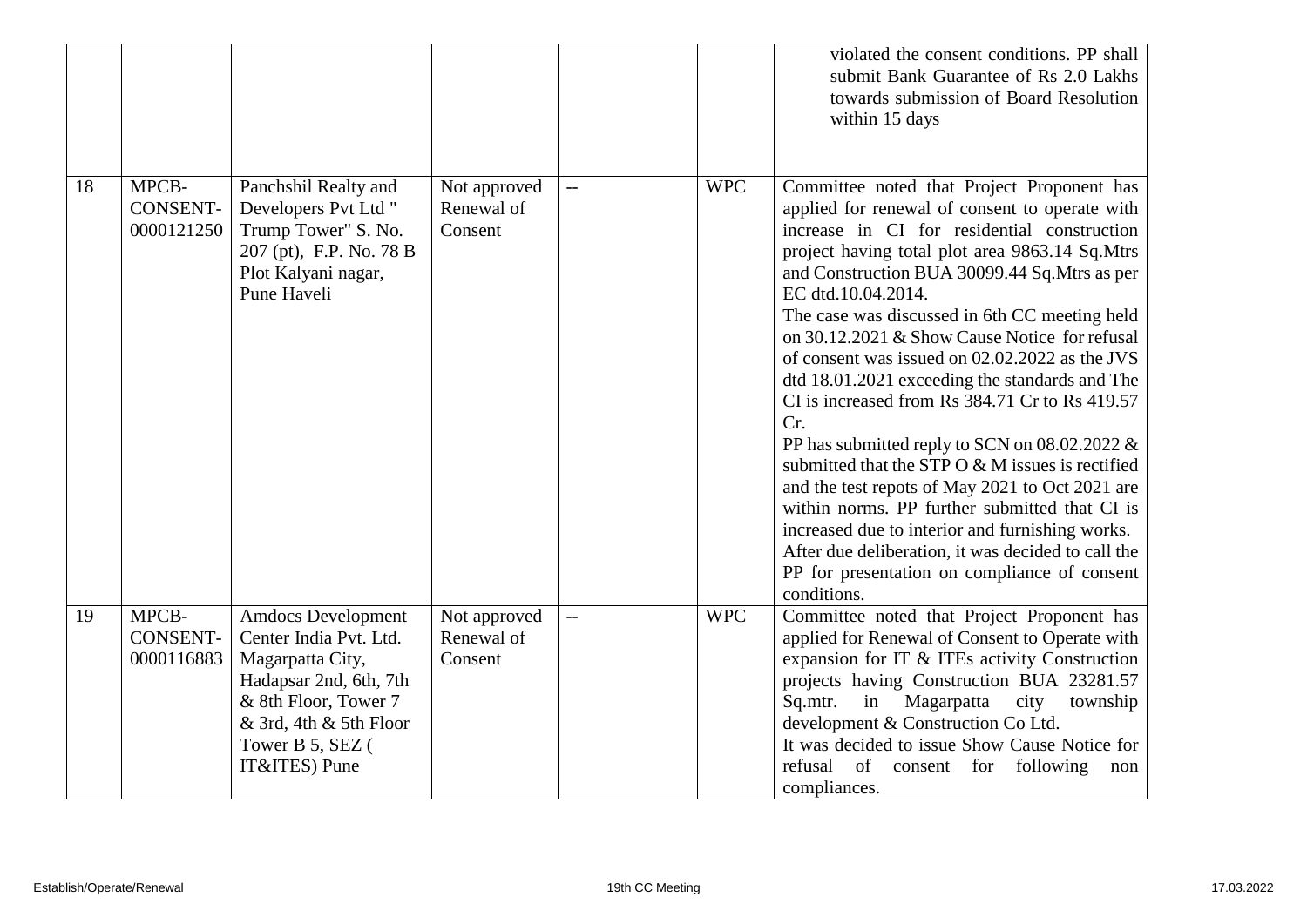|    |                 |                      |               |            | The CI is increased from Rs 14.25 Cr to<br>(i)<br>Rs 167.0 Cr.PP has not obtained consent |
|----|-----------------|----------------------|---------------|------------|-------------------------------------------------------------------------------------------|
|    |                 |                      |               |            | to establish for the same and not paid fees                                               |
|    |                 |                      |               |            | towards consent to establish on increased                                                 |
|    |                 |                      |               |            | CI.                                                                                       |
|    |                 |                      |               |            | PP has not submitted detailed water<br>(ii)                                               |
|    |                 |                      |               |            | budget for 4088 souls.                                                                    |
|    |                 |                      |               |            | The JVS report of facility provider dated<br>(iii)                                        |
|    |                 |                      |               |            | $11/02/2021$ (BOD-31 mg/l,<br>COD-                                                        |
|    |                 |                      |               |            | exceeding the prescribed<br>$72mg/l$ )                                                    |
|    |                 |                      |               |            | standards.                                                                                |
|    |                 |                      |               |            | PP has not submitted BG of Rs 10 Lakhs<br>(iv)                                            |
|    |                 |                      |               |            | as per earlier consent.                                                                   |
| 20 | MPCB-           | <b>Grant Medical</b> | Not approved  | <b>PSO</b> | It was decided that issue SCN for refusal of                                              |
|    | <b>CONSENT-</b> | Foundation Ruby Hall | Consent to    |            | application for non-submisson of following:                                               |
|    | 0000122190      | Clinic, Wanowarie    | Operate and   |            | Architect certified area statement of<br>(i)                                              |
|    |                 | 59/6, Azad nagar,    | <b>BMW</b>    |            | hospital and hostel building.                                                             |
|    |                 | Wanowarie, Pune-     | authorization |            | Revised water budget along with last six<br>(ii)                                          |
|    |                 | 411040               | for hostel    |            | months water bill.                                                                        |
|    |                 |                      | building with |            | Bifurcated Category and quantity as per<br>(iii)                                          |
|    |                 |                      | amalgamation  |            | BMWM Rules, 2016.                                                                         |
|    |                 |                      | of existing   |            | Details of laundry activity if any.<br>(iv)                                               |
|    |                 |                      | CCA for 120   |            | Details of ETP.<br>(v)                                                                    |
|    |                 |                      | no. of beds   |            | IOD/CC $\&$ OC of the hostel building by<br>(vi)                                          |
|    |                 |                      |               |            | the competent authority.                                                                  |
|    |                 |                      |               |            | (vii) Copy of affidavit submitted in Board's                                              |
|    |                 |                      |               |            | format<br>prescribed<br>regarding<br>the                                                  |
|    |                 |                      |               |            | compliance of condition of EC/CRZ                                                         |
|    |                 |                      |               |            | clearance and $C$ to $E$ as per the condition                                             |
|    |                 |                      |               |            | of Consent to establish dtd 17.08.2020.                                                   |
|    |                 |                      |               |            | (viii) Details of installation of the online                                              |
|    |                 |                      |               |            | monitoring system at outlet of STP for                                                    |
|    |                 |                      |               |            | BOD, SS, and flow parameters.                                                             |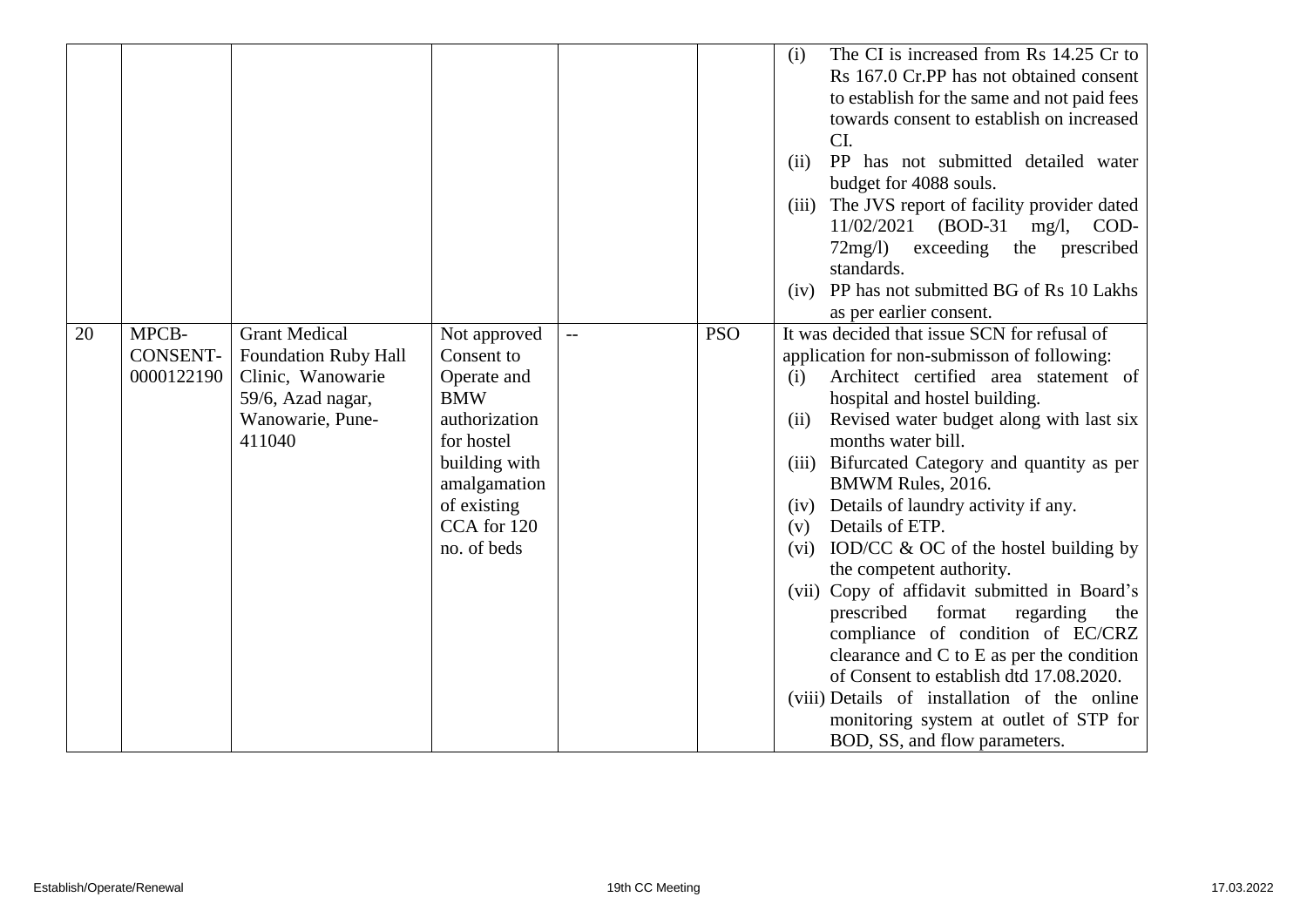|    |                                        |                                                                                                                                                                                                                             |                                                        |                                                                          |            | Technical specification of organic waste<br>(ix)<br>digestor or Biogas digestor with the<br>composting facility.<br>Copy of valid BG of Rs.10 lakh as per<br>(x)<br>Consent<br>Establish<br>$\mathbf{t}$<br>issued<br>for<br>construction of hostel.<br>(xi) BG compliance report as per Consent to<br>Establish issued for construction of<br>hostel.<br>(xii) Details of disposal of canteen/food waste.<br>(xiii) Details of the disposal of treated<br>wastewater along with reserve green area<br>certified by Architect.<br>SRO Pune-I shall verify the submission of the<br>hospital and submit BG compliance of CCA<br>and Consent to establish issued by board on                                                                                      |
|----|----------------------------------------|-----------------------------------------------------------------------------------------------------------------------------------------------------------------------------------------------------------------------------|--------------------------------------------------------|--------------------------------------------------------------------------|------------|-----------------------------------------------------------------------------------------------------------------------------------------------------------------------------------------------------------------------------------------------------------------------------------------------------------------------------------------------------------------------------------------------------------------------------------------------------------------------------------------------------------------------------------------------------------------------------------------------------------------------------------------------------------------------------------------------------------------------------------------------------------------|
| 21 | MPCB-<br><b>CONSENT-</b><br>0000123896 | M/s. Arihant<br>Enterprises & Dimpy<br>Infra Ventures Pvt Ltd,<br>(ARIHANT CITY)<br>PHASE - II Survey No.<br>49/1 49/1, 49/2, 49/3<br>$(pt)$ , 50/1 $(pt)$ , 52/1 $(pt)$ ,<br>53/1(pt), 53/2(pt)<br><b>Bhadvad BHIVANDI</b> | Approved<br>Revalidation<br>of Consent to<br>Establish | Commissioning<br>of the unit or<br>Five years<br>whiehever is<br>earlier | <b>WPC</b> | 28.08.2018 & 17.08.2020 respectively.<br>Committee noted that, Project Proponent has<br>applied for Revalidation of Consent to Establish<br>for Construction of Residential projects having<br>Total plot area is 62150.00 sq.m and total<br>Construction BUA 137773.34 sq.m As per EC<br>dt 21.02.2015.<br>It was decided to grant Revalidation of Consent<br>to Establish for Construction of Residential<br>projects having Total plot area is 62150.00 sq.m<br>and total Construction BUA 137773.34 sq.m As<br>per EC dt 21.02.2015, by imposing following<br>conditions:<br>PP shall comply with the conditions<br>(i)<br>stipulated in Environmental Clearance and<br>consent conditions and submit BG of Rs.<br>10 Lakhs towards compliance of the same. |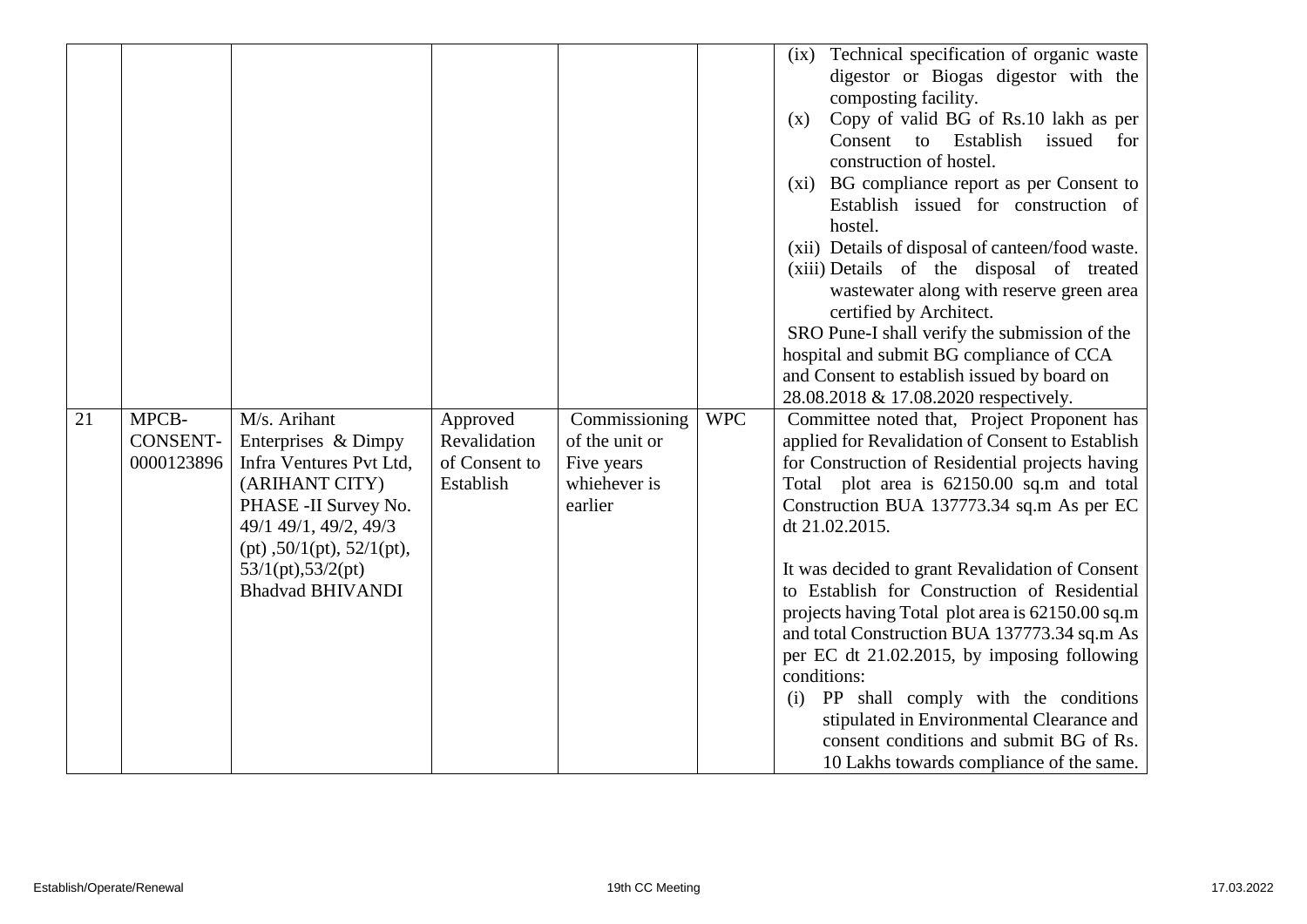|    |                                        |                                                                                                        |                                       |                          |            | (ii) PP shall install online monitoring system<br>to the O/L of STP for monitoring pH,<br>Flow, BOD, TSS.<br>(iii) The treated domestic effluent shall be 60<br>% recycled for secondary purpose such as<br>toilet flushing, air conditioning, cooling<br>tower make up, firefighting etc. and<br>reaming shall be utilized on land for<br>gardening and connected to the sewerage<br>system provided by local body.<br>Project Proponent shall provide Organic<br>(iv)<br>waste digester with composting facility or<br>Bio-gas digester with composting facility.<br>Project Proponent shall make provision of<br>(v)<br>charging port for Electric vehicles in at<br>least 40% total available parking area<br>(vi) PP shall comply with the provision of<br>Construction & Demolition<br>Waste<br>management Rules 2016.<br>(vii) Project Proponent shall take adequate<br>measures to control noise and dust<br>emissions during construction phase<br>Project Proponent shall submit an affidavit in<br>Board's prescribed format within 15 days<br>regarding the compliance of conditions of EC<br>/CRZ clearance and $C$ to $E$ |
|----|----------------------------------------|--------------------------------------------------------------------------------------------------------|---------------------------------------|--------------------------|------------|-----------------------------------------------------------------------------------------------------------------------------------------------------------------------------------------------------------------------------------------------------------------------------------------------------------------------------------------------------------------------------------------------------------------------------------------------------------------------------------------------------------------------------------------------------------------------------------------------------------------------------------------------------------------------------------------------------------------------------------------------------------------------------------------------------------------------------------------------------------------------------------------------------------------------------------------------------------------------------------------------------------------------------------------------------------------------------------------------------------------------------------------|
| 22 | MPCB-<br><b>CONSENT-</b><br>0000125229 | <b>BENZO CHEM</b><br><b>INDUSTRIES PVT</b><br>LTD B-24,25,16,17<br><b>DASARKHED</b><br><b>MALKAPUR</b> | Not approved<br>Renewal of<br>Consent | $\overline{\phantom{m}}$ | <b>AST</b> | Committee noted that industry has applied for<br>renewal of consent for mfg. of Agro and pharma<br>intermediate products.<br>It was also noted that Board office had issued SCN<br>due to complaint about discharge of effluent in<br>adjacent farmer land. Industry has replied about non-<br>operation of industry before 15 days of the<br>complaint.<br>After due deliberations, it was decided to call<br>industry for presentation.                                                                                                                                                                                                                                                                                                                                                                                                                                                                                                                                                                                                                                                                                               |